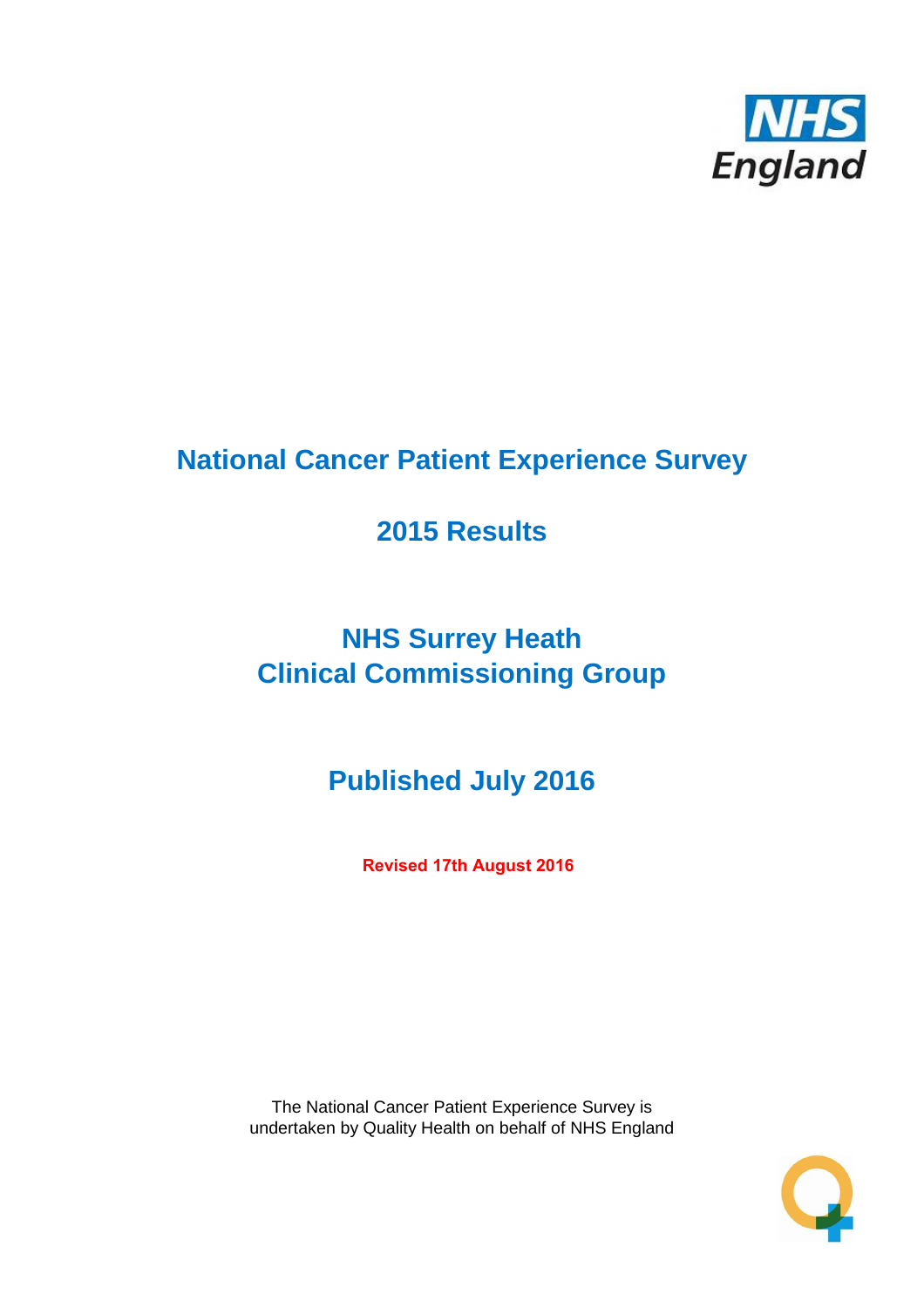#### **Report Revisions**

| <b>Report Name:</b>     | National Cancer Patient Experience Survey 2015 Results                                                                                                                                               |
|-------------------------|------------------------------------------------------------------------------------------------------------------------------------------------------------------------------------------------------|
| CCG Name:               | <b>NHS Surrey Heath CCG</b>                                                                                                                                                                          |
| Date of revision:       | 17/08/2016                                                                                                                                                                                           |
| Reason for revision(s): | Further quality assurance conducted on published data as a result of a query<br>from a Trust. Errors found affecting a small proportion of the Tumour Group<br>data for a number of Trusts and CCGs. |
|                         | The errors occurred when data was exported incorrectly for some tumour<br>types in selected CCGs and Trusts.                                                                                         |
|                         | Revisions affect Tumour Group tables only. All other scores (Unadjusted, Case<br>Mix Adjusted and Expected Range) reported for 'All Cancers' unaffected by<br>these revisions.                       |

| <b>Detail of revisions made</b>             |      |          |                     |          |                    |                  |  |  |  |  |
|---------------------------------------------|------|----------|---------------------|----------|--------------------|------------------|--|--|--|--|
| <b>Report Section</b>                       | Page | Question | <b>Tumour Group</b> | Column   | Incorrect<br>Score | Revised<br>Score |  |  |  |  |
| Comparisons by tumour<br>group for this CCG | 32   | Q44      | Brain / CNS         | This CCG | 81%                | n.a.             |  |  |  |  |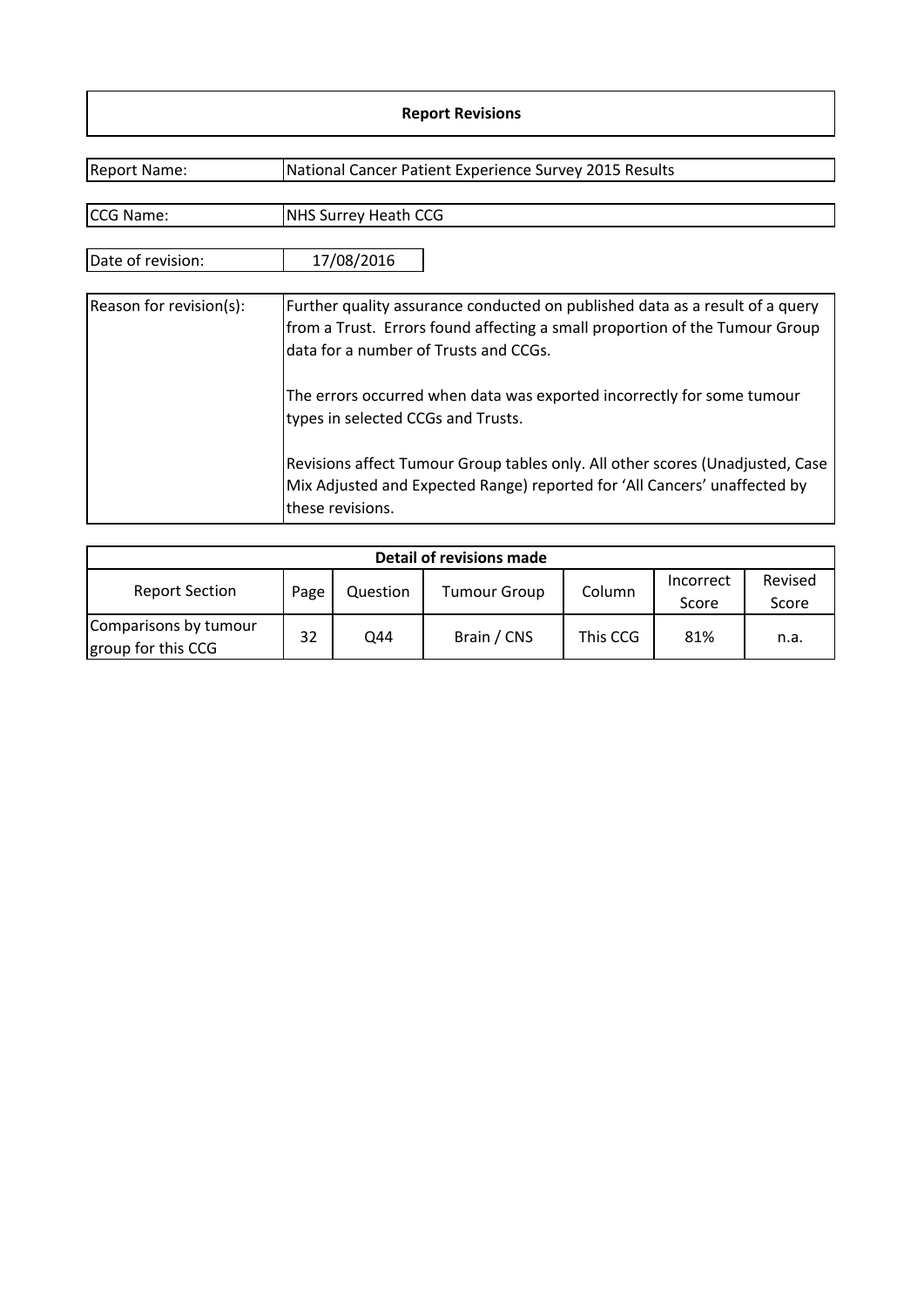#### **Introduction**

The National Cancer Patient Experience Survey 2015 is the fifth iteration of the survey first undertaken in 2010. It has been designed to monitor national progress on cancer care; to provide information to drive local quality improvements; to assist commissioners and providers of cancer care; and to inform the work of the various charities and stakeholder groups supporting cancer patients.

The survey was overseen by a national Cancer Patient Experience Advisory Group. This Advisory Group set the principles and objectives of the survey programme and guided questionnaire development.

The survey was commissioned and managed by NHS England. The survey provider, Quality Health, is responsible for designing, running and analysing the survey.

Full national results and other reports are available at www.ncpes.co.uk

Further details on the survey methodology and changes to the 2015 survey can be found in the Annex. Note that a number of significant changes were made to the 2015 survey so caution should be taken in directly comparing data from the 2015 survey to the findings of the previous CPES surveys. No comparisons with previous surveys are presented in this report.

#### **This report**

The report shows how this CCG scored for each question in the survey, compared with national results. It is aimed at helping individual CCGs to understand their performance and identify areas for local improvement.

Note that responses for questions with 1-20 respondents have been suppressed. This is to protect patient confidentiality and because uncertainty around the result is too great.

#### **Data tables**

The data tables presented in this report show the following for each question:

- **Column 1** shows the number of respondents to this question
- **Column 2** shows the unadjusted 2015 score for this CCG
- **Column 3** shows the case-mix adjusted 2015 score for this CCG
- **Column 4** shows the lower limit of the expected range of scores for this CCG (the top of the pale blue section on the Comparability chart - see below)
- **Column 5** shows the upper limit of the expected range of scores for this CCG (the bottom of the dark blue section on the Comparability chart - see below)
- **Column 6** shows the National Average score for this question.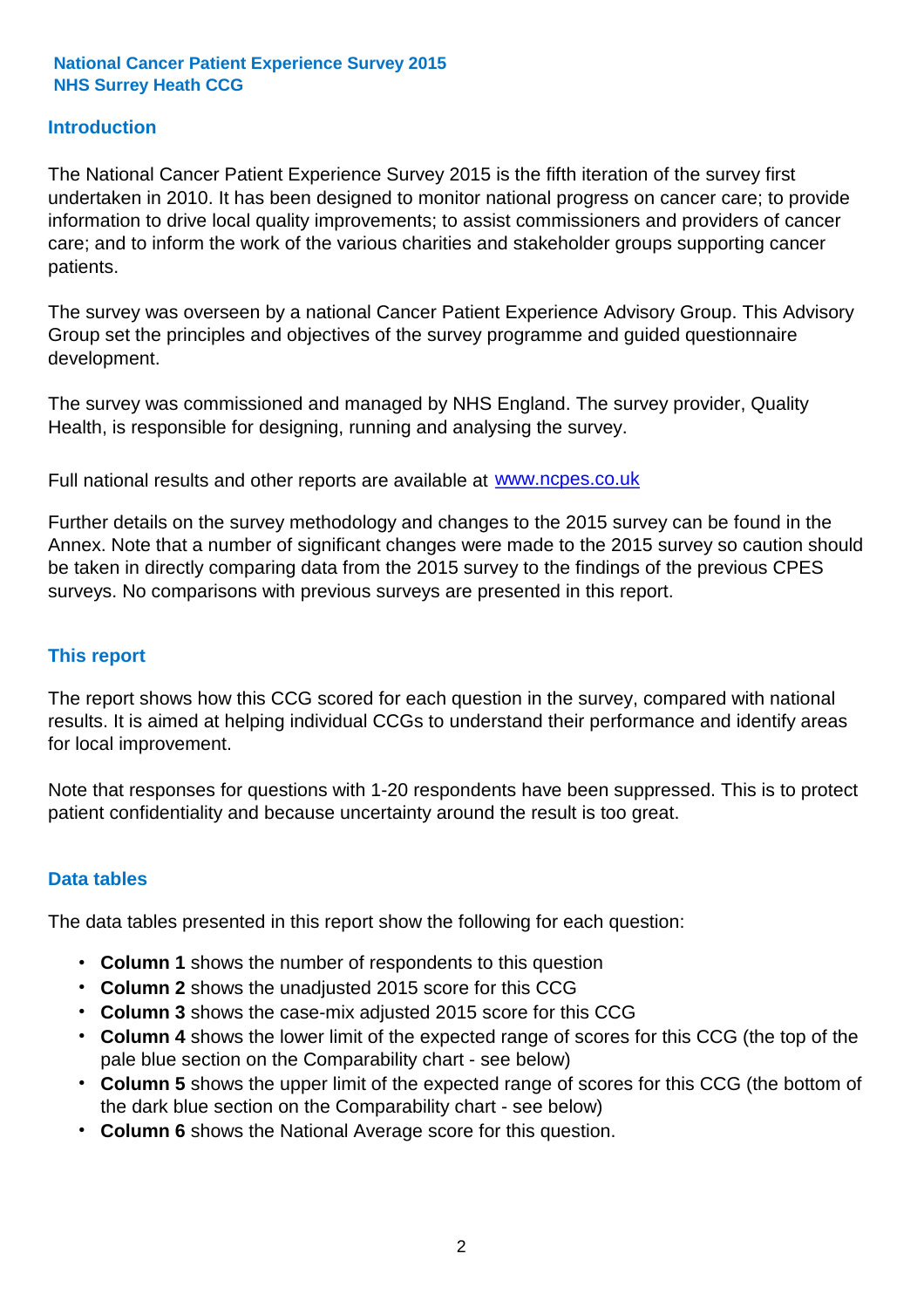Results for individual response options are presented in the detailed data tables **WWW.ncpes.co.uk** Confidence Intervals for unadjusted and case-mix adjusted data are provided in these tables.

Expected ranges and 95% Confidence Intervals highlight the uncertainty around the results. The size of the expected ranges and confidence intervals will be different for each question, and depends on the number of respondents and the range of their responses.

For further details on case-mix adjustment and the scoring methodology used, please refer to the Annex.

#### **Comparability charts**

For the 2015 survey, we have adopted the CQC standard for reporting comparative performance, based on calculation of "expected ranges". This means that CCGs will be flagged as outliers only if there is statistical evidence that their scores deviate (positively or negatively) from the range of scores that would be expected for CCGs of the same size.

The Comparability charts in this report show a bar with these expected ranges (in grey), higher than expected (in dark blue), and lower than expected (in pale blue). A black dot represents the actual score of this CCG.

The same colour convention has been used in Column 3 of the Data tables.

For further details on expected ranges, please refer to the technical document at **www.ncpes.co.uk** 

#### **Tumour group tables**

The final set of tables in this report show the scores for each question for each of the 13 tumour groups, with a comparative national score for that tumour group.

These breakdowns are intended as additional information for CCGs to understand the differences between the experiences of patients with different types of cancer. The numbers are generally relatively small and may not be statistically significant. They should therefore be treated with some caution.

#### **Notes on specific questions**

Question 5 in the survey has not been scored. However, the unscored data is useful and has been published alongside the other results in this report. This question asked respondents to "tick all that apply". The results show all of the responses given including where respondents chose two or more options.

Questions used to direct respondents to different parts of the survey (questions 4, 17, 24, 27, 40, 43, 46) and other demographic and information questions are not reported.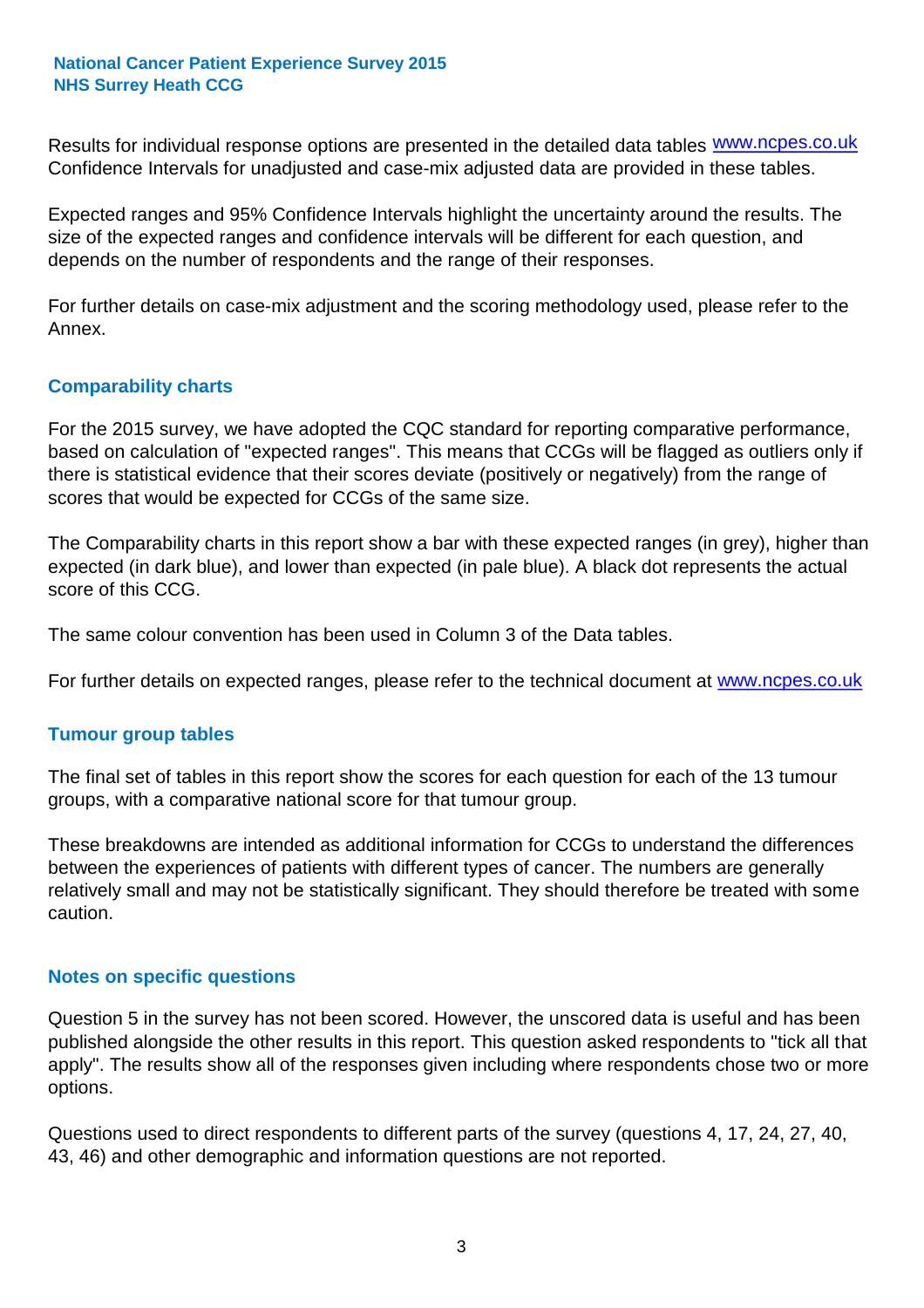#### **How to use the data**

Unadjusted data should be used to see the actual responses from patients relating to the CCG.

Case-mix adjusted data, together with expected ranges, should be used to understand whether the results are significantly higher or lower than national results.

Case-mix adjusted data, together with (case-mix adjusted) Confidence Intervals (presented in the detailed data tables **www.ncpes.co.uk**), should be used to understand whether the results are significantly higher or lower than the results for another CCG.

#### **Response rates**

Numbers of respondents by tumour group, age and gender can be found in the Annex.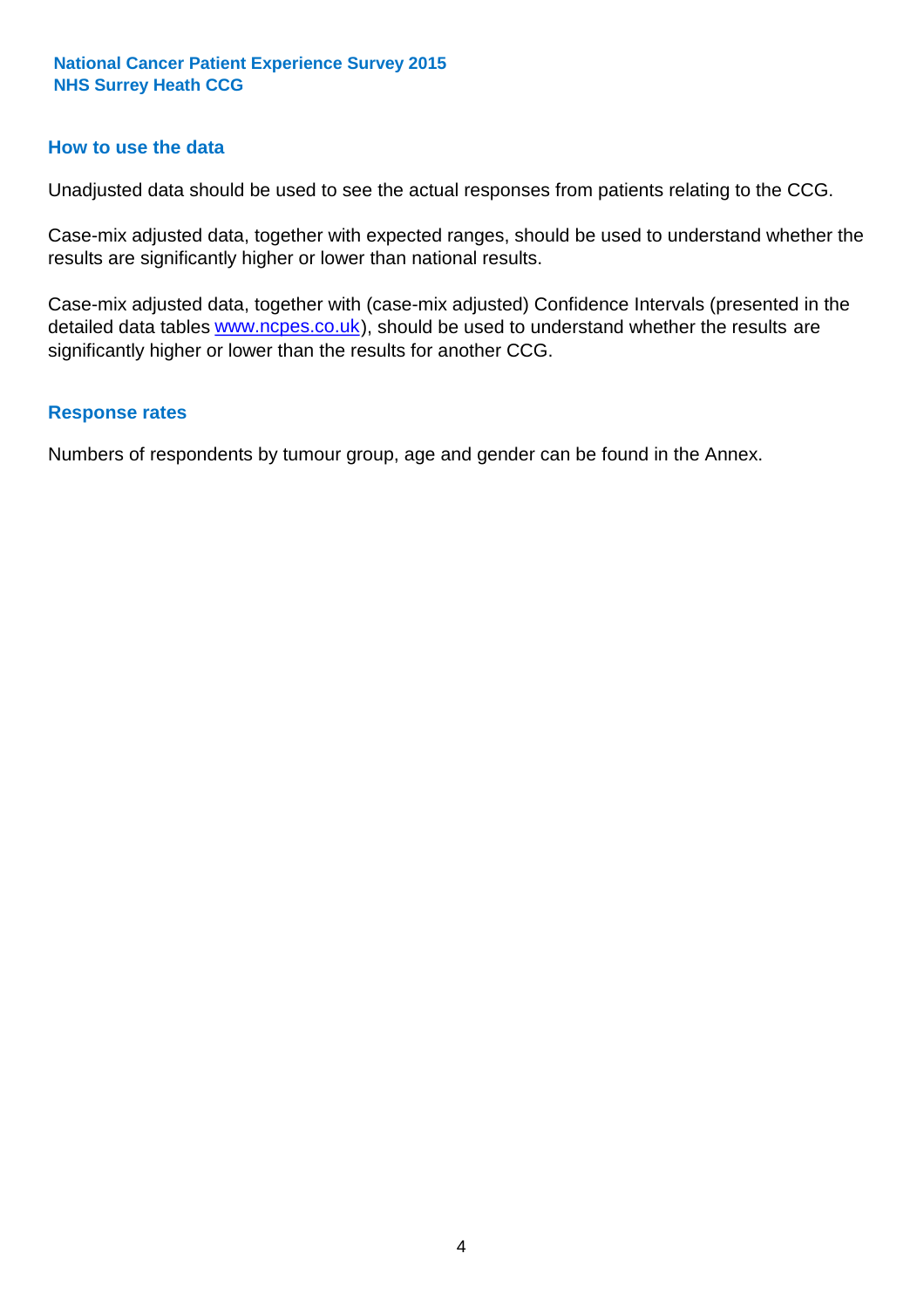#### **Executive Summary**

average rating of **8.8**. Asked to rate their care on a scale of zero (very poor) to 10 (very good), respondents gave an

The following questions are included in phase 1 of the Cancer Dashboard developed by Public Health England and NHS England\*:

- **73%** of respondents said that they were definitely involved as much as they wanted to be in decisions about their care and treatment
- **90%** of respondents said that they were given the name of a Clinical Nurse Specialist who would support them through their treatment
- when asked how easy or difficult it had been to contact their Clinical Nurse Specialist 85% of respondents said that it had been 'quite easy' or 'very easy'
- **91%** of respondents said that, overall, they were always treated with dignity and respect they were in hospital
- **95%** of respondents said that hospital staff told them who to contact if they were worried about their condition or treatment after they left hospital
- **64%** of respondents said that they thought the GPs and nurses at their general practice definitely did everything they could to support them while they were having cancer treatment.

Detailed results for these and other questions are set out in the sections that follow.

#### \* www.cancerdata.nhs.uk/dashboard

The questions were selected in discussion with the national Cancer Patient Experience Advisory Group and reflect four key patient experience domains: provision of information; involvement in decisions; care transition; interpersonal relations, respect and dignity. The figures presented above are all case-mix adjusted.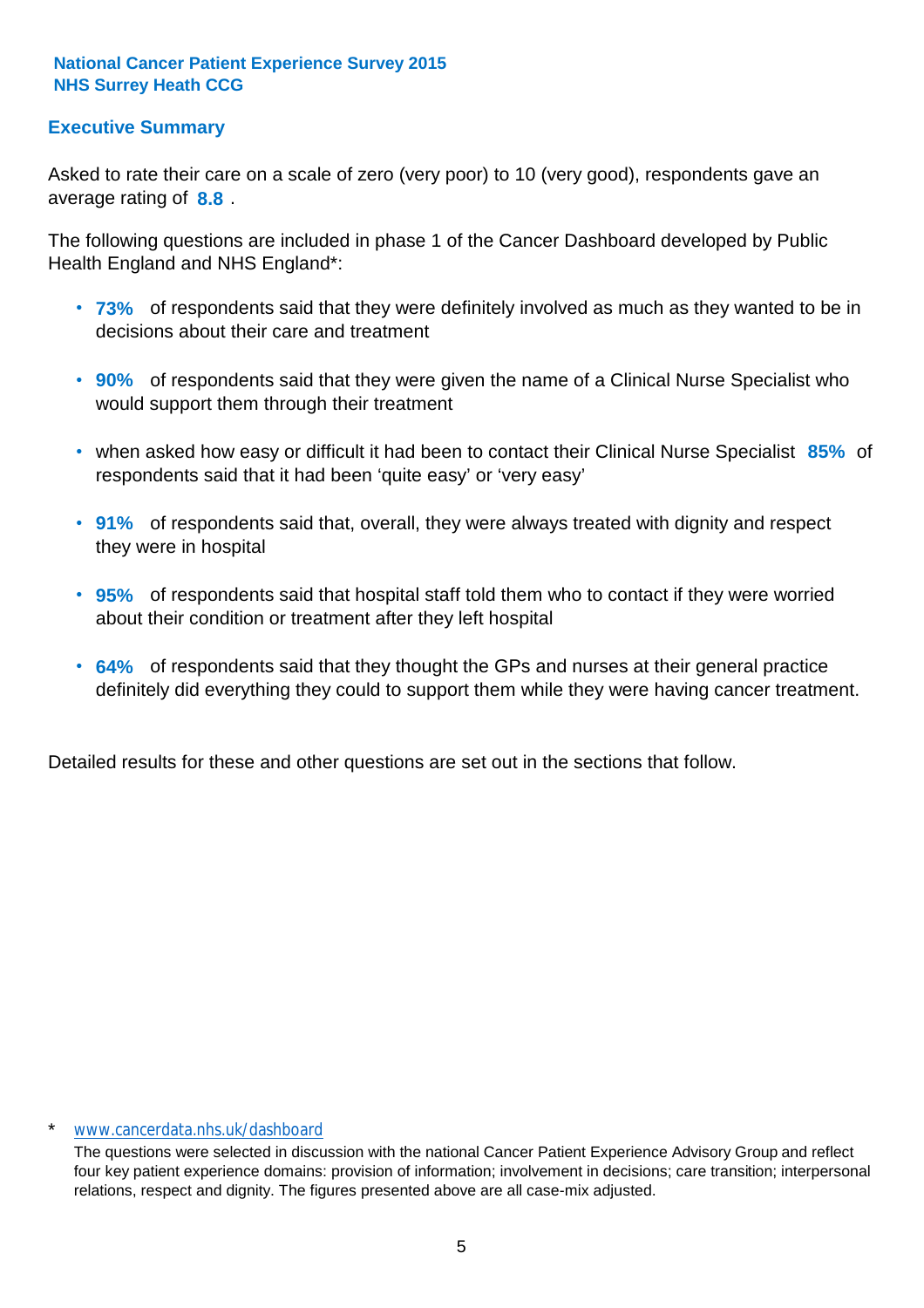# **Questions which scored outside expected range**

|                                             |                                                                               |                                                          |                                                        | 2015 Case-mix Adjusted               |                                                         |                              |  |  |  |
|---------------------------------------------|-------------------------------------------------------------------------------|----------------------------------------------------------|--------------------------------------------------------|--------------------------------------|---------------------------------------------------------|------------------------------|--|--|--|
| Question                                    |                                                                               | ior<br>respondents<br>Number<br>sins.<br>CCG<br>$\Omega$ | ୃତ<br>this<br>ਨ<br>sentage<br>is CCG<br>2015<br>Ő<br>₫ | ower limit<br>expected<br>range<br>₽ | Upper limit<br>expected<br>range<br>$\overline{\sigma}$ | National<br>Average<br>Score |  |  |  |
| Hospital care as an inpatient               |                                                                               |                                                          |                                                        |                                      |                                                         |                              |  |  |  |
| Q <sub>32</sub>                             | Always / nearly always enough nurses on duty                                  | 83                                                       | 78%                                                    | 56%                                  | 76%                                                     | 66%                          |  |  |  |
| Hospital care as a day patient / outpatient |                                                                               |                                                          |                                                        |                                      |                                                         |                              |  |  |  |
| Q44                                         | Beforehand patient had all information needed about<br>radiotherapy treatment | 24                                                       | 70%                                                    | 72%                                  | 100%                                                    | 86%                          |  |  |  |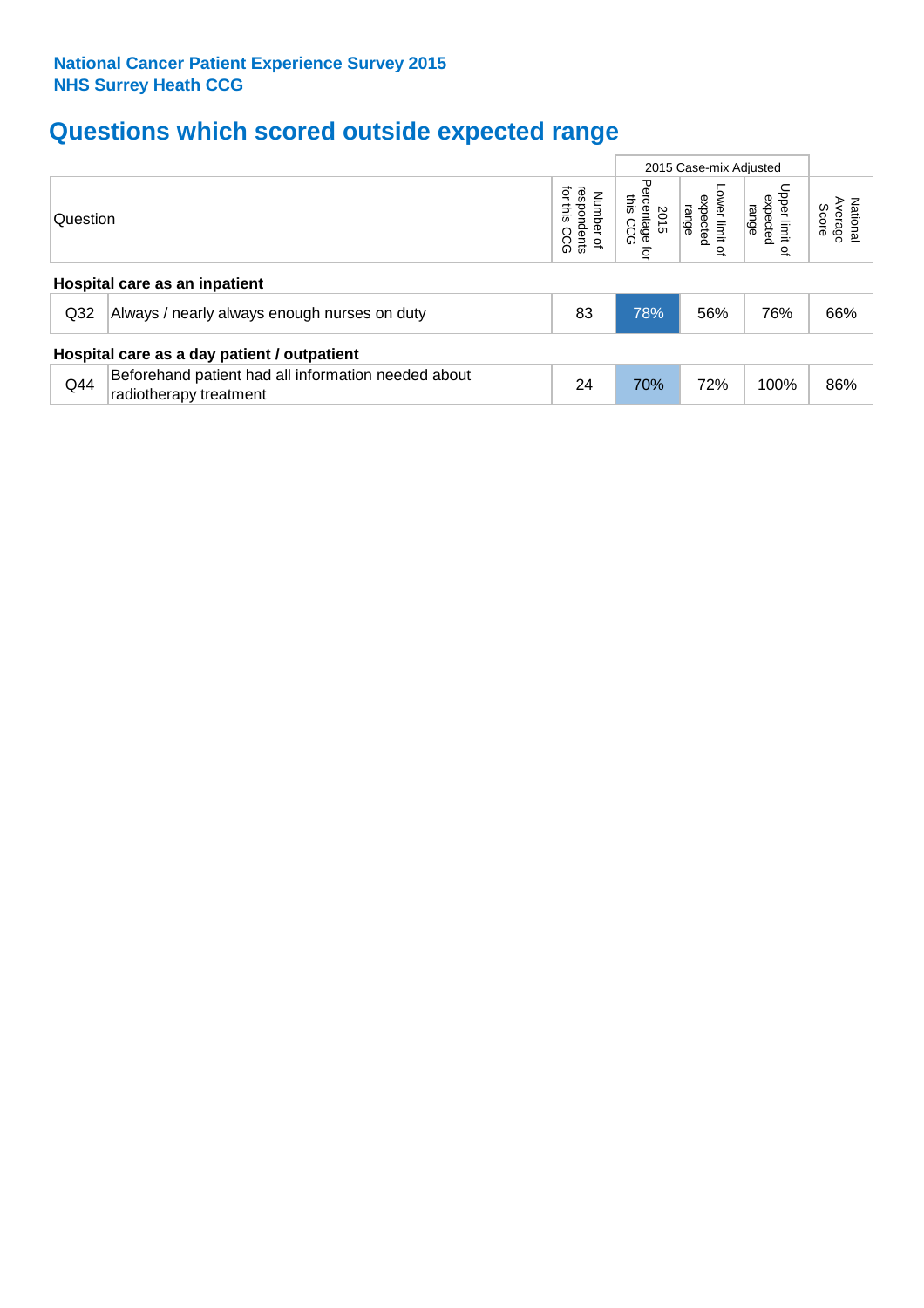### **CCG results**

#### **Seeing your GP**



|    |                                                                |                                              |                             |               |                            | 2015 Case-mix Adjusted     |                           |
|----|----------------------------------------------------------------|----------------------------------------------|-----------------------------|---------------|----------------------------|----------------------------|---------------------------|
|    | Question                                                       | respondents<br>Number<br>$\overline{\sigma}$ | 2015<br>Unadjusted<br>Score | 2015<br>Score | Expected<br>range<br>lower | Expected<br>range<br>nbber | National Average<br>Score |
| Q1 | Saw GP once / twice before being told had to go to<br>hospital | 87                                           | 68%                         | 71%           | 67%                        | 85%                        | 76%                       |
| Q2 | Patient thought they were seen as soon as necessary            | 138                                          | 82%                         | 82%           | 76%                        | 89%                        | 82%                       |

|    |                                                                             |                                                 | No. |
|----|-----------------------------------------------------------------------------|-------------------------------------------------|-----|
|    |                                                                             | Yes                                             |     |
| Q5 | Beforehand, did you have all the<br>information you needed about your test? | No, I would have liked more written information |     |
|    |                                                                             | No, I would have liked more verbal information  |     |
|    |                                                                             | I did not need / want any information           |     |
|    |                                                                             | Don't know / can't remember                     |     |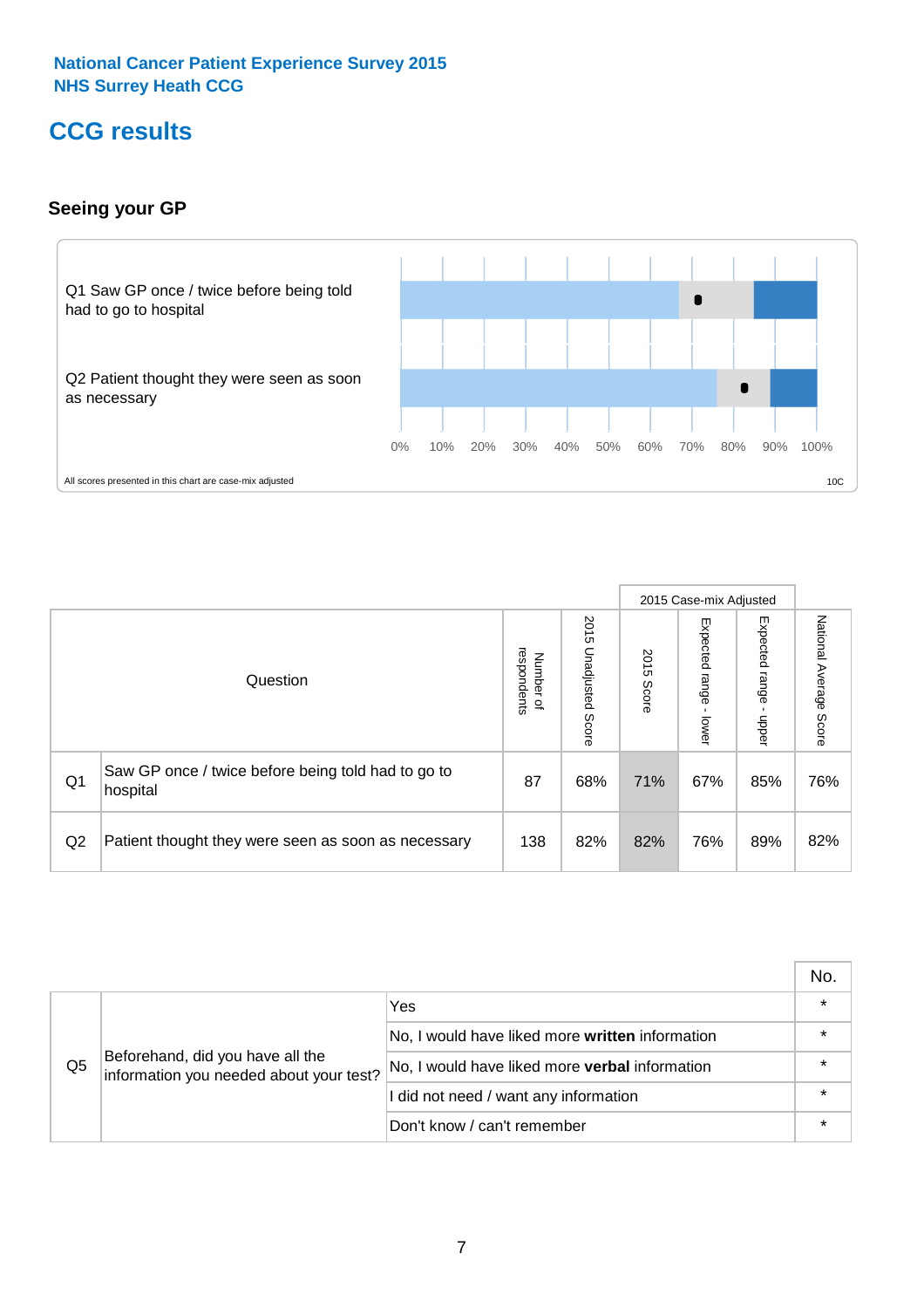#### **Diagnostic tests**



|                |                                                                       |                                   |                             |               |                         | 2015 Case-mix Adjusted  |                           |
|----------------|-----------------------------------------------------------------------|-----------------------------------|-----------------------------|---------------|-------------------------|-------------------------|---------------------------|
|                | Question                                                              | respondents<br>Number<br>$\Omega$ | 2015<br>Unadjusted<br>Score | 2015<br>Score | Expected range<br>lower | Expected range<br>nbber | National Average<br>Score |
| Q <sub>6</sub> | The length of time waiting for the test to be done was<br>about right | 114                               | 86%                         | 87%           | 80%                     | 93%                     | 87%                       |
| Q7             | Given complete explanation of test results in<br>understandable way   | 115                               | 80%                         | 80%           | 71%                     | 86%                     | 79%                       |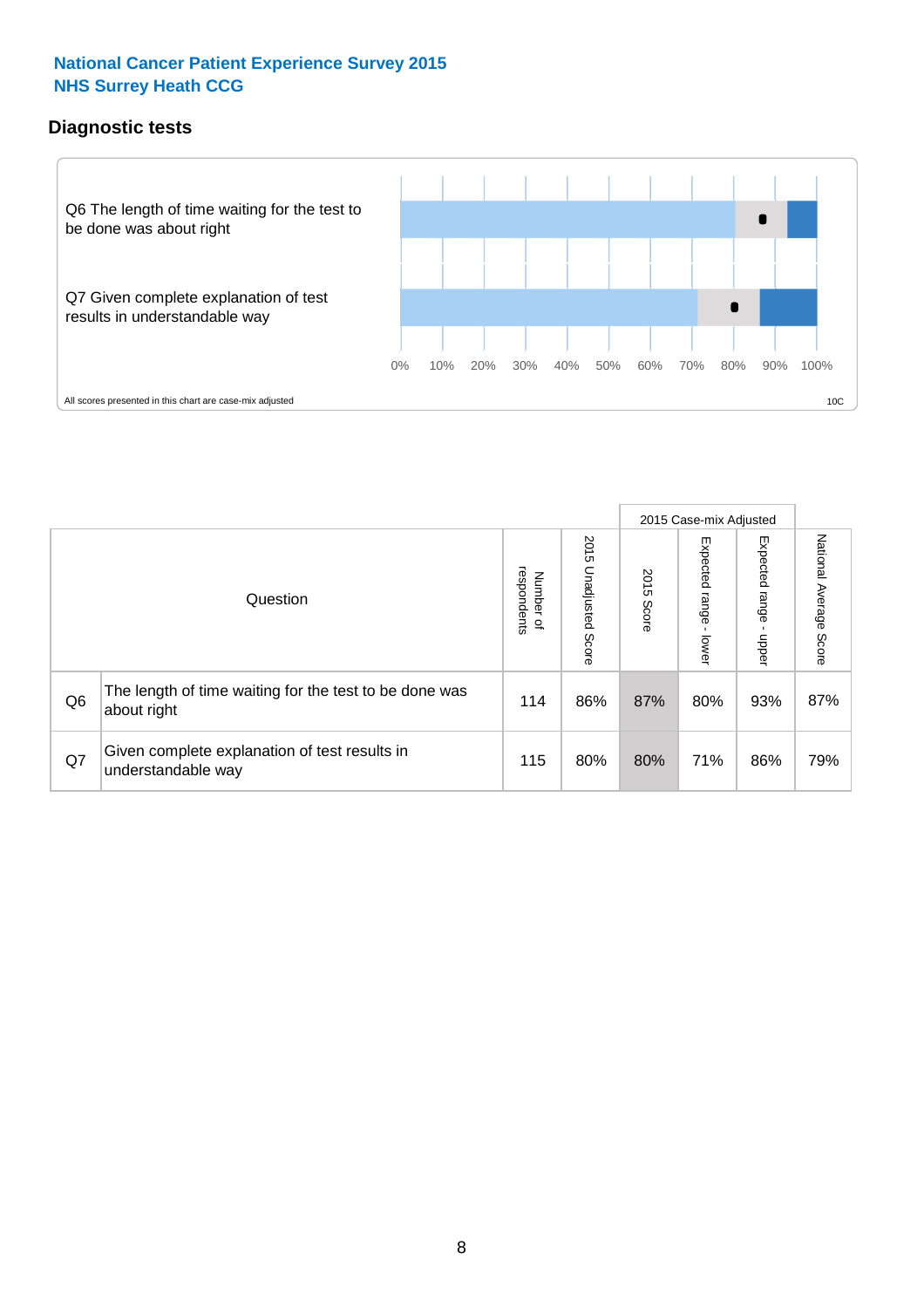#### **Finding out what was wrong with you**



|     |                                                                                            |                          |                       |               | 2015 Case-mix Adjusted |                         |                           |
|-----|--------------------------------------------------------------------------------------------|--------------------------|-----------------------|---------------|------------------------|-------------------------|---------------------------|
|     | Question                                                                                   | Number of<br>respondents | 2015 Unadjusted Score | 2015<br>Score | Expected range - lower | Expected range<br>nbber | National Average<br>Score |
| Q8  | Patient told they could bring a family member or friend<br>when first told they had cancer | 108                      | 73%                   | 75%           | 71%                    | 86%                     | 79%                       |
| Q9  | Patient felt they were told sensitively that they had cancer                               | 138                      | 88%                   | 89%           | 78%                    | 90%                     | 84%                       |
| Q10 | Patient completely understood the explanation of what<br>was wrong                         | 138                      | 70%                   | 72%           | 66%                    | 80%                     | 73%                       |
| Q11 | Patient given easy to understand written information<br>about the type of cancer they had  | 116                      | 72%                   | 71%           | 63%                    | 80%                     | 72%                       |
|     |                                                                                            |                          |                       |               |                        |                         |                           |

73%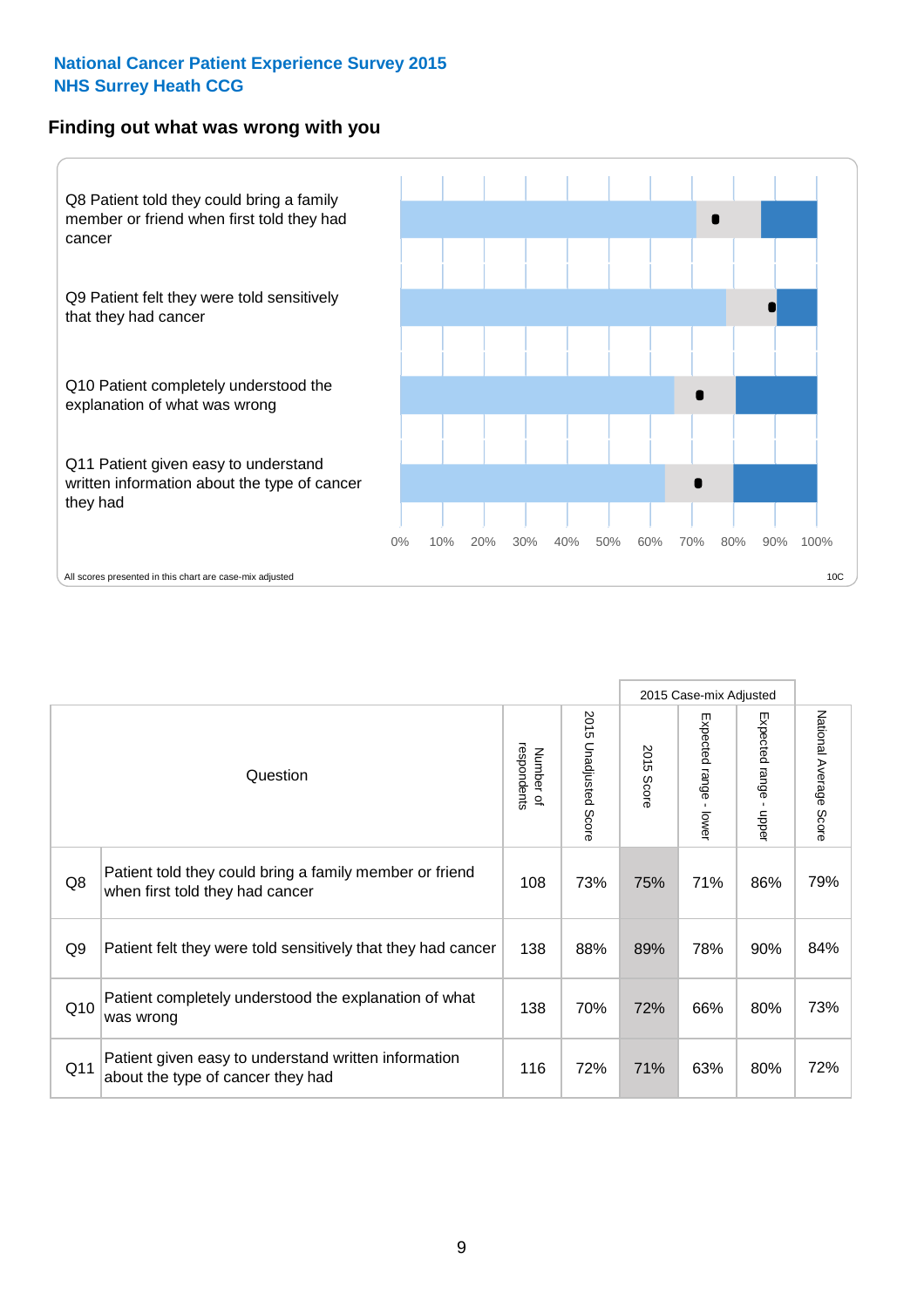#### **Finding out what was wrong with you**



|          |                                                                                         |                          |                                 | 2015 Case-mix Adjusted |                                           |                        |                        |
|----------|-----------------------------------------------------------------------------------------|--------------------------|---------------------------------|------------------------|-------------------------------------------|------------------------|------------------------|
| Question |                                                                                         | Number of<br>respondents | 2015<br><b>Unadjusted Score</b> | 2015<br>Score          | Expected range<br>$\blacksquare$<br>lower | Expected range - upper | National Average Score |
| Q12      | Patient felt that treatment options were completely<br>explained                        | 117                      | 79%                             | 79%                    | 76%                                       | 90%                    | 83%                    |
| Q13      | Possible side effects explained in an understandable way                                | 130                      | 65%                             | 66%                    | 65%                                       | 80%                    | 73%                    |
| Q14      | Patient given practical advice and support in dealing with<br>side effects of treatment | 127                      | 60%                             | 60%                    | 58%                                       | 74%                    | 66%                    |
| Q15      | Patient definitely told about side effects that could affect<br>them in the future      | 121                      | 47%                             | 49%                    | 46%                                       | 63%                    | 54%                    |
| Q16      | Patient definitely involved in decisions about care and<br>treatment                    | 137                      | 74%                             | 73%                    | 71%                                       | 85%                    | 78%                    |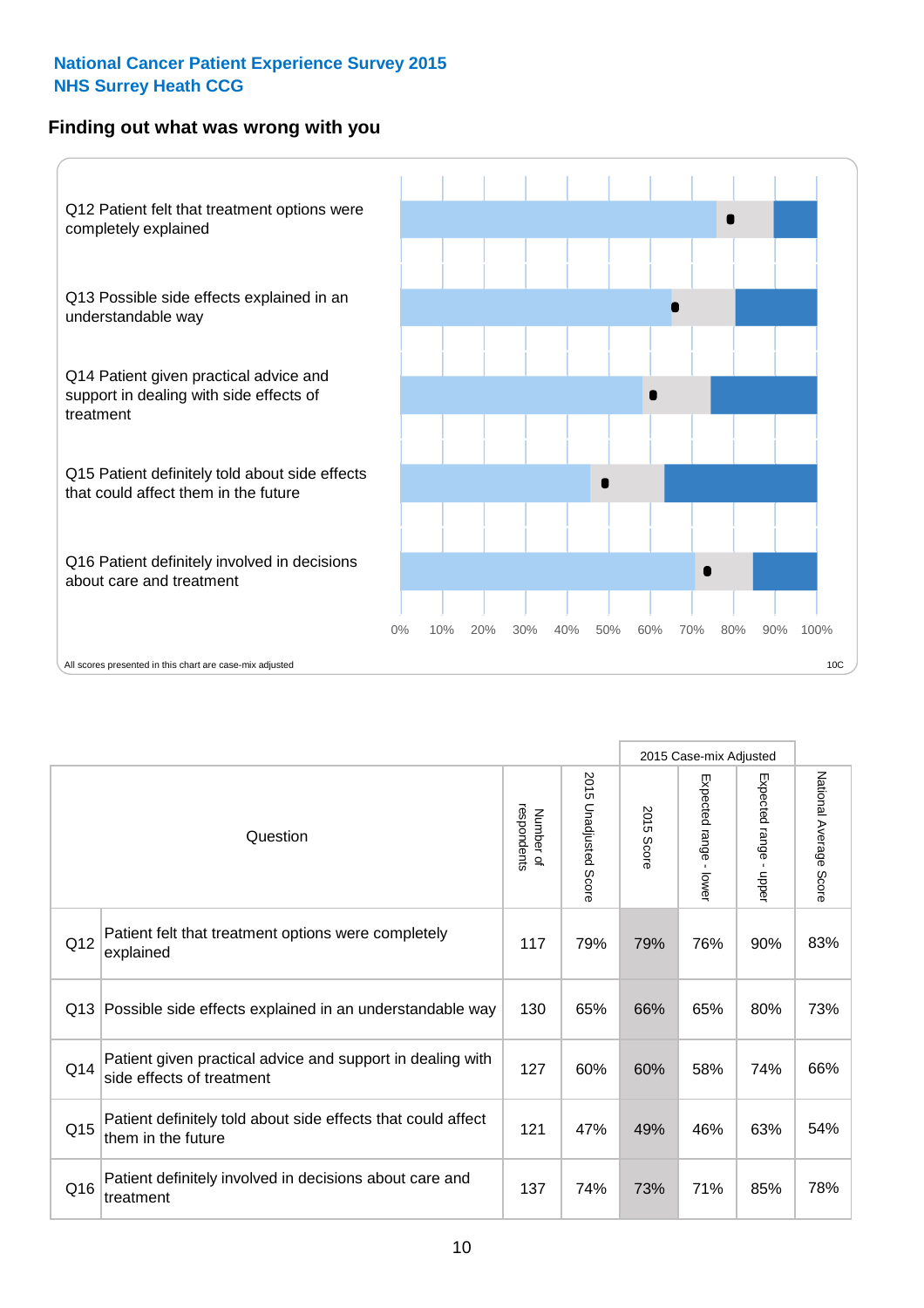#### **Clinical Nurse Specialist**



|     |                                                                                     |                          |                       |               |                         | 2015 Case-mix Adjusted     |                           |  |  |
|-----|-------------------------------------------------------------------------------------|--------------------------|-----------------------|---------------|-------------------------|----------------------------|---------------------------|--|--|
|     | Question                                                                            | respondents<br>Number of | 2015 Unadjusted Score | 2015<br>Score | Expected range<br>lower | Expected<br>range<br>nbber | National Average<br>Score |  |  |
| Q17 | Patient given the name of the CNS who would support<br>them through their treatment | 136                      | 90%                   | 90%           | 85%                     | 95%                        | 90%                       |  |  |
| Q18 | Patient found it easy to contact their CNS                                          | 108                      | 85%                   | 85%           | 80%                     | 93%                        | 87%                       |  |  |
| Q19 | Get understandable answers to important questions all or<br>most of the time        | 102                      | 89%                   | 88%           | 82%                     | 95%                        | 89%                       |  |  |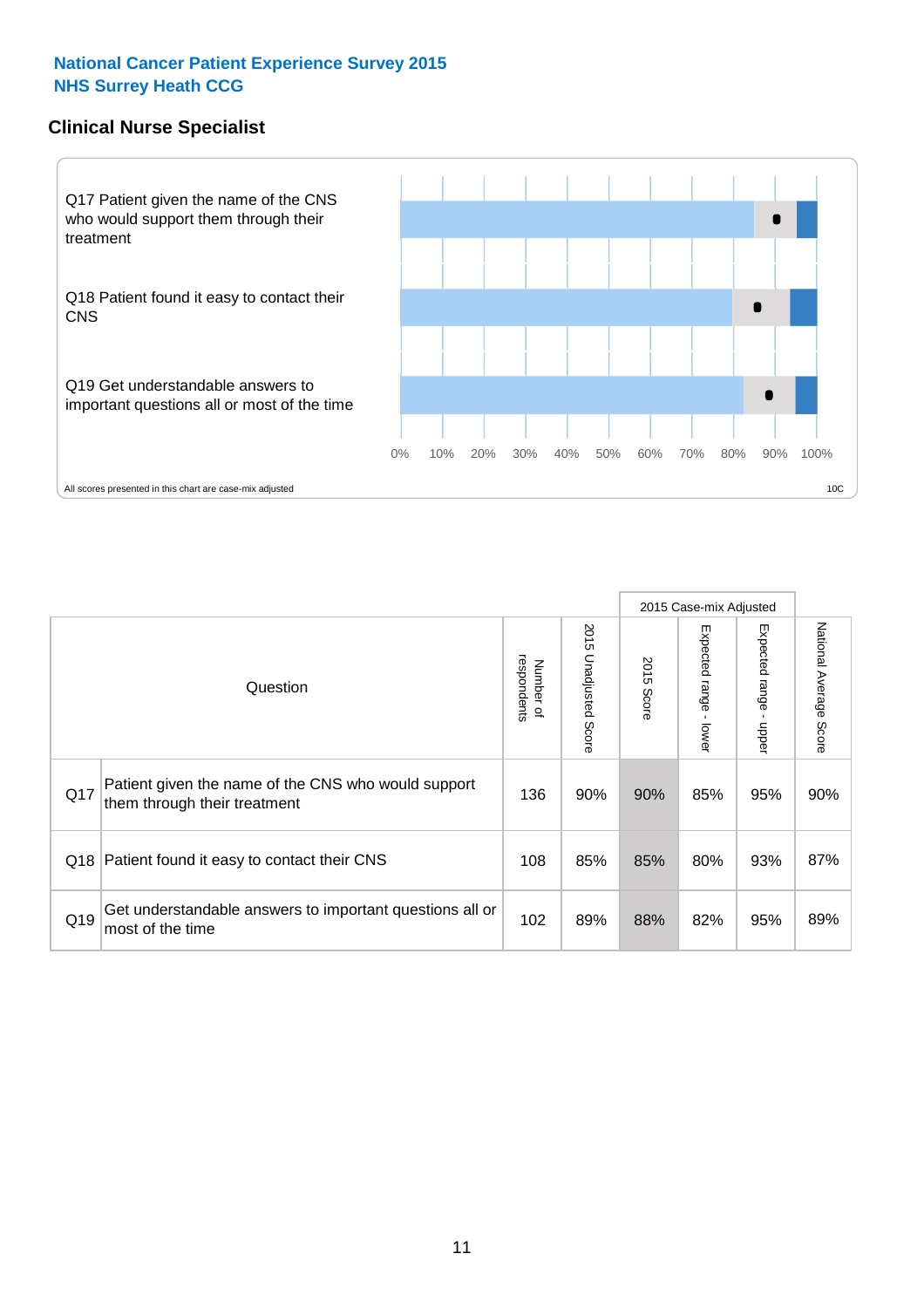#### **Support for people with cancer**



|                 |                                                                                            |                          |                                 |               | 2015 Case-mix Adjusted  |                                         |                        |
|-----------------|--------------------------------------------------------------------------------------------|--------------------------|---------------------------------|---------------|-------------------------|-----------------------------------------|------------------------|
|                 | Question                                                                                   | respondents<br>Number of | 2015<br><b>Unadjusted Score</b> | 2015<br>Score | Expected range<br>lower | Expected range<br>$\mathbf{I}$<br>nbber | National Average Score |
| Q20             | Hospital staff gave information about support groups                                       | 100                      | 78%                             | 77%           | 75%                     | 91%                                     | 83%                    |
| Q <sub>21</sub> | Hospital staff gave information about impact cancer could<br>have on day to day activities | 80                       | 75%                             | 74%           | 72%                     | 89%                                     | 81%                    |
| Q22             | Hospital staff gave information on getting financial help                                  | 72                       | 54%                             | 53%           | 43%                     | 66%                                     | 55%                    |
| Q <sub>23</sub> | Hospital staff told patient they could get free prescriptions                              | 71                       | 83%                             | 83%           | 71%                     | 89%                                     | 80%                    |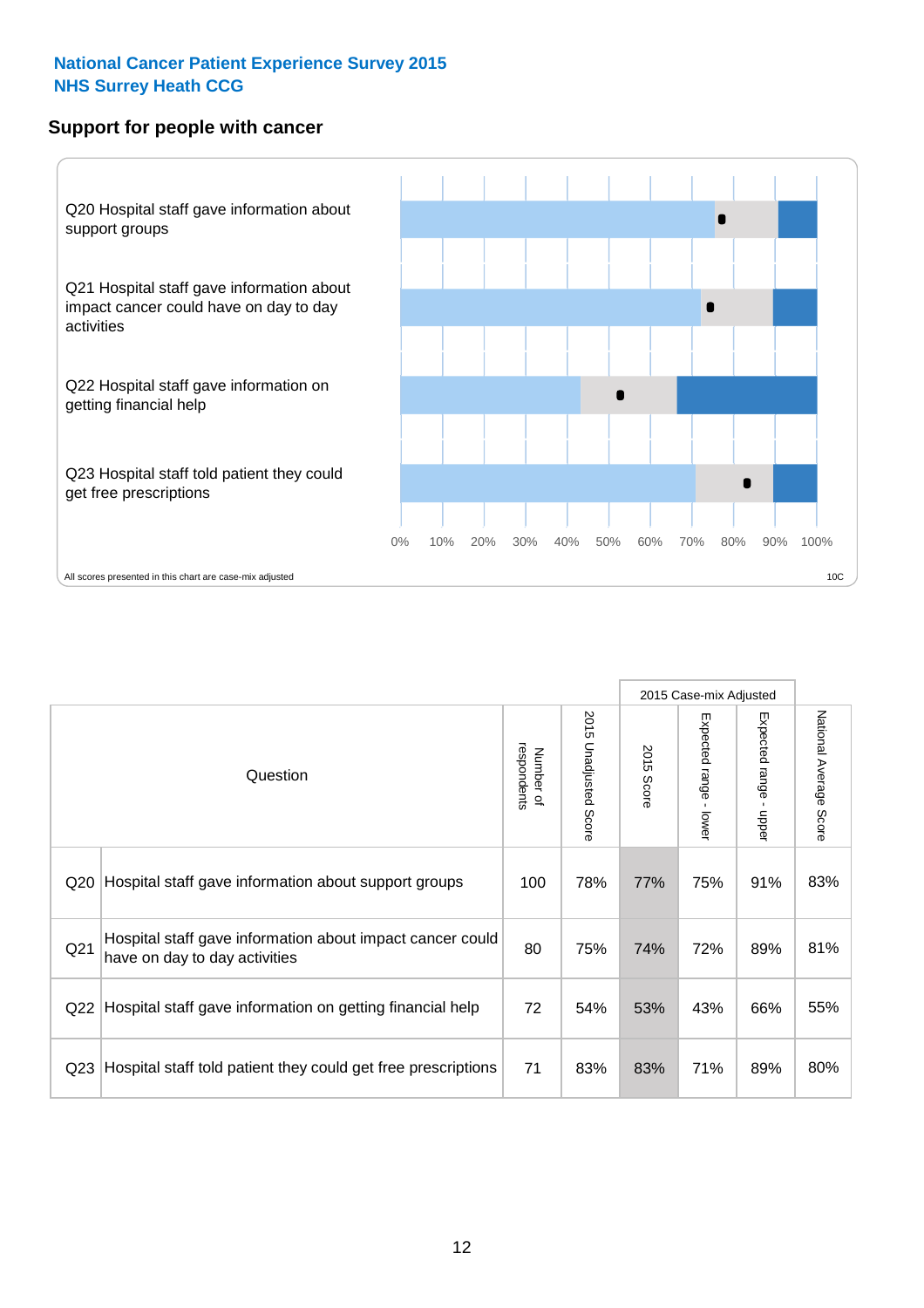### **Operations**



|     |                                                                 |                                              |                             |               |                            | 2015 Case-mix Adjusted    |                              |
|-----|-----------------------------------------------------------------|----------------------------------------------|-----------------------------|---------------|----------------------------|---------------------------|------------------------------|
|     | Question                                                        | respondents<br>Number<br>$\overline{\sigma}$ | 2015<br>Unadjusted<br>Score | 2015<br>Score | Expected<br>range<br>lower | Expected<br>range<br>dddn | National<br>Average<br>Score |
| Q26 | Staff explained how operation had gone in<br>understandable way | 81                                           | 73%                         | 73%           | 68%                        | 87%                       | 78%                          |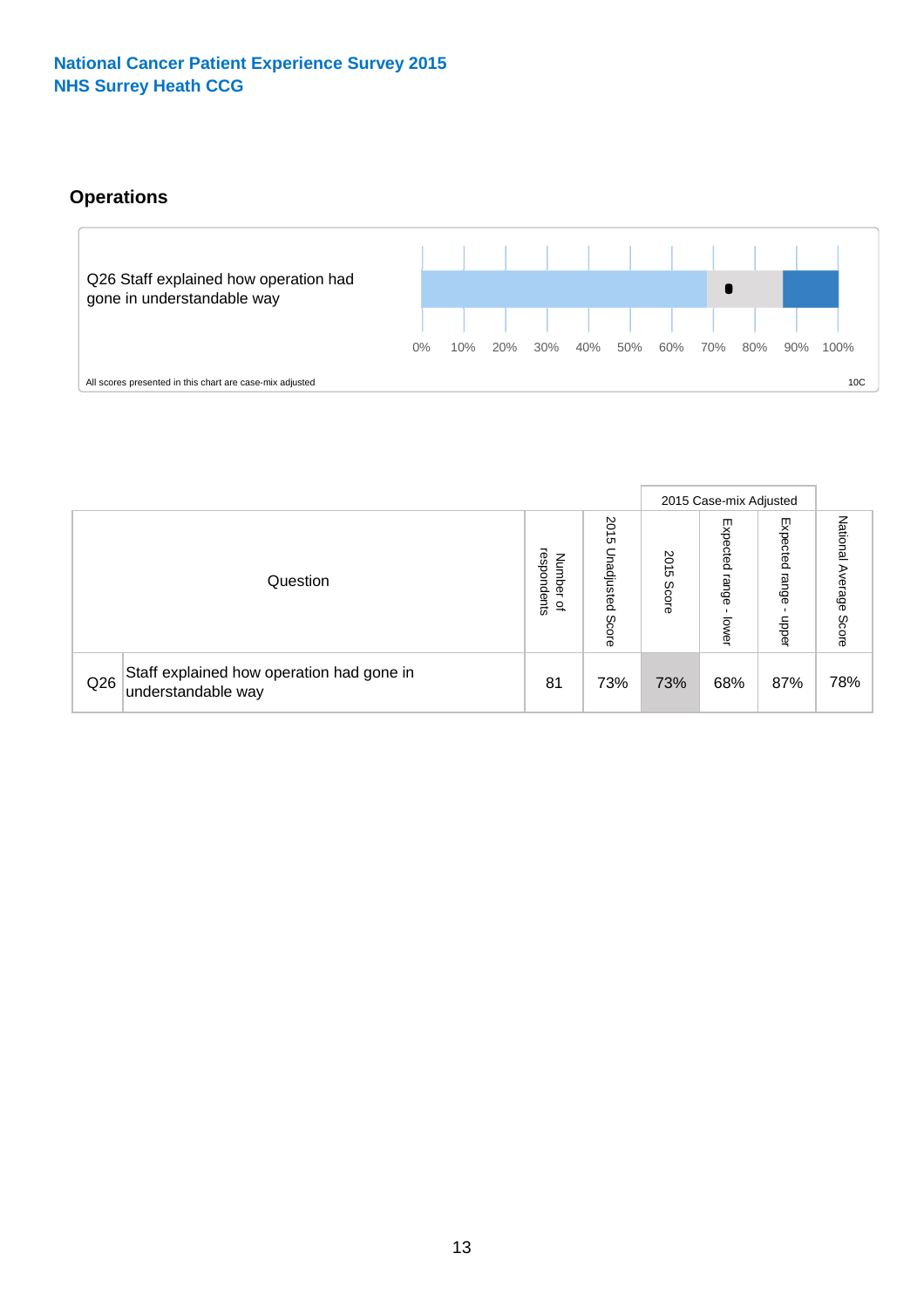#### **Hospital care as an inpatient (Part 1 of 3)**



All scores presented in this chart are case-mix adjusted  $\sim$  10C

|                 |                                                                                           |                          |                          |                      | 2015 Case-mix Adjusted                    |                                       |                        |
|-----------------|-------------------------------------------------------------------------------------------|--------------------------|--------------------------|----------------------|-------------------------------------------|---------------------------------------|------------------------|
|                 | Question                                                                                  | respondents<br>Number of | 2015<br>Unadjusted Score | 2015<br><b>Score</b> | Expected range<br>$\blacksquare$<br>lower | Expected range<br>$\mathbf{I}$<br>ddo | National Average Score |
| Q28             | Groups of doctors or nurses did not talk in front of patient<br>as if they were not there | 83                       | 83%                      | 80%                  | 73%                                       | 90%                                   | 81%                    |
| Q29             | Patient had confidence and trust in all doctors treating<br>them                          | 83                       | 82%                      | 83%                  | 76%                                       | 92%                                   | 84%                    |
| Q30             | Patient's family or someone close definitely had<br>opportunity to talk to doctor         | 61                       | 75%                      | 76%                  | 61%                                       | 83%                                   | 72%                    |
| Q <sub>31</sub> | Patient had confidence and trust in all ward nurses                                       | 83                       | 77%                      | 79%                  | 63%                                       | 82%                                   | 72%                    |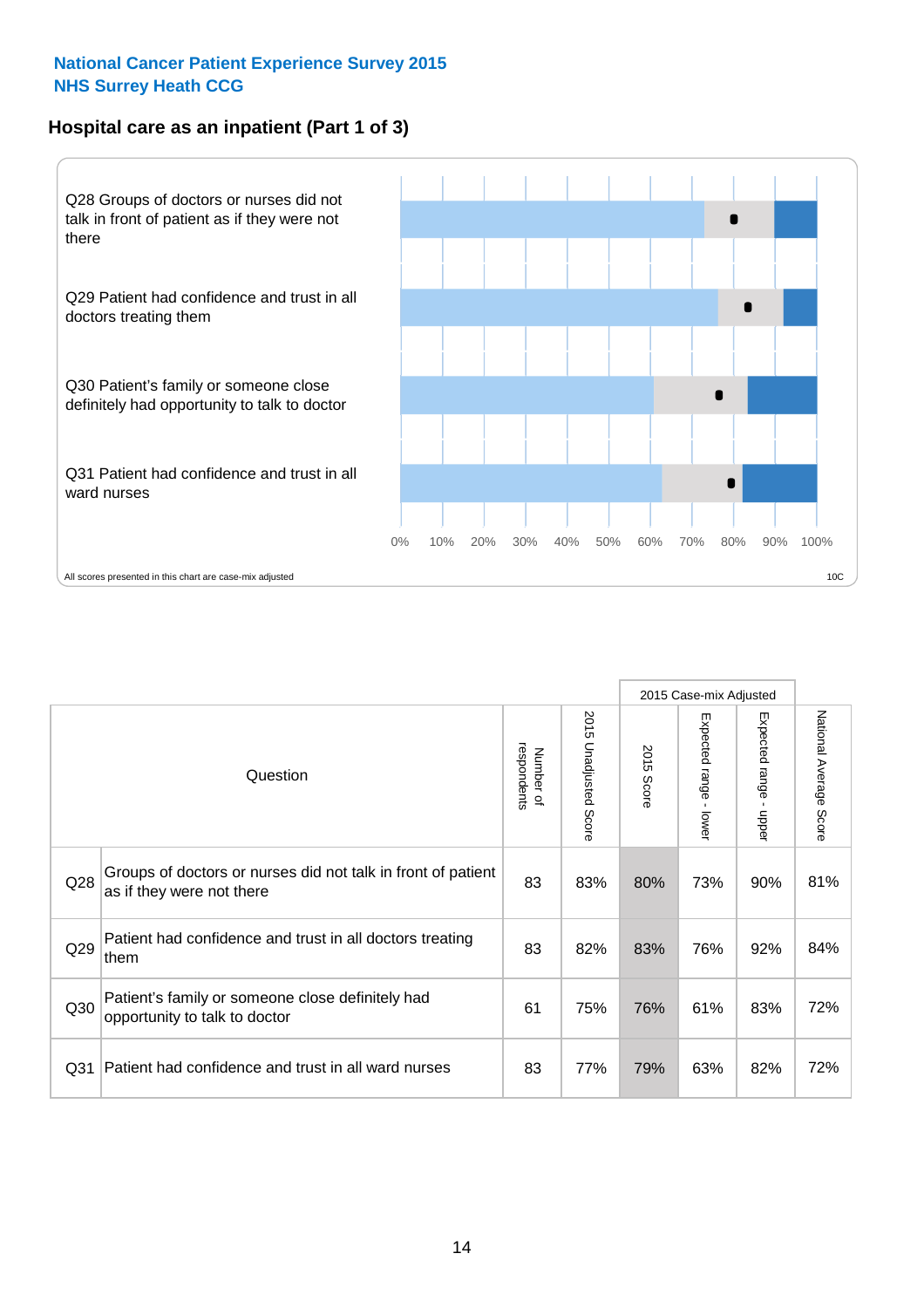#### **Hospital care as an inpatient (Part 2 of 3)**



|                                                                                |                                                                       |    |                          |               | 2015 Case-mix Adjusted |                                           |                           |
|--------------------------------------------------------------------------------|-----------------------------------------------------------------------|----|--------------------------|---------------|------------------------|-------------------------------------------|---------------------------|
| Question                                                                       |                                                                       |    | 2015 Unadjusted<br>Score | 2015<br>Score | Expected range - lower | Expected range<br>$\blacksquare$<br>hbber | National Average<br>Score |
| Q32                                                                            | Always / nearly always enough nurses on duty                          | 83 | 77%                      | 78%           | 56%                    | 76%                                       | 66%                       |
| Q33                                                                            | All staff asked patient what name they preferred to be<br>called by   | 81 | 53%                      | 57%           | 54%                    | 79%                                       | 67%                       |
| Q34                                                                            | Always given enough privacy when discussing condition<br>or treatment | 83 | 83%                      | 84%           | 77%                    | 92%                                       | 85%                       |
| Patient was able to discuss worries or fears with staff<br>Q35<br>during visit |                                                                       | 66 | 56%                      | 56%           | 40%                    | 64%                                       | 52%                       |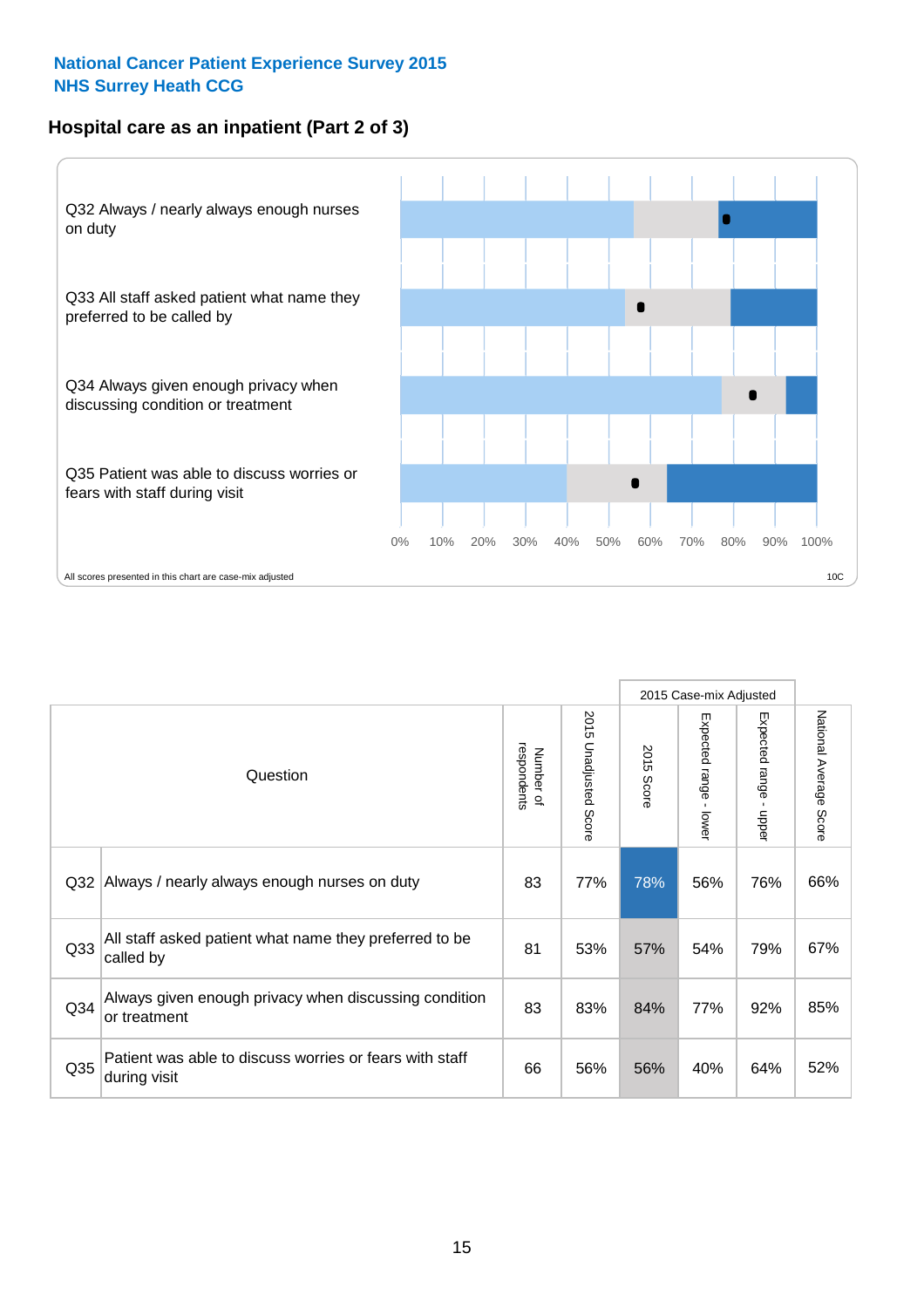#### **Hospital care as an inpatient (Part 3 of 3)**



|                 |                                                                                     |    |                          |               | 2015 Case-mix Adjusted                    |                           |                        |
|-----------------|-------------------------------------------------------------------------------------|----|--------------------------|---------------|-------------------------------------------|---------------------------|------------------------|
| Question        |                                                                                     |    | 2015<br>Unadjusted Score | 2015<br>Score | Expected range<br>$\blacksquare$<br>lower | Expected range -<br>nbber | National Average Score |
| Q36             | Hospital staff definitely did everything to help control pain                       | 70 | 79%                      | 79%           | 75%                                       | 92%                       | 84%                    |
| Q <sub>37</sub> | Always treated with respect and dignity by staff                                    |    | 90%                      | 91%           | 80%                                       | 95%                       | 87%                    |
| Q38             | Given clear written information about what should / should<br>not do post discharge | 78 | 87%                      | 88%           | 76%                                       | 93%                       | 84%                    |
| Q39             | Staff told patient who to contact if worried post discharge                         | 79 | 95%                      | 95%           | 88%                                       | 99%                       | 94%                    |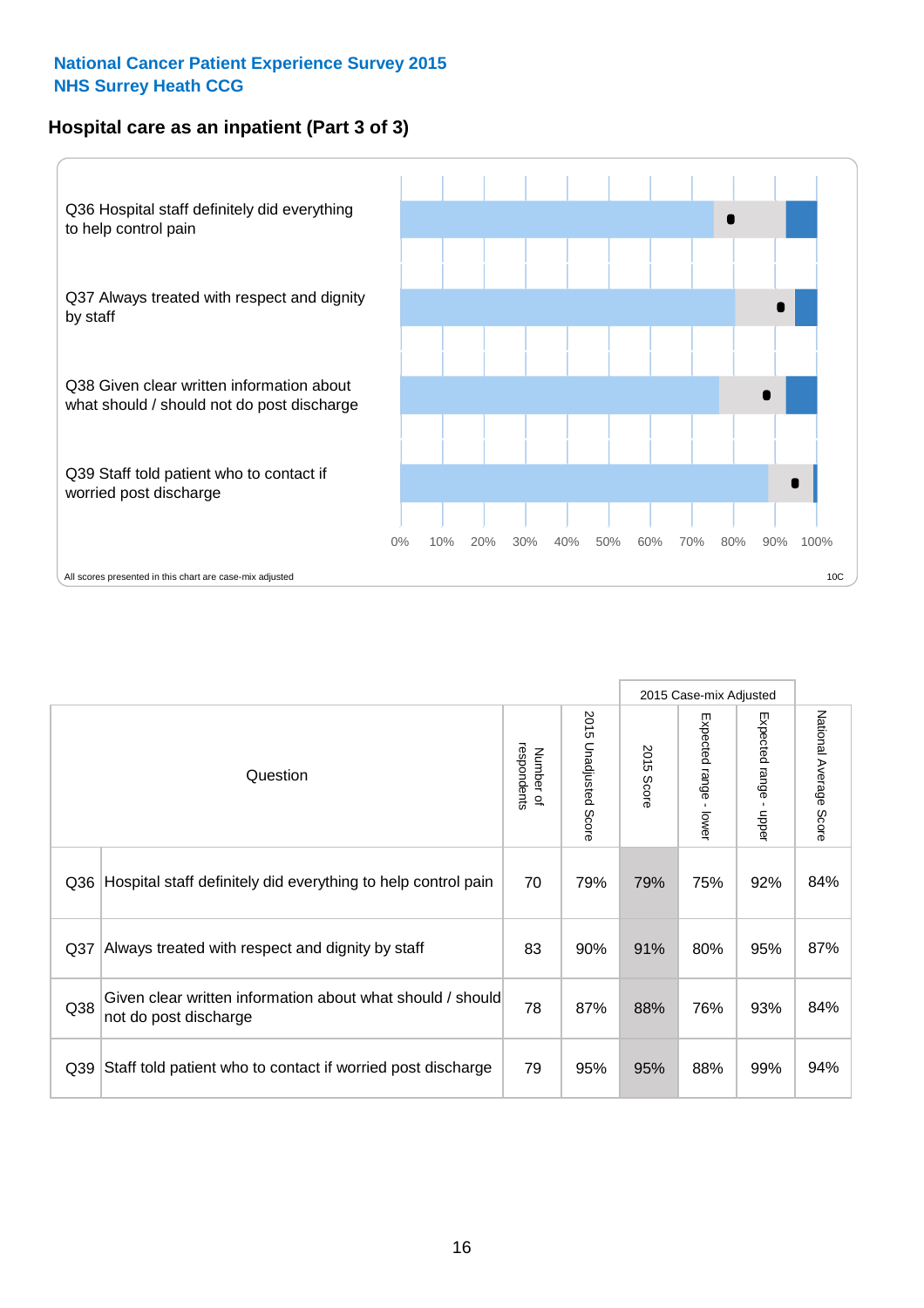#### **Hospital care as a day patient / outpatient (Part 1 of 2)**



|          |                                                                                    |     |                                 | 2015 Case-mix Adjusted |                                           |                                           |                        |
|----------|------------------------------------------------------------------------------------|-----|---------------------------------|------------------------|-------------------------------------------|-------------------------------------------|------------------------|
| Question |                                                                                    |     | 2015<br><b>Unadjusted Score</b> | 2015<br><b>Score</b>   | Expected range<br>$\blacksquare$<br>lower | Expected range<br>$\blacksquare$<br>nbber | National Average Score |
| Q41      | Patient was able to discuss worries or fears with staff<br>during visit            | 106 | 64%                             | 64%                    | 61%                                       | 79%                                       | 70%                    |
| Q42      | Doctor had the right notes and other documentation with<br>them                    | 124 | 98%                             | 98%                    | 92%                                       | 99%                                       | 96%                    |
| Q44      | Beforehand patient had all information needed about<br>radiotherapy treatment      | 24  | 71%                             | 70%                    | 72%                                       | 100%                                      | 86%                    |
| Q45      | Patient given understandable information about whether<br>radiotherapy was working | 21  | 57%                             | 58%                    | 39%                                       | 81%                                       | 60%                    |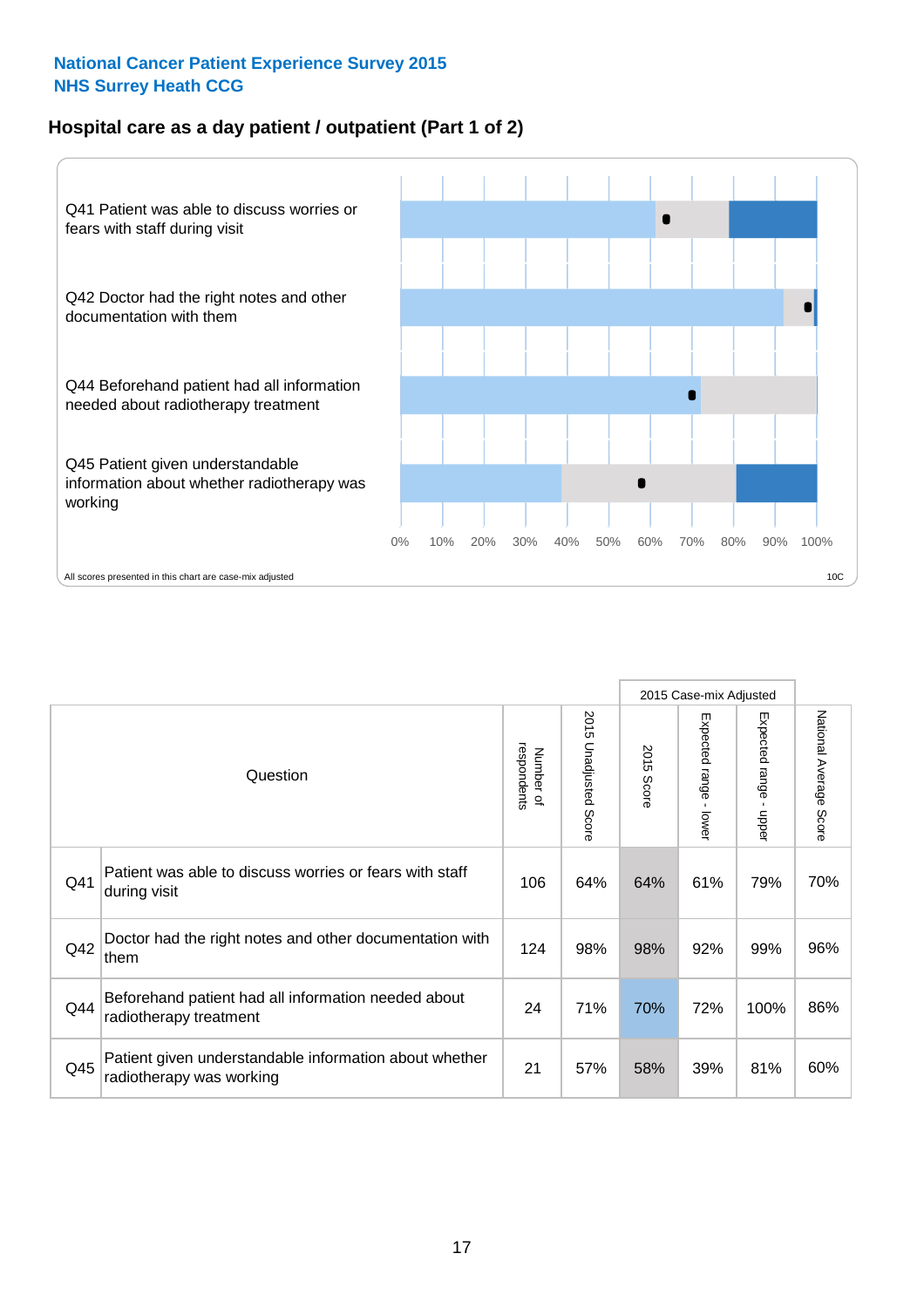#### **Hospital care as a day patient / outpatient (Part 2 of 2)**



|          |                                                                                    |                                       | 2015 Case-mix Adjusted      |               |                             |                         |                           |
|----------|------------------------------------------------------------------------------------|---------------------------------------|-----------------------------|---------------|-----------------------------|-------------------------|---------------------------|
| Question |                                                                                    | respondents<br>Number<br>$\mathbf{Q}$ | 2015<br>Unadjusted<br>Score | 2015<br>Score | Expected<br>Irange<br>lower | Expected range<br>doper | National Average<br>Score |
| Q47      | Beforehand patient had all information needed about<br>chemotherapy treatment      | 64                                    | 81%                         | 81%           | 75%                         | 93%                     | 84%                       |
| Q48      | Patient given understandable information about whether<br>chemotherapy was working | 61                                    | 61%                         | 59%           | 56%                         | 80%                     | 68%                       |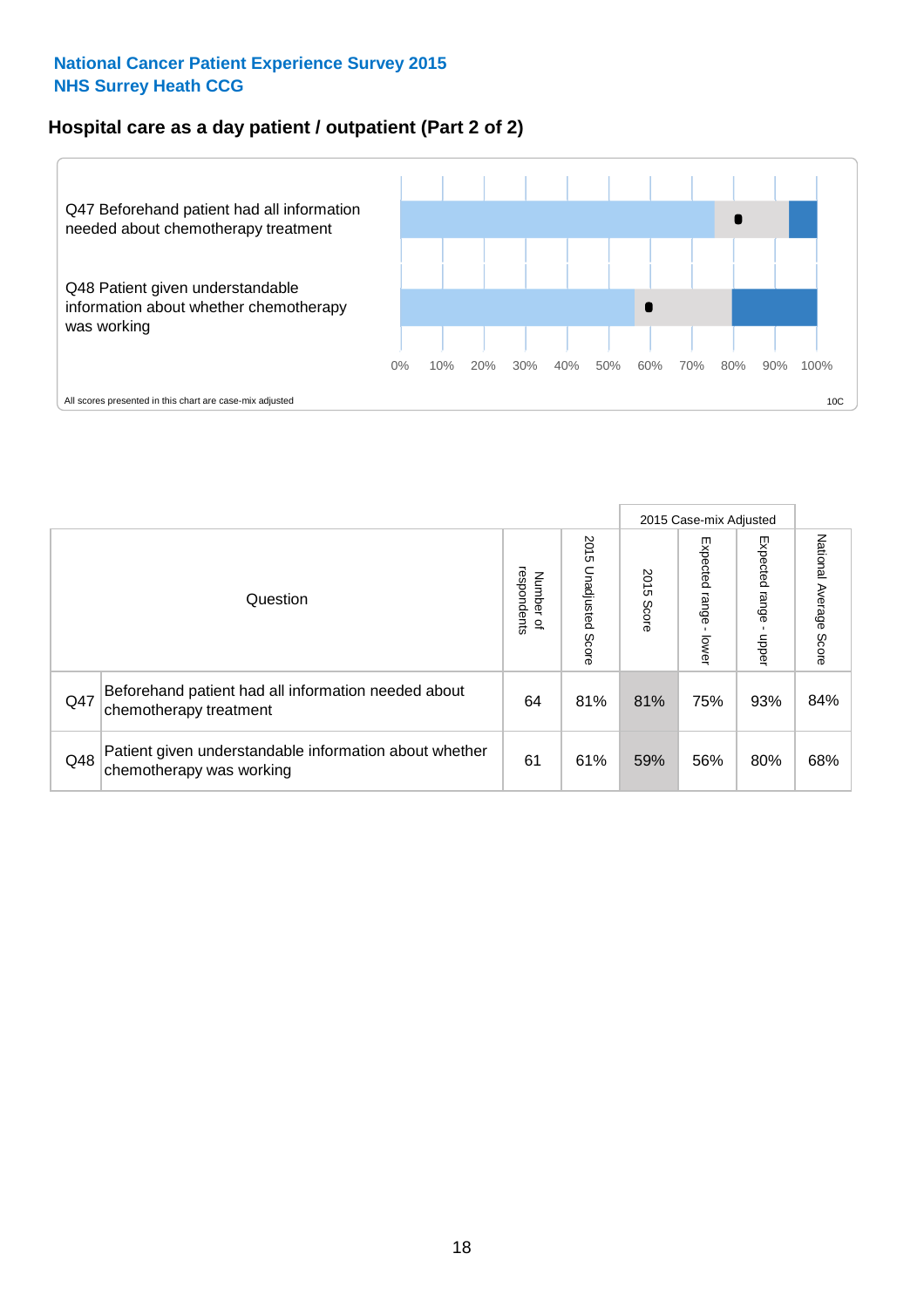#### **Home care and support**



2015 Case-mix Adjusted 2015 Unadjusted Score Expected range - upper National Average Score 2015 Unadjusted Score Expected range - lower National Average Score Expected range - lower Expected range - upper Number of<br>respondents 2015 Score respondents 2015 Score Number of Question Hospital staff gave family or someone close all the  $Q49$  information needed to help with care at home  $Q49$  |  $50\%$  |  $50\%$  |  $48\%$  |  $67\%$  |  $58\%$ Patient definitely given enough support from health or Q50 social services during treatment **64%** 54% 65% 64% 42% 66% 54% Patient definitely given enough support from health or  $\frac{1}{2}$  and the dominary given enough support nominealities  $\frac{41}{49\%}$   $\frac{47\%}{47\%}$  30% 60% 45%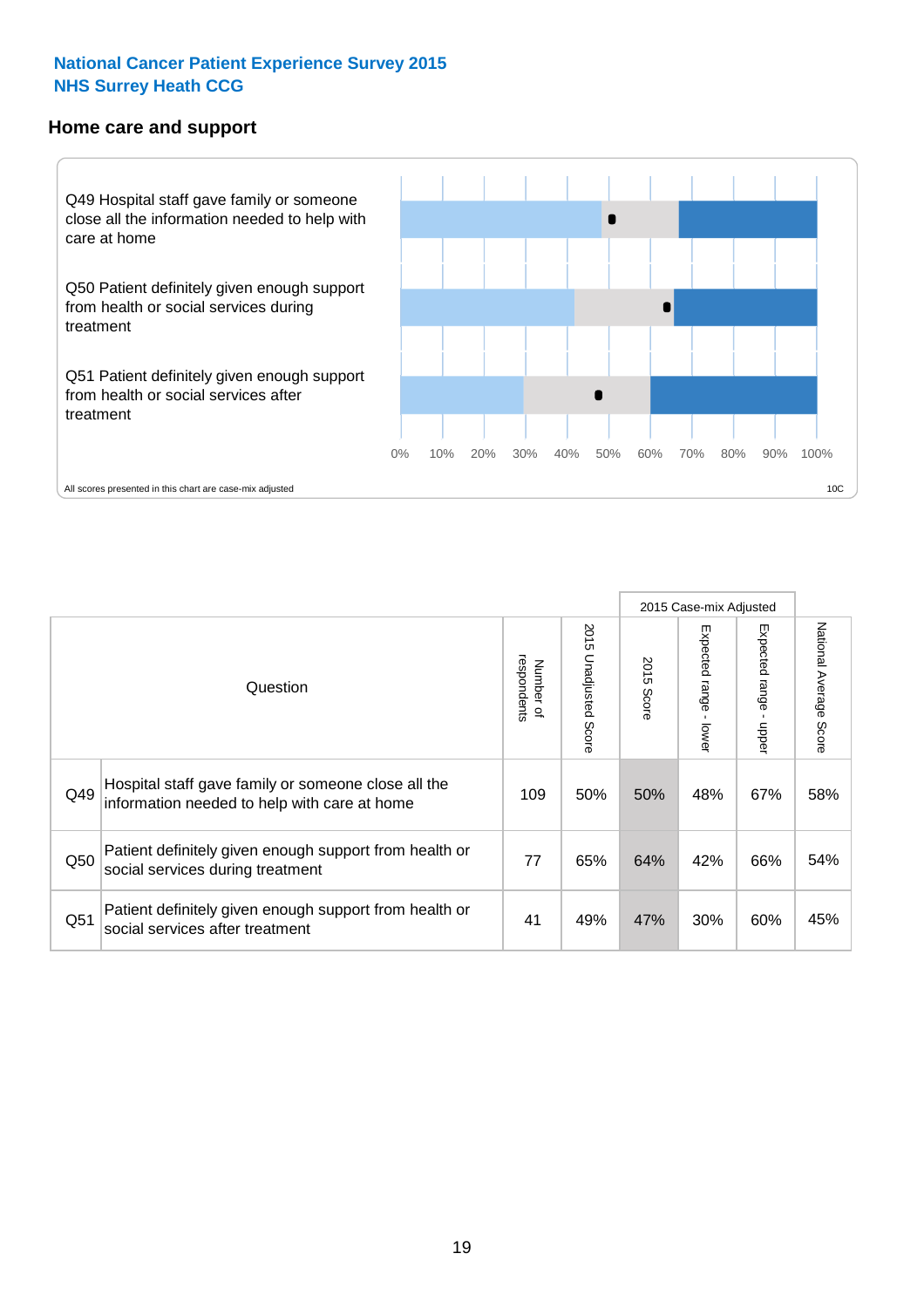#### **Care from your general practice**



|          |                                                                           |                                       |                             | 2015 Case-mix Adjusted |                                   |                            |                           |
|----------|---------------------------------------------------------------------------|---------------------------------------|-----------------------------|------------------------|-----------------------------------|----------------------------|---------------------------|
| Question |                                                                           | respondents<br>Number<br>$\mathbf{Q}$ | 2015<br>Unadjusted<br>Score | 2015<br>Score          | Expected<br><b>Lange</b><br>lower | Expected<br>range<br>doper | National Average<br>Score |
| Q52      | GP given enough information about patient's condition<br>and treatment    | 134                                   | 97%                         | 97%                    | 92%                               | 99%                        | 95%                       |
| Q53      | Practice staff definitely did everything they could to<br>support patient | 94                                    | 64%                         | 64%                    | 53%                               | 72%                        | 63%                       |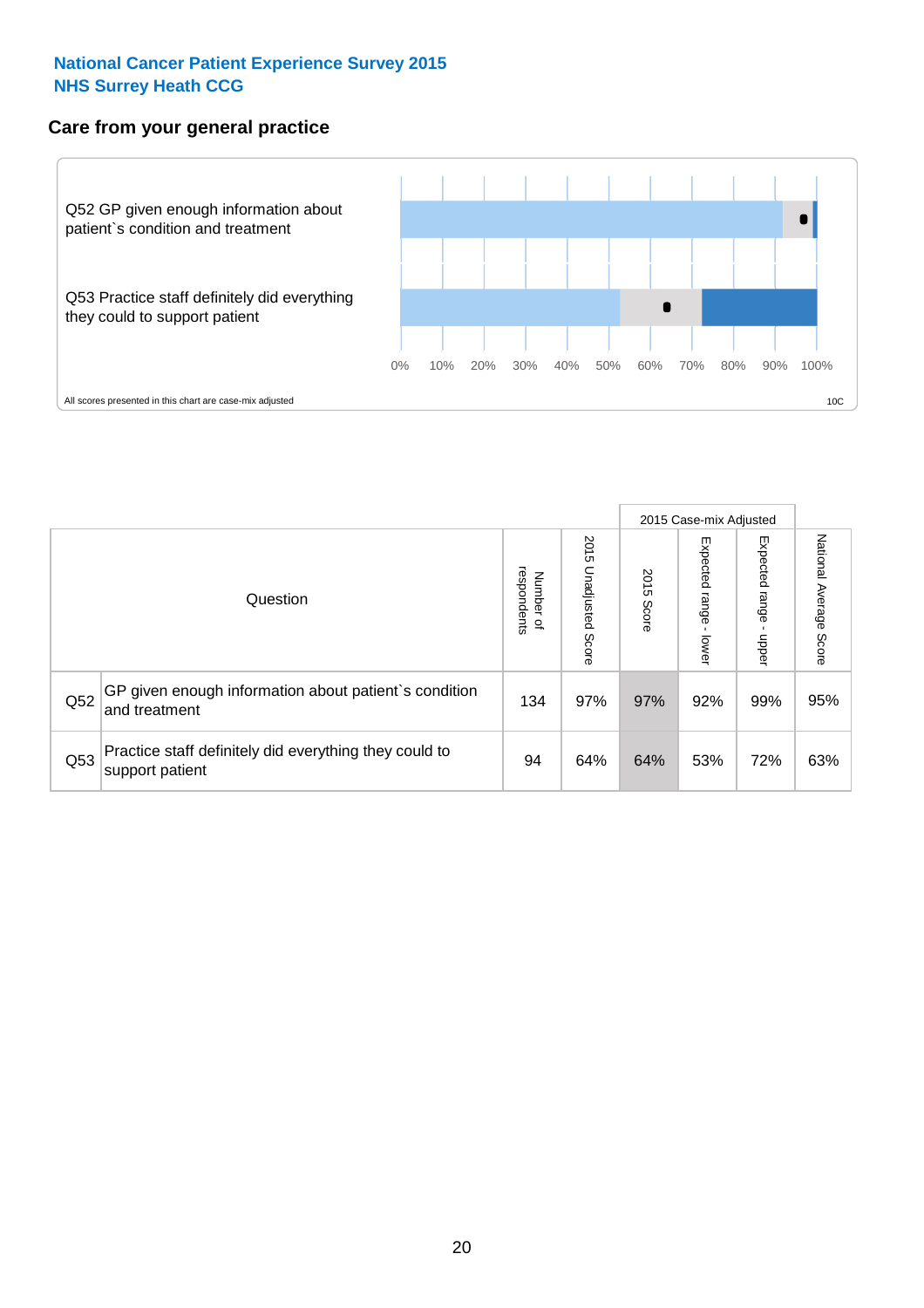#### **Your overall NHS care (Part 1 of 2)**



|     |                                                                    |                          |                                 |               | 2015 Case-mix Adjusted  |                                           |                        |
|-----|--------------------------------------------------------------------|--------------------------|---------------------------------|---------------|-------------------------|-------------------------------------------|------------------------|
|     | Question                                                           | respondents<br>Number of | 2015<br><b>Unadjusted Score</b> | 2015<br>Score | Expected range<br>lower | Expected range<br>$\blacksquare$<br>nbber | National Average Score |
| Q54 | Hospital and community staff always worked well together           | 135                      | 63%                             | 64%           | 52%                     | 69%                                       | 61%                    |
| Q55 | Patient given a care plan                                          | 114                      | 26%                             | 30%           | 24%                     | 42%                                       | 33%                    |
| Q56 | Overall the administration of the care was very good /<br>good     | 137                      | 88%                             | 89%           | 84%                     | 94%                                       | 89%                    |
| Q57 | Length of time for attending clinics and appointments was<br>right | 138                      | 63%                             | 65%           | 57%                     | 75%                                       | 66%                    |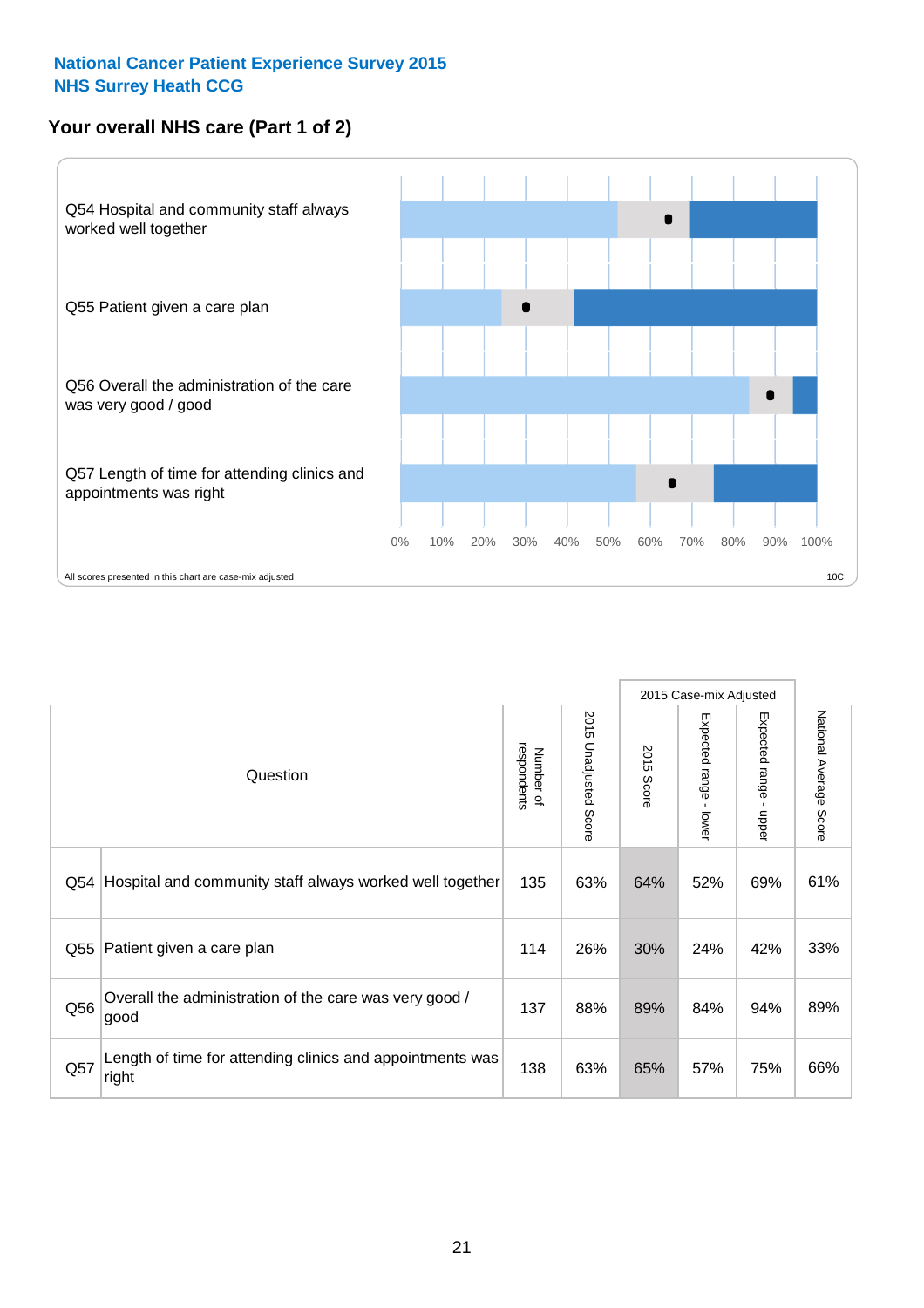#### **Your overall NHS care (Part 2 of 2)**



|          |                                                       |                                              | 2015 Case-mix Adjusted      |               |                            |                            |                        |
|----------|-------------------------------------------------------|----------------------------------------------|-----------------------------|---------------|----------------------------|----------------------------|------------------------|
| Question |                                                       | respondents<br>Number<br>$\overline{\sigma}$ | 2015<br>Unadjusted<br>Score | 2015<br>Score | Expected<br>range<br>lower | Expected<br>range<br>doper | National Average Score |
| Q58      | Taking part in cancer research discussed with patient | 130                                          | 28%                         | 27%           | 19%                        | 38%                        | 28%                    |



|     |                                                                        |                                   | 2015 Case-mix Adjusted      |               |                                                           |                                                                 |                              |
|-----|------------------------------------------------------------------------|-----------------------------------|-----------------------------|---------------|-----------------------------------------------------------|-----------------------------------------------------------------|------------------------------|
|     | Question                                                               | respondents<br>Number<br>$\Omega$ | 2015<br>Jnadjusted<br>Score | 2015<br>Score | OWer<br>limit<br>range<br>$\overline{\sigma}$<br>expected | Upper<br>limit<br>range<br>$\overline{\mathcal{C}}$<br>expected | National<br>Average<br>Score |
| Q59 | Patient's average rating of care scored from very poor to<br>very good | 138                               | 8.9                         | 8.8           | 8.5                                                       | 8.9                                                             | 8.7                          |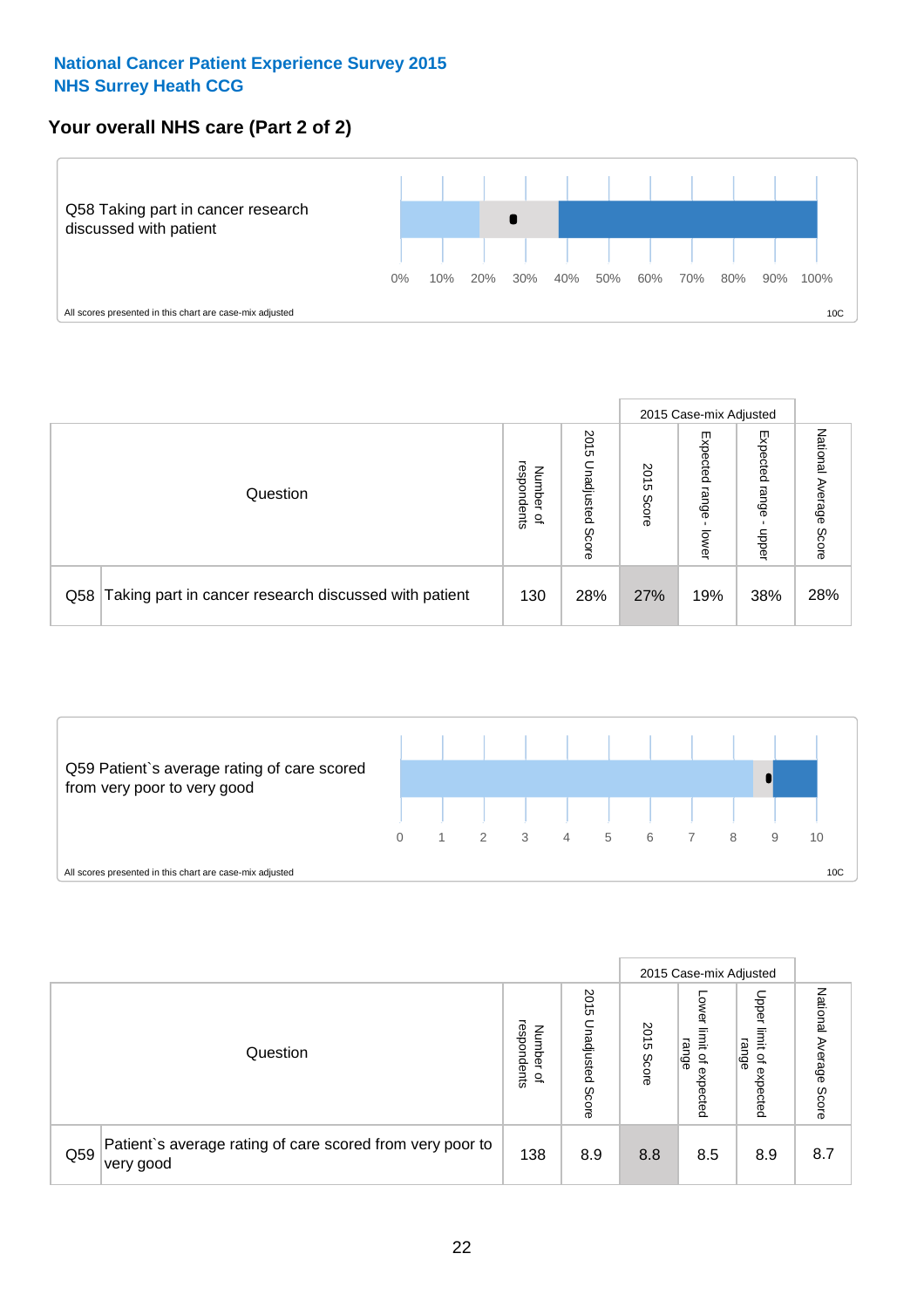### **Comparisons by tumour group for this CCG**

The following tables show the unadjusted CCG and the national percentage scores for each question broken down by tumour group. Where a cell in the table contains an asterisk this indicates that the number of patients in that group was below 21 and too small to display. Where a cell in the table contains "n.a." this indicates that there were no respondents for that tumour group.

### **Seeing your GP**

|                      | Q1. Saw GP once /      | Q2. Patient thought<br>twice before being told<br>they were seen as<br>had to go to hospital<br>soon as necessary |                        |                 |
|----------------------|------------------------|-------------------------------------------------------------------------------------------------------------------|------------------------|-----------------|
| <b>Cancer type</b>   | This CCG <sup>\$</sup> | <b>National</b>                                                                                                   | This CCG <sup>\$</sup> | <b>National</b> |
| Brain / CNS          | n.a.                   | 60%                                                                                                               | $\star$                | 77%             |
| <b>Breast</b>        | $\star$                | 93%                                                                                                               | 97%                    | 88%             |
| Colorectal / LGT     | $\star$                | 72%                                                                                                               | $\star$                | 80%             |
| Gynaecological       | $\star$<br>75%         |                                                                                                                   | $\star$                | 78%             |
| Haematological       | 40%                    | 64%                                                                                                               | 66%                    | 80%             |
| <b>Head and Neck</b> | $\star$                | 77%                                                                                                               | $\star$                | 79%             |
| Lung                 | n.a.                   | 69%                                                                                                               | $\star$                | 83%             |
| Prostate             | $\star$                | 79%                                                                                                               | $\star$                | 85%             |
| Sarcoma              | $\star$                | 64%                                                                                                               | $\star$                | 69%             |
| Skin                 | $\star$                | 91%                                                                                                               | $\star$                | 87%             |
| <b>Upper Gastro</b>  | $\star$                | 70%                                                                                                               | $\star$                | 78%             |
| Urological           | $\star$                | 81%                                                                                                               | $\star$                | 84%             |
| Other                | $\star$                | 70%                                                                                                               | $\star$                | 78%             |
| <b>All Cancers</b>   | 68%                    | 76%                                                                                                               | 82%                    | 82%             |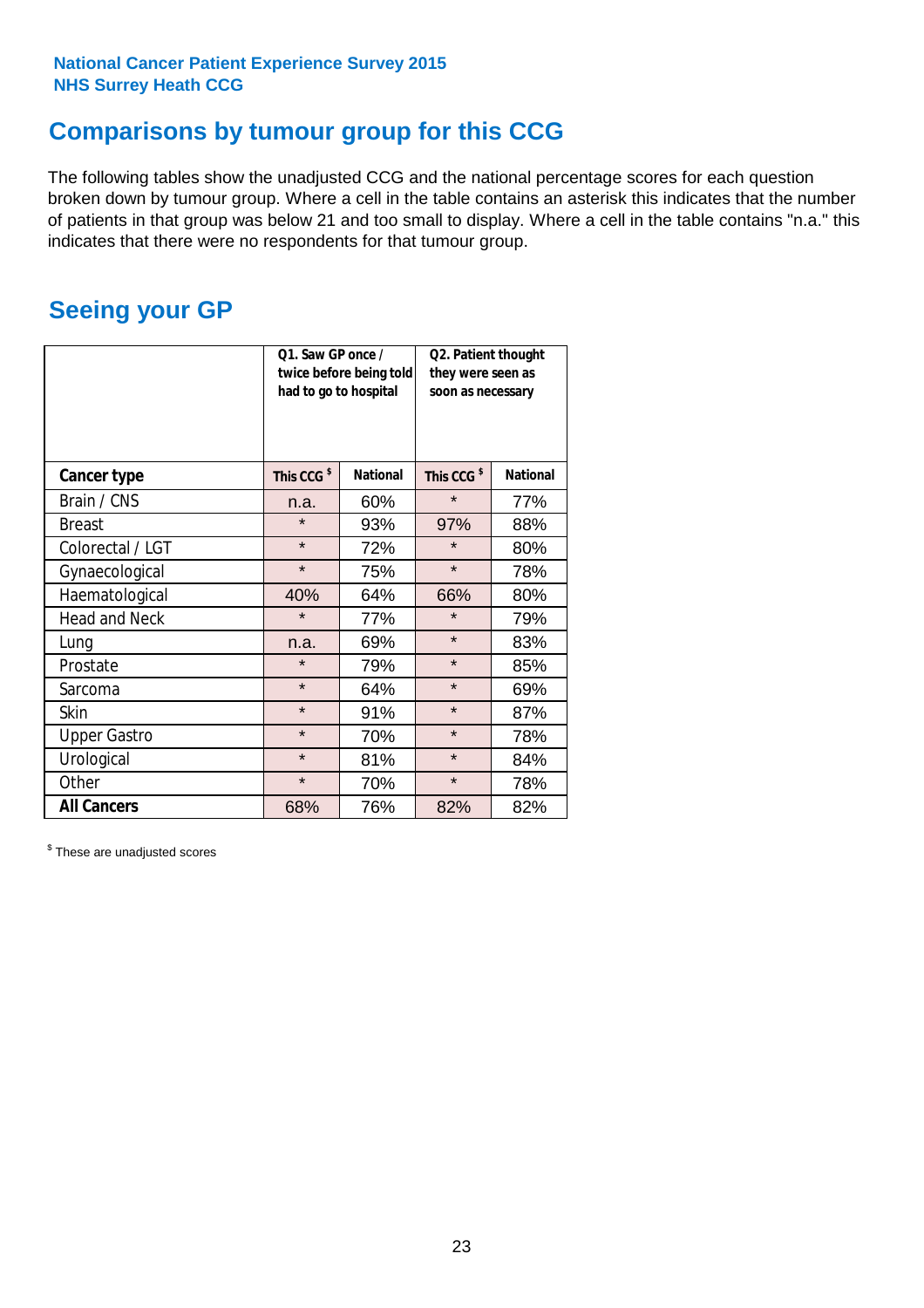# **Diagnostic tests**

|                      | be done was about<br>right | Q6. The length of time<br>waiting for the test to | Q7. Given complete<br>explanation of test<br>results in<br>understandable way |                 |  |  |
|----------------------|----------------------------|---------------------------------------------------|-------------------------------------------------------------------------------|-----------------|--|--|
| <b>Cancer type</b>   | This CCG <sup>\$</sup>     | <b>National</b>                                   | This CCG <sup>\$</sup>                                                        | <b>National</b> |  |  |
| Brain / CNS          | $\star$                    | 87%                                               | $\star$                                                                       | 69%             |  |  |
| <b>Breast</b>        | 96%                        | 90%                                               |                                                                               | 82%             |  |  |
| Colorectal / LGT     | $\star$<br>86%             |                                                   | $\star$                                                                       | 81%             |  |  |
| Gynaecological       | $\star$<br>84%             |                                                   | $\star$                                                                       | 76%             |  |  |
| Haematological       | 88%                        | 87%                                               | 75%                                                                           | 76%             |  |  |
| <b>Head and Neck</b> | $\star$                    | 84%                                               | $\star$                                                                       | 77%             |  |  |
| Lung                 | $\star$                    | 87%                                               | $\star$                                                                       | 78%             |  |  |
| Prostate             | $\star$                    | 85%                                               | $\star$                                                                       | 79%             |  |  |
| Sarcoma              | $\star$                    | 81%                                               | $\star$                                                                       | 77%             |  |  |
| Skin                 | n.a.                       | 89%                                               | n.a.                                                                          | 85%             |  |  |
| <b>Upper Gastro</b>  | $\star$<br>83%             |                                                   | $\star$                                                                       | 77%             |  |  |
| Urological           | $\star$                    | 85%                                               | $\star$                                                                       | 78%             |  |  |
| Other                | $\star$                    | 85%                                               | $\star$                                                                       | 76%             |  |  |
| <b>All Cancers</b>   | 86%                        | 87%                                               | 80%                                                                           | 79%             |  |  |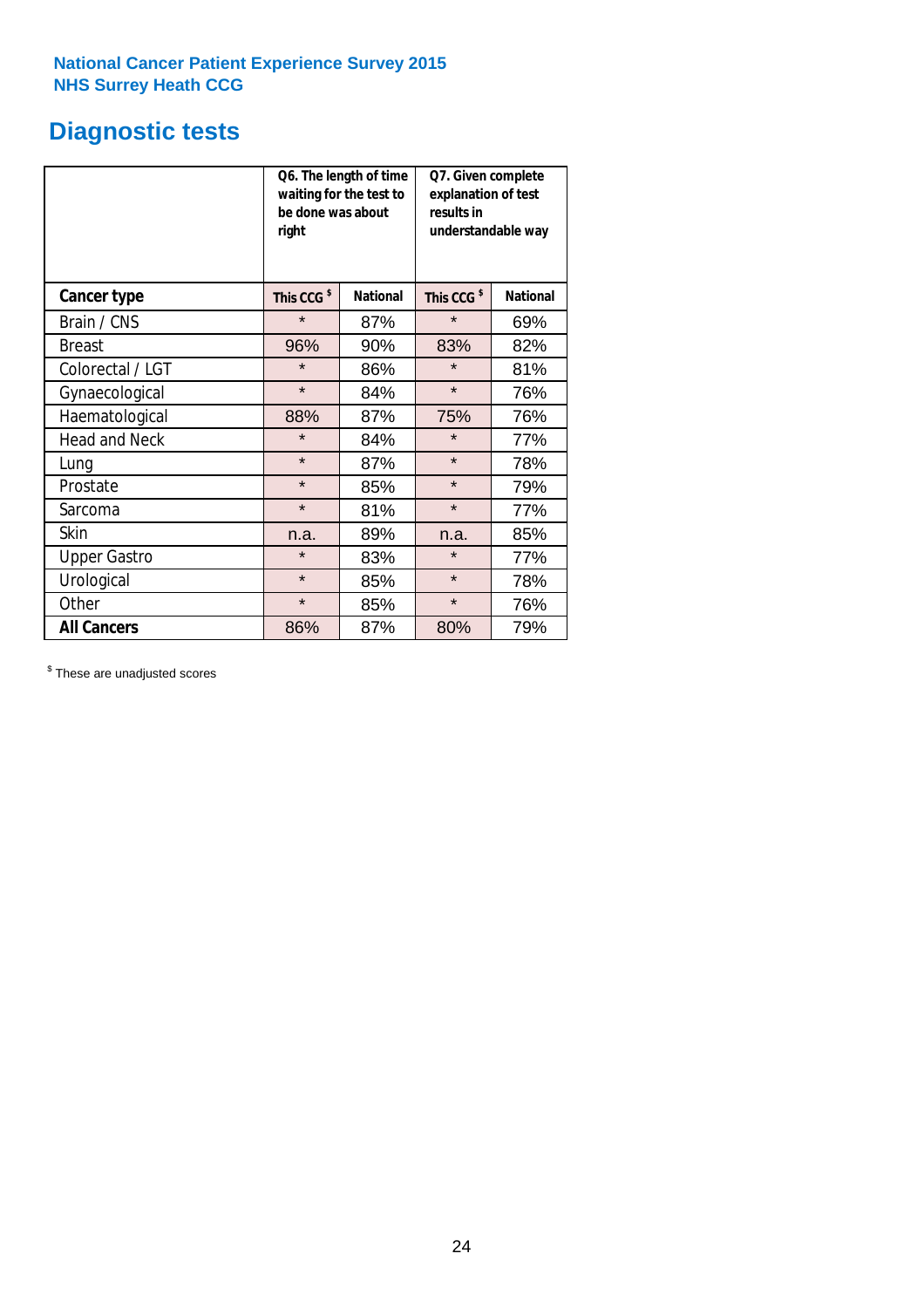### **Finding out what was wrong with you**

|                      |                        | Q8. Patient told they<br>could bring a family<br>member or friend<br>when first told they<br>had cancer |                        | Q9. Patient felt they<br>were told sensitively<br>that they had cancer | Q10. Patient<br>completely understood<br>the explanation of<br>what was wrong |                 | Q11. Patient given<br>easy to understand<br>written information<br>about the type of<br>cancer they had |                 |
|----------------------|------------------------|---------------------------------------------------------------------------------------------------------|------------------------|------------------------------------------------------------------------|-------------------------------------------------------------------------------|-----------------|---------------------------------------------------------------------------------------------------------|-----------------|
| Cancer type          | This CCG <sup>\$</sup> | <b>National</b>                                                                                         | This CCG <sup>\$</sup> | <b>National</b>                                                        | This CCG <sup>\$</sup>                                                        | <b>National</b> | This CCG <sup>\$</sup>                                                                                  | <b>National</b> |
| Brain / CNS          | $\star$                | 85%                                                                                                     | $\star$                | 79%                                                                    | $\star$                                                                       | 60%             | $\star$                                                                                                 | 62%             |
| <b>Breast</b>        | 84%                    | 83%                                                                                                     | 100%                   | 88%                                                                    | 83%                                                                           | 78%             | 78%                                                                                                     | 76%             |
| Colorectal / LGT     | $\star$                | 83%                                                                                                     | $\star$                | 85%                                                                    | $\star$                                                                       | 79%             | $\star$                                                                                                 | 71%             |
| Gynaecological       | $\star$                | 75%                                                                                                     | $\star$                | 83%                                                                    | $\star$                                                                       | 73%             | $\star$                                                                                                 | 69%             |
| Haematological       | 59%                    | 75%                                                                                                     | 84%                    | 83%                                                                    | 51%                                                                           | 60%             | 65%                                                                                                     | 74%             |
| <b>Head and Neck</b> | $\star$                | 73%                                                                                                     | $\star$                | 85%                                                                    | $\star$                                                                       | 75%             | $\star$                                                                                                 | 61%             |
| Lung                 | $\star$                | 80%                                                                                                     | $\star$                | 83%                                                                    | $\star$                                                                       | 75%             | $\star$                                                                                                 | 66%             |
| Prostate             | $\star$                | 80%                                                                                                     | $\star$                | 84%                                                                    | $\star$                                                                       | 78%             | $\star$                                                                                                 | 80%             |
| Sarcoma              | $\star$                | 77%                                                                                                     | $\star$                | 82%                                                                    | $\star$                                                                       | 63%             | $\star$                                                                                                 | 61%             |
| Skin                 | $\star$                | 71%                                                                                                     | $\star$                | 90%                                                                    | $\star$                                                                       | 83%             | $\star$                                                                                                 | 84%             |
| <b>Upper Gastro</b>  | $\star$                | 79%                                                                                                     | $\star$                | 79%                                                                    | $\star$                                                                       | 72%             | $\star$                                                                                                 | 64%             |
| Urological           | $\star$                | 74%                                                                                                     | $\star$                | 82%                                                                    | $\star$                                                                       | 76%             | $\star$                                                                                                 | 71%             |
| Other                | $\star$                | 77%                                                                                                     | $\star$                | 82%                                                                    | $\star$                                                                       | 72%             | $\star$                                                                                                 | 61%             |
| <b>All Cancers</b>   | 73%                    | 79%                                                                                                     | 88%                    | 84%                                                                    | 70%                                                                           | 73%             | 72%                                                                                                     | 72%             |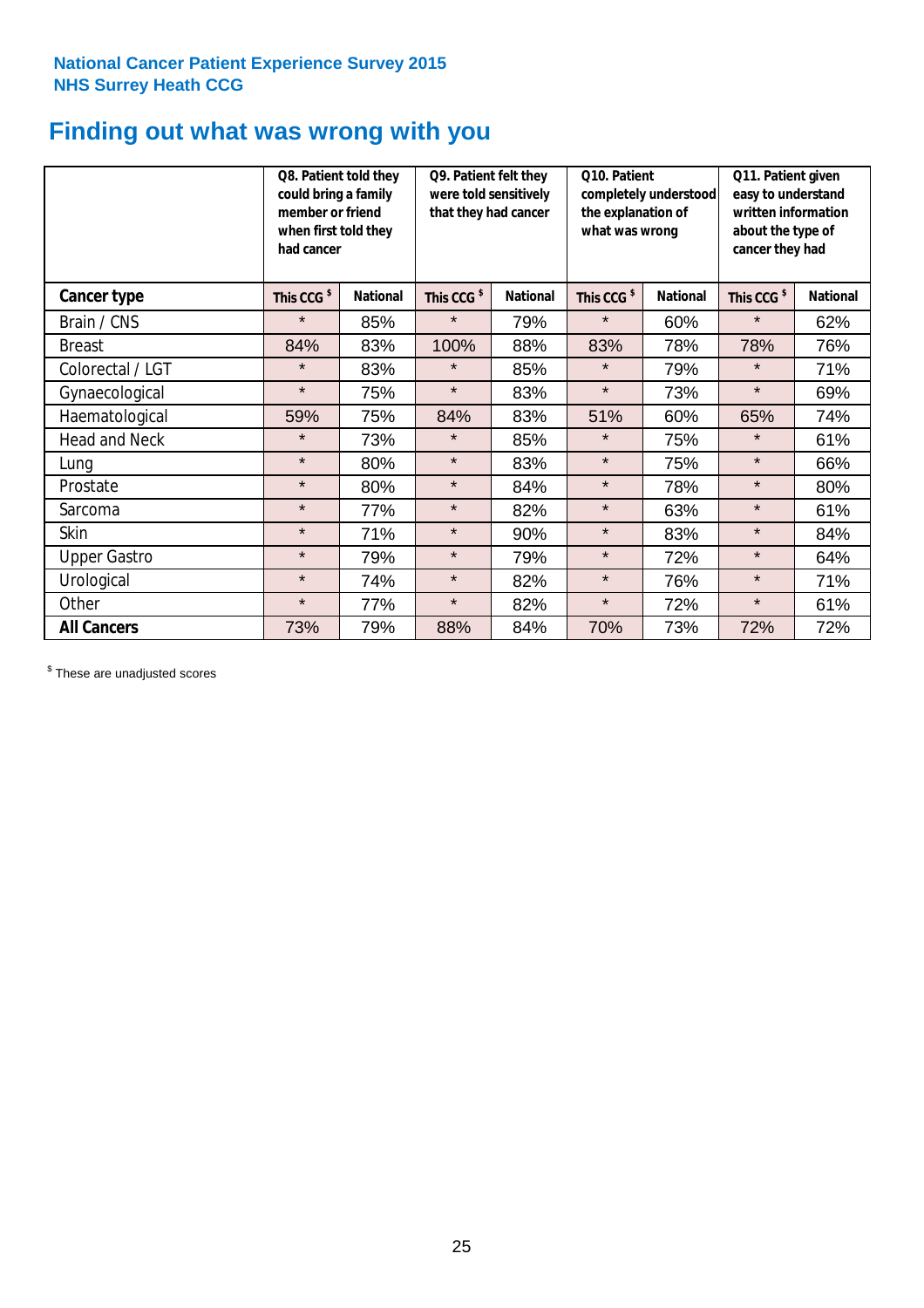### **Deciding the best treatment for you**

|                      | treatment options<br>were completely<br>explained | Q12. Patient felt that | Q13. Possible side<br>understandable way | effects explained in an | Q14. Patient given<br>practical advice and<br>support in dealing with<br>side effects of<br>treatment |                 |  |
|----------------------|---------------------------------------------------|------------------------|------------------------------------------|-------------------------|-------------------------------------------------------------------------------------------------------|-----------------|--|
| <b>Cancer type</b>   | This CCG <sup>\$</sup>                            | <b>National</b>        | This CCG <sup>\$</sup>                   | <b>National</b>         | This CCG <sup>\$</sup>                                                                                | <b>National</b> |  |
| Brain / CNS          | $\star$                                           | 80%                    | $\star$                                  | 71%                     | $\star$                                                                                               | 62%             |  |
| <b>Breast</b>        | 91%                                               | 84%                    | 69%                                      | 76%                     | 72%                                                                                                   | 69%             |  |
| Colorectal / LGT     | $\star$                                           | 85%                    | $\star$                                  | 75%                     | $\star$                                                                                               | 68%             |  |
| Gynaecological       | $\star$                                           | 84%                    | $\star$<br>76%                           |                         | $\star$                                                                                               | 68%             |  |
| Haematological       | 84%                                               | 81%                    | 51%                                      | 69%                     | 39%                                                                                                   | 65%             |  |
| <b>Head and Neck</b> | $\star$                                           | 85%                    | $\star$                                  | 72%                     | $\star$                                                                                               | 67%             |  |
| Lung                 | $\star$                                           | 84%                    | $\star$                                  | 74%                     | $\star$                                                                                               | 69%             |  |
| Prostate             | $\star$                                           | 80%                    | $\star$                                  | 71%                     | $\star$                                                                                               | 61%             |  |
| Sarcoma              | $\star$                                           | 82%                    | $\star$                                  | 75%                     | $\star$                                                                                               | 66%             |  |
| Skin                 | $\star$                                           | 88%                    | $\star$                                  | 75%                     | n.a.                                                                                                  | 74%             |  |
| <b>Upper Gastro</b>  | $\star$                                           | 83%                    | $\star$                                  | 72%                     |                                                                                                       | 66%             |  |
| Urological           | $\star$                                           | 80%                    | $\star$                                  | 69%                     | $\star$                                                                                               | 61%             |  |
| Other                | $\star$                                           | 80%                    | $\star$                                  | 72%                     | $\star$                                                                                               | 64%             |  |
| <b>All Cancers</b>   | 79%                                               | 83%                    | 65%                                      | 73%                     | 60%                                                                                                   | 66%             |  |

|                      | in the future          | Q15. Patient definitely<br>told about side effects<br>that could affect them | Q16. Patient definitely<br>involved in decisions<br>about care and<br>treatment |                 |  |
|----------------------|------------------------|------------------------------------------------------------------------------|---------------------------------------------------------------------------------|-----------------|--|
| <b>Cancer type</b>   | This CCG <sup>\$</sup> | <b>National</b>                                                              | This CCG <sup>\$</sup>                                                          | <b>National</b> |  |
| Brain / CNS          | $\star$                | 56%                                                                          | $\star$                                                                         | 74%             |  |
| <b>Breast</b>        | 62%                    | 55%                                                                          |                                                                                 | 79%             |  |
| Colorectal / LGT     | $\star$                | 56%                                                                          | $\star$                                                                         | 79%             |  |
| Gynaecological       | $\star$<br>54%         |                                                                              | $\star$                                                                         | 76%             |  |
| Haematological       | 33%<br>50%             |                                                                              | 59%                                                                             | 77%             |  |
| <b>Head and Neck</b> | $\star$                | 58%                                                                          | $\star$                                                                         | 76%             |  |
| Lung                 | $\star$                | 54%                                                                          | $\star$                                                                         | 78%             |  |
| Prostate             | $\star$                | 63%                                                                          | $\star$                                                                         | 79%             |  |
| Sarcoma              | $\star$                | 54%                                                                          | $\star$                                                                         | 77%             |  |
| Skin                 | $\star$                | 66%                                                                          | $\star$                                                                         | 86%             |  |
| <b>Upper Gastro</b>  | $\star$                | 53%                                                                          | $\star$                                                                         | 77%             |  |
| Urological           | $\star$                | 52%                                                                          | $\star$                                                                         | 75%             |  |
| Other                | $\star$                | 51%                                                                          | $\star$                                                                         | 75%             |  |
| <b>All Cancers</b>   | 47%                    | 54%                                                                          | 74%                                                                             | 78%             |  |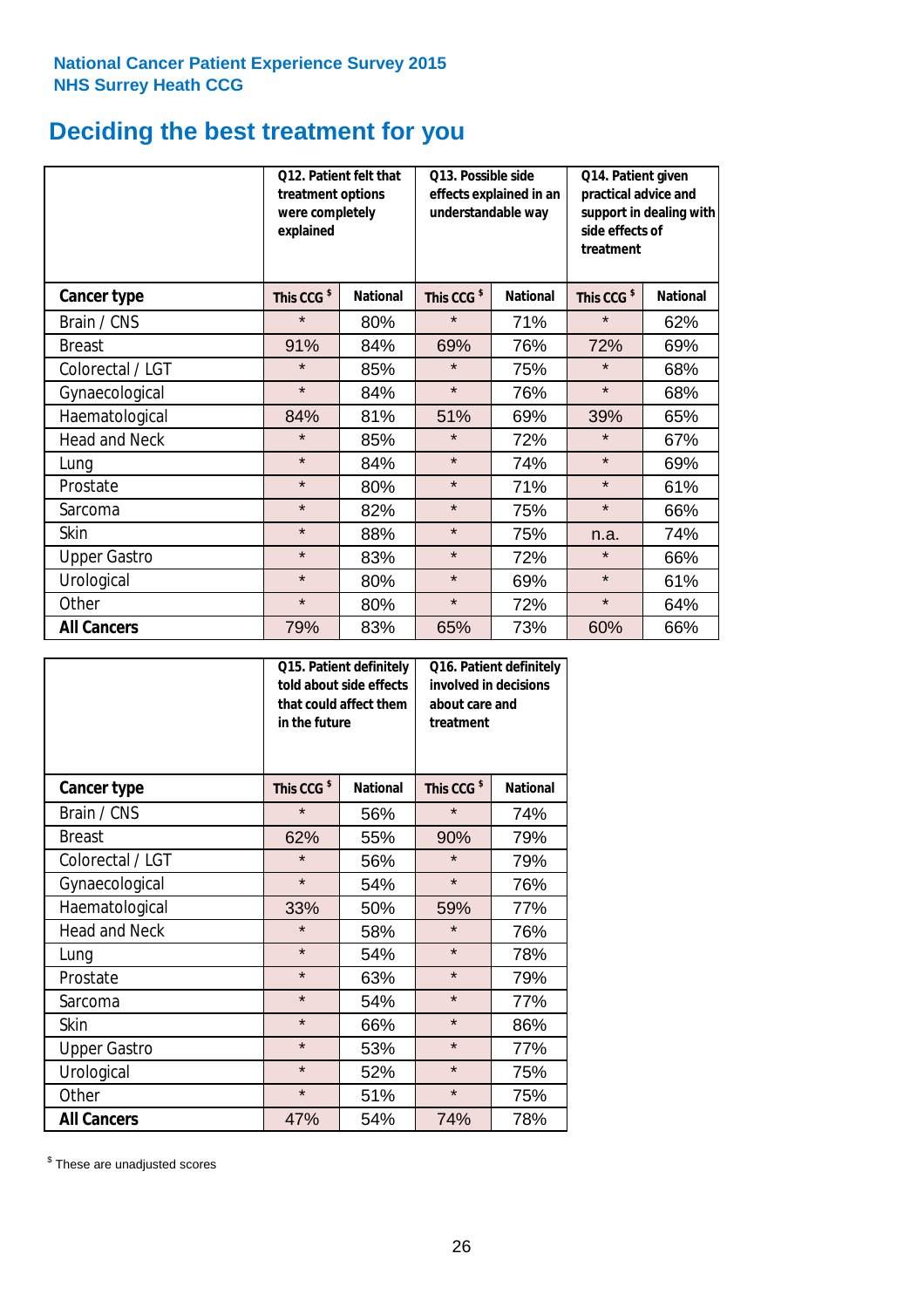# **Clinical Nurse Specialist**

|                      | would support them<br>through their<br>treatment | Q17. Patient given the<br>name of the CNS who | Q18. Patient found it<br>easy to contact their<br><b>CNS</b> |                 | <b>Q19. Get</b><br>understandable<br>answers to important<br>questions all or most<br>of the time |                 |  |
|----------------------|--------------------------------------------------|-----------------------------------------------|--------------------------------------------------------------|-----------------|---------------------------------------------------------------------------------------------------|-----------------|--|
| <b>Cancer type</b>   | This CCG <sup>\$</sup>                           | <b>National</b>                               | This CCG <sup>\$</sup>                                       | <b>National</b> | This CCG <sup>\$</sup>                                                                            | <b>National</b> |  |
| Brain / CNS          | $\star$                                          | 95%                                           | $\star$                                                      | 84%             | $\star$                                                                                           | 85%             |  |
| <b>Breast</b>        | 100%                                             | 94%                                           | 92%                                                          | 85%             | 88%                                                                                               | 88%             |  |
| Colorectal / LGT     | $\star$                                          | 91%                                           | $\star$                                                      | 88%             | $\star$                                                                                           | 90%             |  |
| Gynaecological       | $\star$                                          | 93%                                           | $\star$                                                      | 86%             | $\star$                                                                                           | 87%             |  |
| Haematological       | 86%                                              | 89%                                           | 86%                                                          | 89%             | 92%                                                                                               | 90%             |  |
| <b>Head and Neck</b> | $\star$                                          | 88%                                           | $\star$                                                      | 86%             | $\star$                                                                                           | 88%             |  |
| Lung                 | $\star$                                          | 93%                                           | $\star$                                                      | 89%             | $\star$                                                                                           | 89%             |  |
| Prostate             | $\star$                                          | 89%                                           | $\star$                                                      | 83%             | $\star$                                                                                           | 88%             |  |
| Sarcoma              | $\star$                                          | 87%                                           | $\star$                                                      | 86%             | $\star$                                                                                           | 88%             |  |
| Skin                 | $\star$                                          | 88%                                           | $\star$                                                      | 90%             | $\star$                                                                                           | 92%             |  |
| <b>Upper Gastro</b>  | $\star$                                          | 92%                                           | $\star$                                                      | 87%             | $\star$                                                                                           | 88%             |  |
| Urological           | $\star$                                          | 80%                                           | $\star$                                                      | 85%             | $\star$                                                                                           | 88%             |  |
| Other                | $\star$                                          | 86%                                           | $\star$                                                      | 86%             | $\star$                                                                                           | 87%             |  |
| <b>All Cancers</b>   | 90%                                              | 90%                                           | 85%                                                          | 87%             | 89%                                                                                               | 88%             |  |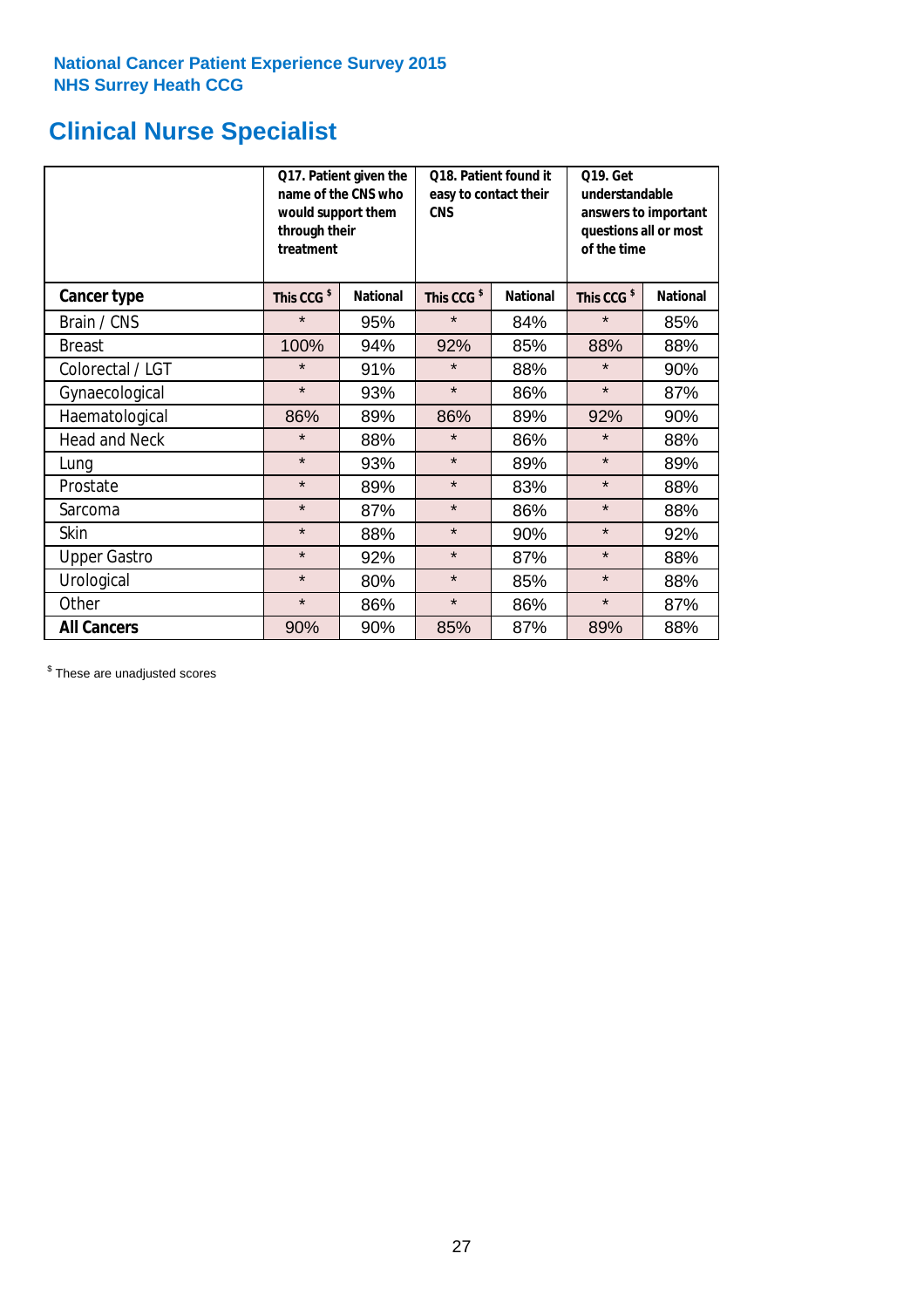# **Support for people with cancer**

|                      | Q20. Hospital staff<br>gave information | about support groups | Q21. Hospital staff<br>Q22. Hospital staff<br>gave information<br>gave information on<br>about impact cancer<br>getting financial help<br>could have on day to<br>day activities |                 | Q23. Hospital staff told<br>patient they could get<br>free prescriptions |                 |                        |                 |
|----------------------|-----------------------------------------|----------------------|----------------------------------------------------------------------------------------------------------------------------------------------------------------------------------|-----------------|--------------------------------------------------------------------------|-----------------|------------------------|-----------------|
| Cancer type          | This CCG <sup>\$</sup>                  | <b>National</b>      | This CCG <sup>\$</sup>                                                                                                                                                           | <b>National</b> | This CCG <sup>\$</sup>                                                   | <b>National</b> | This CCG <sup>\$</sup> | <b>National</b> |
| Brain / CNS          | $\star$                                 | 85%                  | $\star$                                                                                                                                                                          | 80%             | $\star$                                                                  | 72%             | $\star$                | 79%             |
| <b>Breast</b>        | 95%                                     | 88%                  | $\star$                                                                                                                                                                          | 85%             | $\star$                                                                  | 60%             | $\star$                | 80%             |
| Colorectal / LGT     | $\star$                                 | 82%                  | $\star$                                                                                                                                                                          | 82%             | $\star$                                                                  | 52%             | $\star$                | 83%             |
| Gynaecological       | $\star$                                 | 83%                  | $\star$                                                                                                                                                                          | 81%             | $\star$                                                                  | 58%             | $\star$                | 76%             |
| Haematological       | 72%                                     | 82%                  | 76%                                                                                                                                                                              | 82%             | 70%                                                                      | 56%             | $\star$                | 86%             |
| <b>Head and Neck</b> | $\star$                                 | 83%                  | $\star$                                                                                                                                                                          | 80%             | $\star$                                                                  | 55%             | $\star$                | 80%             |
| Lung                 | $\star$                                 | 82%                  | $\star$                                                                                                                                                                          | 80%             | $\star$                                                                  | 68%             | n.a.                   | 85%             |
| Prostate             | $\star$                                 | 85%                  | $\star$                                                                                                                                                                          | 81%             | $\star$                                                                  | 41%             | $\star$                | 76%             |
| Sarcoma              | $\star$                                 | 82%                  | $\star$                                                                                                                                                                          | 80%             | $\star$                                                                  | 57%             | $\star$                | 75%             |
| Skin                 | n.a.                                    | 85%                  | n.a.                                                                                                                                                                             | 85%             | n.a.                                                                     | 51%             | n.a.                   | 65%             |
| <b>Upper Gastro</b>  | $\star$                                 | 82%                  | $\star$                                                                                                                                                                          | 78%             | $\star$                                                                  | 57%             | $\star$                | 83%             |
| Urological           | $\star$                                 | 71%                  | $\star$                                                                                                                                                                          | 70%             | $\star$                                                                  | 33%             | $\star$                | 69%             |
| Other                | $\star$                                 | 80%                  | $\star$                                                                                                                                                                          | 77%             | $\star$                                                                  | 53%             | $\star$                | 79%             |
| <b>All Cancers</b>   | 78%                                     | 83%                  | 75%                                                                                                                                                                              | 81%             | 54%                                                                      | 55%             | 83%                    | 80%             |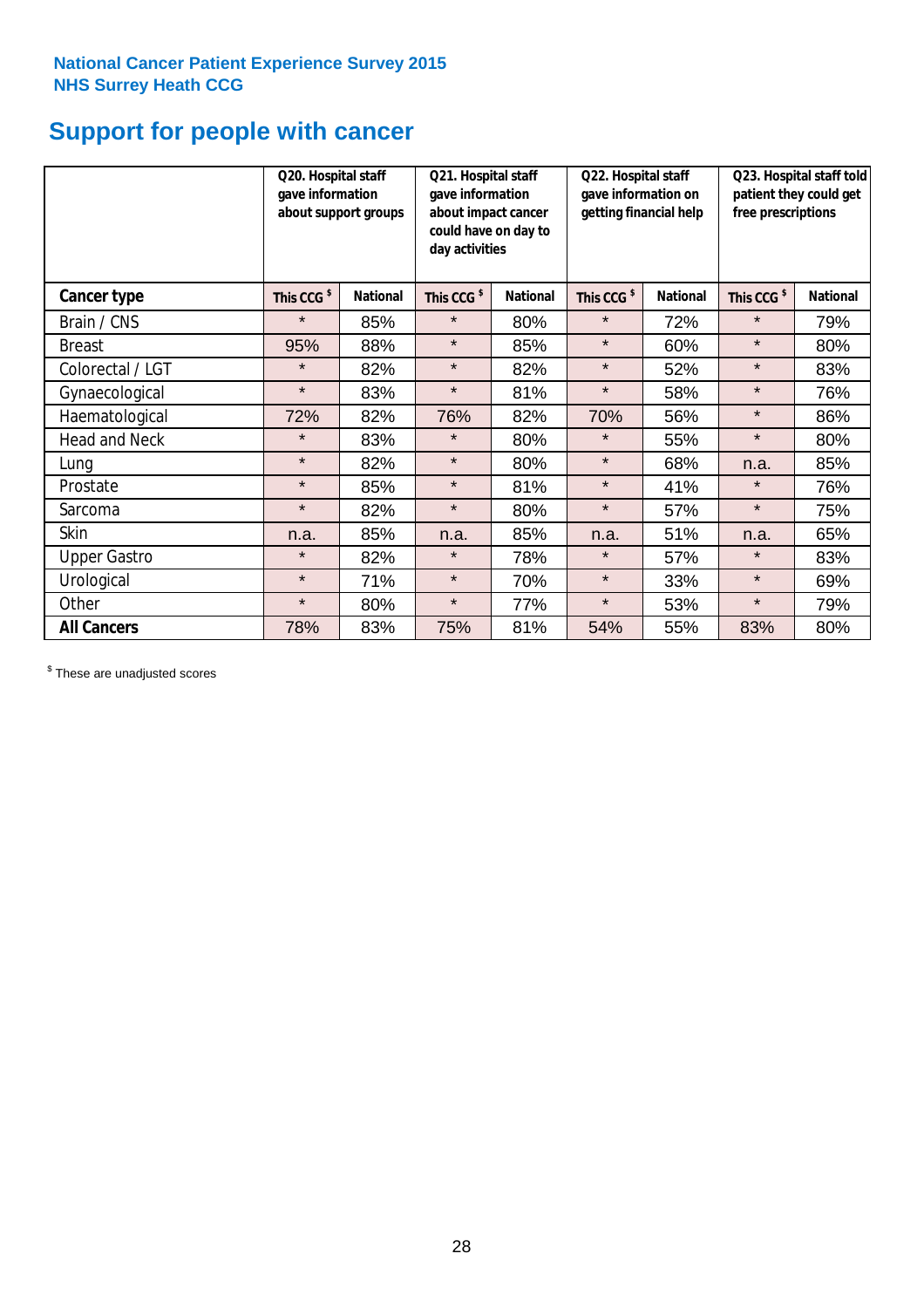# **Operations**

|                      | Q26. Staff explained<br>how operation had<br>gone in<br>understandable way |                 |  |  |
|----------------------|----------------------------------------------------------------------------|-----------------|--|--|
| <b>Cancer type</b>   | This CCG <sup>\$</sup>                                                     | <b>National</b> |  |  |
| Brain / CNS          | $\star$                                                                    | 75%             |  |  |
| <b>Breast</b>        | 69%                                                                        | 77%             |  |  |
| Colorectal / LGT     | $\star$                                                                    | 81%             |  |  |
| Gynaecological       | $\star$<br>79%                                                             |                 |  |  |
| Haematological       | $\star$<br>75%                                                             |                 |  |  |
| <b>Head and Neck</b> | $\star$                                                                    | 77%             |  |  |
| Lung                 | $\star$                                                                    | 76%             |  |  |
| Prostate             | $\star$                                                                    | 76%             |  |  |
| Sarcoma              | $\star$                                                                    | 80%             |  |  |
| Skin                 | $\star$                                                                    | 84%             |  |  |
| <b>Upper Gastro</b>  | $\star$                                                                    | 81%             |  |  |
| Urological           | $\star$                                                                    | 74%             |  |  |
| Other                | $\star$<br>78%                                                             |                 |  |  |
| <b>All Cancers</b>   | 73%                                                                        | 78%             |  |  |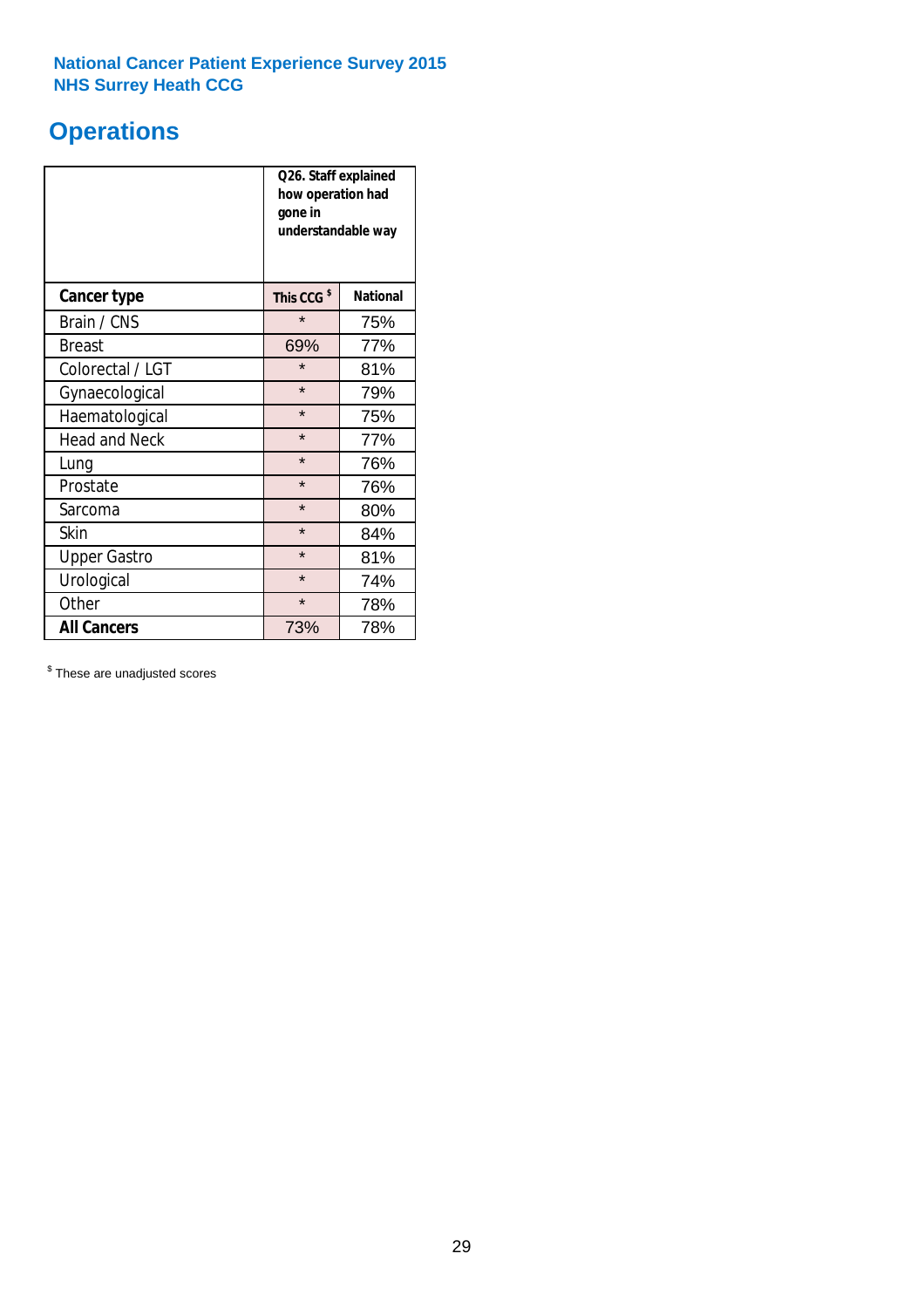# **Hospital care as an inpatient (Part 1 of 2)**

|                      | or nurses did not talk<br>they were not there | Q28. Groups of doctors<br>in front of patient as if | Q29. Patient had<br>Q30. Patient's family<br>confidence and trust in<br>or someone close<br>definitely had<br>all doctors treating<br>opportunity to talk to<br>them<br>doctor |                 |                        | Q31. Patient had<br>confidence and trust in<br>all ward nurses |                        |                 |
|----------------------|-----------------------------------------------|-----------------------------------------------------|--------------------------------------------------------------------------------------------------------------------------------------------------------------------------------|-----------------|------------------------|----------------------------------------------------------------|------------------------|-----------------|
| Cancer type          | This CCG <sup>\$</sup>                        | <b>National</b>                                     | This CCG <sup>\$</sup>                                                                                                                                                         | <b>National</b> | This CCG <sup>\$</sup> | <b>National</b>                                                | This CCG <sup>\$</sup> | <b>National</b> |
| Brain / CNS          | $\star$                                       | 68%                                                 | $\star$                                                                                                                                                                        | 78%             | $\star$                | 65%                                                            | $\star$                | 67%             |
| <b>Breast</b>        | 95%                                           | 89%                                                 | 95%                                                                                                                                                                            | 86%             | $\star$                | 73%                                                            | 73%                    | 74%             |
| Colorectal / LGT     | $\star$                                       | 75%                                                 | $\star$                                                                                                                                                                        | 85%             | $\star$                | 72%                                                            | $\star$                | 68%             |
| Gynaecological       | $\star$                                       | 84%                                                 | $\star$                                                                                                                                                                        | 86%             | $\star$                | 71%                                                            | $\star$                | 69%             |
| Haematological       | $\star$                                       | 80%                                                 | $\star$                                                                                                                                                                        | 81%             | $\star$                | 75%                                                            | $\star$                | 73%             |
| <b>Head and Neck</b> | $\star$                                       | 79%                                                 | $\star$                                                                                                                                                                        | 85%             | $\star$                | 73%                                                            | $\star$                | 72%             |
| Lung                 | $\star$                                       | 75%                                                 | $\star$                                                                                                                                                                        | 82%             | $\star$                | 71%                                                            | $\star$                | 73%             |
| Prostate             | $\star$                                       | 84%                                                 | $\star$                                                                                                                                                                        | 87%             | $\star$                | 72%                                                            | $\star$                | 75%             |
| Sarcoma              | $\star$                                       | 82%                                                 | $\star$                                                                                                                                                                        | 85%             | $\star$                | 75%                                                            | $\star$                | 70%             |
| Skin                 | $\star$                                       | 85%                                                 | $\star$                                                                                                                                                                        | 90%             | n.a.                   | 79%                                                            | $\star$                | 84%             |
| <b>Upper Gastro</b>  | $\star$                                       | 75%                                                 | $\star$                                                                                                                                                                        | 83%             | $\star$                | 72%                                                            | $\star$                | 70%             |
| Urological           | $\star$                                       | 80%                                                 | $\star$                                                                                                                                                                        | 84%             | $\star$                | 67%                                                            | $\star$                | 75%             |
| Other                | $\star$                                       | 79%                                                 | $\star$                                                                                                                                                                        | 79%             | $\star$                | 70%                                                            | $\star$                | 69%             |
| <b>All Cancers</b>   | 83%                                           | 81%                                                 | 82%                                                                                                                                                                            | 84%             | 75%                    | 72%                                                            | 77%                    | 72%             |

|                      | Q32. Always / nearly<br>always enough nurses<br>on duty |                 | Q33. All staff asked<br>patient what name<br>they preferred to be<br>called by |                 | Q34. Always given<br>enough privacy when<br>discussing condition or<br>treatment |                 | Q35. Patient was able<br>to discuss worries or<br>fears with staff during<br>visit |                 |
|----------------------|---------------------------------------------------------|-----------------|--------------------------------------------------------------------------------|-----------------|----------------------------------------------------------------------------------|-----------------|------------------------------------------------------------------------------------|-----------------|
| <b>Cancer type</b>   | This CCG <sup>\$</sup>                                  | <b>National</b> | This CCG <sup>\$</sup>                                                         | <b>National</b> | This CCG <sup>\$</sup>                                                           | <b>National</b> | This CCG <sup>\$</sup>                                                             | <b>National</b> |
| Brain / CNS          | $\star$                                                 | 64%             | $\star$                                                                        | 69%             | $\star$                                                                          | 80%             | $\star$                                                                            | 44%             |
| <b>Breast</b>        | 82%                                                     | 69%             | 41%                                                                            | 60%             | 77%                                                                              | 86%             | $\star$                                                                            | 53%             |
| Colorectal / LGT     | $\star$                                                 | 61%             | $\star$                                                                        | 70%             | $\star$                                                                          | 84%             | $\star$                                                                            | 54%             |
| Gynaecological       | $\star$                                                 | 65%             | $\star$                                                                        | 63%             | $\star$                                                                          | 82%             | $\star$                                                                            | 50%             |
| Haematological       | $\star$                                                 | 63%             | $\star$                                                                        | 67%             | $\star$                                                                          | 86%             | $\star$                                                                            | 55%             |
| <b>Head and Neck</b> | $\star$                                                 | 67%             | $\star$                                                                        | 66%             | $\star$                                                                          | 85%             | $\star$                                                                            | 50%             |
| Lung                 | $\star$                                                 | 68%             | $\star$                                                                        | 71%             | $\star$                                                                          | 84%             | $\star$                                                                            | 49%             |
| Prostate             | $\star$                                                 | 71%             | $\star$                                                                        | 67%             | $\star$                                                                          | 87%             | $\star$                                                                            | 52%             |
| Sarcoma              | $\star$                                                 | 68%             | $\star$                                                                        | 71%             | $\star$                                                                          | 87%             | $\star$                                                                            | 52%             |
| Skin                 | $\star$                                                 | 81%             | $\star$                                                                        | 67%             | $\star$                                                                          | 89%             | n.a.                                                                               | 61%             |
| <b>Upper Gastro</b>  | $\star$                                                 | 62%             | $\star$                                                                        | 75%             | $\star$                                                                          | 83%             | $\star$                                                                            | 53%             |
| Urological           | $\star$                                                 | 68%             | $\star$                                                                        | 71%             | $\star$                                                                          | 84%             | $\star$                                                                            | 46%             |
| Other                | $\star$                                                 | 62%             | $\star$                                                                        | 66%             | $\star$                                                                          | 82%             | $\star$                                                                            | 48%             |
| <b>All Cancers</b>   | 77%                                                     | 66%             | 53%                                                                            | 67%             | 83%                                                                              | 85%             | 56%                                                                                | 52%             |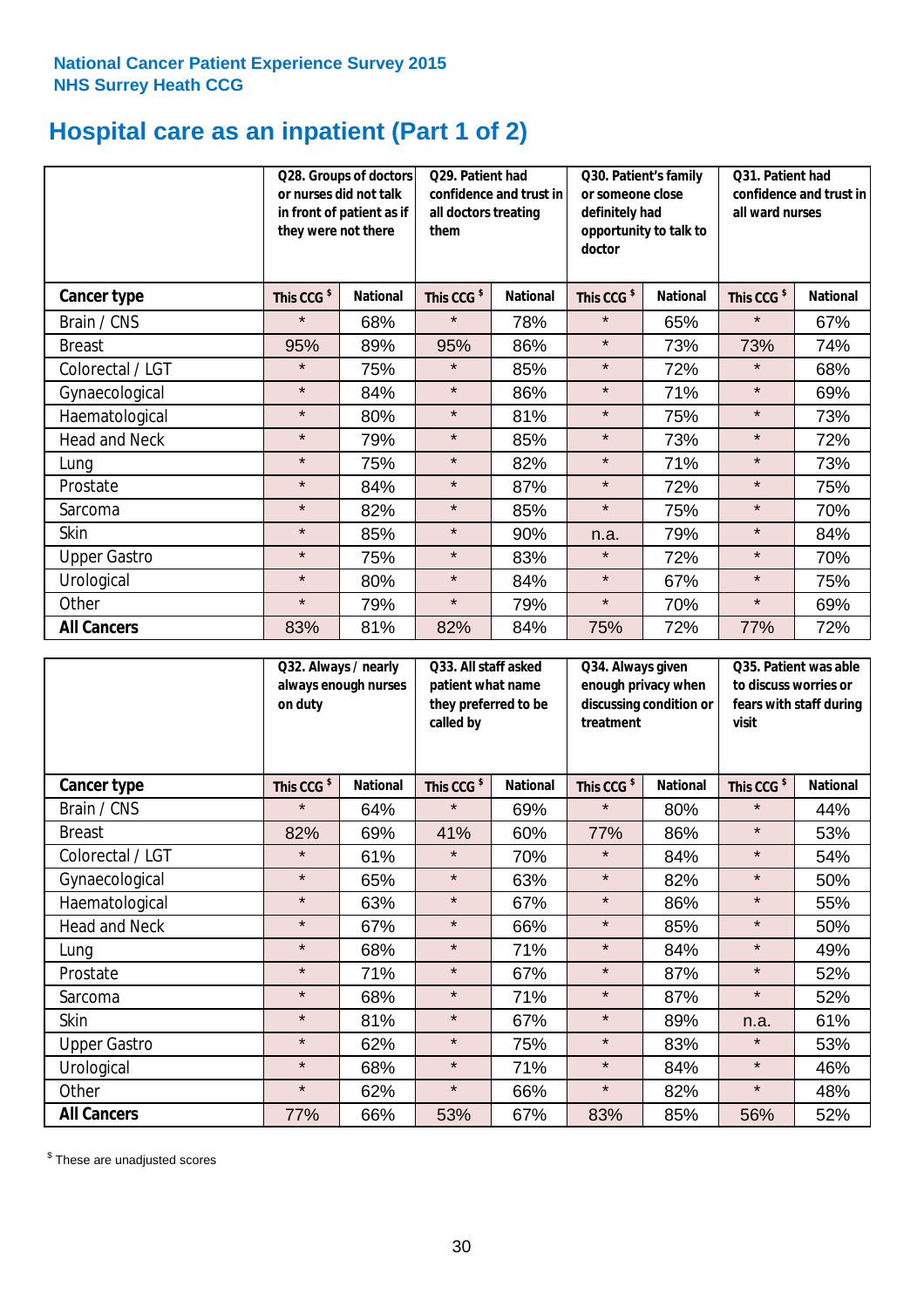# **Hospital care as an inpatient (Part 2 of 2)**

|                      | Q36. Hospital staff<br>definitely did<br>everything to help<br>control pain |                 | Q37. Always treated<br>Q38. Given clear<br>with respect and<br>written information<br>dignity by staff<br>about what should /<br>should not do post<br>discharge |                 | Q39. Staff told patient<br>who to contact if<br>worried post discharge |                 |                        |                 |
|----------------------|-----------------------------------------------------------------------------|-----------------|------------------------------------------------------------------------------------------------------------------------------------------------------------------|-----------------|------------------------------------------------------------------------|-----------------|------------------------|-----------------|
| Cancer type          | This CCG <sup>\$</sup>                                                      | <b>National</b> | This CCG <sup>\$</sup>                                                                                                                                           | <b>National</b> | This CCG <sup>\$</sup>                                                 | <b>National</b> | This CCG <sup>\$</sup> | <b>National</b> |
| Brain / CNS          | $\star$                                                                     | 82%             | $\star$                                                                                                                                                          | 84%             | $\star$                                                                | 79%             | $\star$                | 91%             |
| <b>Breast</b>        | 81%                                                                         | 86%             | 95%                                                                                                                                                              | 88%             | $\star$                                                                | 90%             | 100%                   | 95%             |
| Colorectal / LGT     | $\star$                                                                     | 84%             | $\star$                                                                                                                                                          | 86%             | $\star$                                                                | 83%             | $\star$                | 94%             |
| Gynaecological       | $\star$                                                                     | 83%             | $\star$                                                                                                                                                          | 85%             | $\star$                                                                | 86%             | $\star$                | 93%             |
| Haematological       | $\star$                                                                     | 84%             | $\star$                                                                                                                                                          | 89%             | $\star$                                                                | 79%             | $\star$                | 95%             |
| <b>Head and Neck</b> | $\star$                                                                     | 84%             | $\star$                                                                                                                                                          | 88%             | $\star$                                                                | 86%             | $\star$                | 92%             |
| Lung                 | $\star$                                                                     | 83%             | $\star$                                                                                                                                                          | 87%             | $\star$                                                                | 81%             | $\star$                | 92%             |
| Prostate             | $\star$                                                                     | 85%             | $\star$                                                                                                                                                          | 91%             | $\star$                                                                | 87%             | $\star$                | 94%             |
| Sarcoma              | $\star$                                                                     | 86%             | $\star$                                                                                                                                                          | 91%             | n.a.                                                                   | 83%             | $\star$                | 94%             |
| Skin                 | $\star$                                                                     | 88%             | $\star$                                                                                                                                                          | 93%             | $\star$                                                                | 91%             | $\star$                | 97%             |
| <b>Upper Gastro</b>  | $\star$                                                                     | 83%             | $\star$                                                                                                                                                          | 86%             | $\star$                                                                | 79%             | $\star$                | 93%             |
| Urological           | $\star$                                                                     | 80%             | $\star$                                                                                                                                                          | 88%             | $\star$                                                                | 83%             | $\star$                | 90%             |
| Other                | $\star$                                                                     | 82%             | $\star$                                                                                                                                                          | 85%             | $\star$                                                                | 80%             | $\star$                | 92%             |
| <b>All Cancers</b>   | 79%                                                                         | 84%             | 90%                                                                                                                                                              | 87%             | 87%                                                                    | 84%             | 95%                    | 94%             |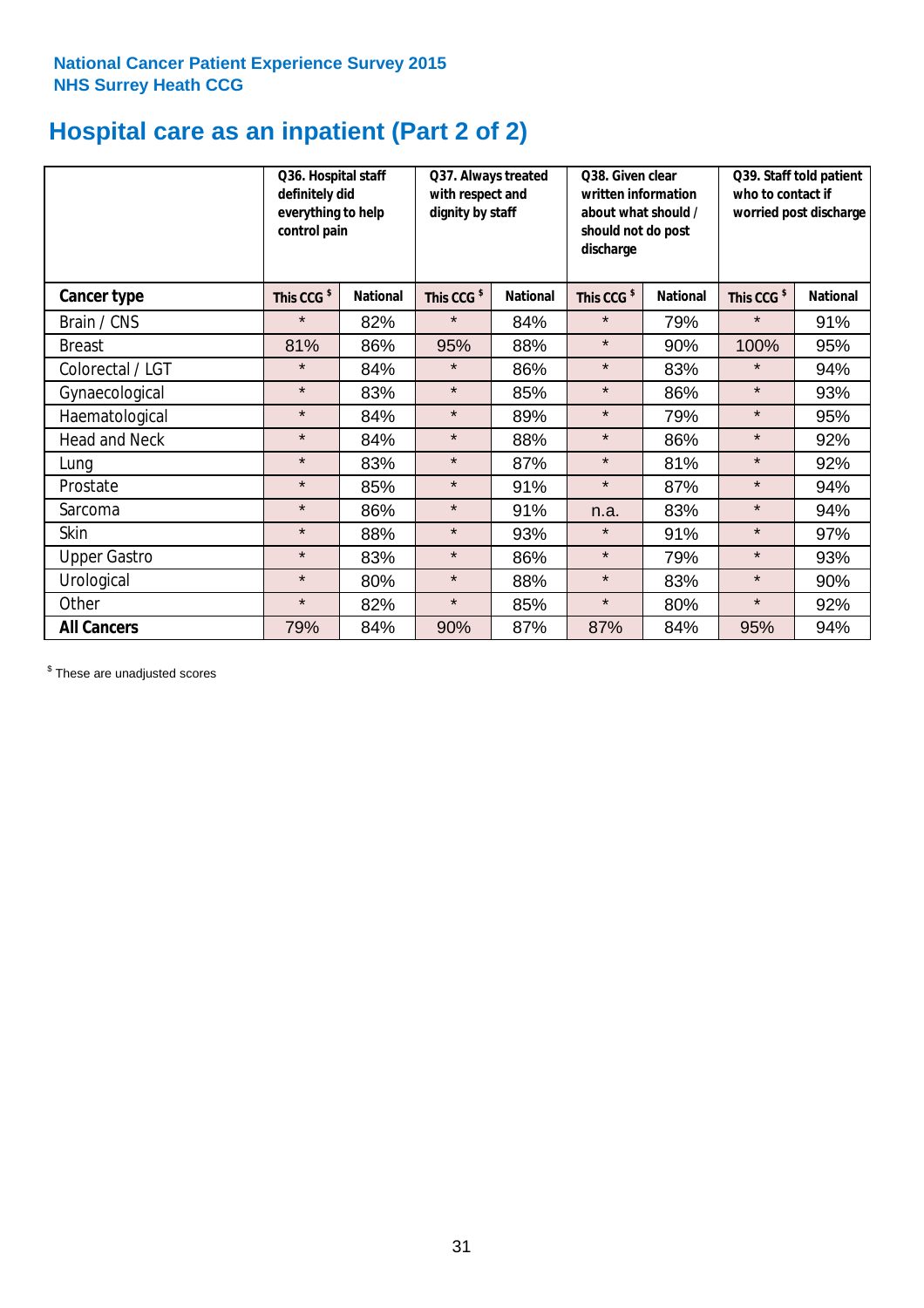# **Hospital care as a day patient / outpatient**

|                      | to discuss worries or<br>visit | Q41. Patient was able<br>fears with staff during | Q42. Doctor had the<br>right notes and other<br>documentation with<br>them |                 | Q44. Beforehand<br>patient had all<br>information needed<br>about radiotherapy<br>treatment |                 | Q45. Patient given<br>understandable<br>information about<br>whether radiotherapy<br>was working |                 |
|----------------------|--------------------------------|--------------------------------------------------|----------------------------------------------------------------------------|-----------------|---------------------------------------------------------------------------------------------|-----------------|--------------------------------------------------------------------------------------------------|-----------------|
| <b>Cancer type</b>   | This CCG <sup>\$</sup>         | <b>National</b>                                  | This CCG <sup>\$</sup>                                                     | <b>National</b> | This CCG <sup>\$</sup>                                                                      | <b>National</b> | This CCG <sup>\$</sup>                                                                           | <b>National</b> |
| Brain / CNS          | $\star$                        | 65%                                              | $\star$                                                                    | 94%             | n.a.                                                                                        | 85%             | n.a.                                                                                             | 52%             |
| <b>Breast</b>        | 74%                            | 70%                                              | 100%                                                                       | 95%             | $\star$                                                                                     | 87%             | $\star$                                                                                          | 60%             |
| Colorectal / LGT     | $\star$                        | 73%                                              | $\star$                                                                    | 95%             | $\star$                                                                                     | 85%             | $\star$                                                                                          | 55%             |
| Gynaecological       | $\star$                        | 70%                                              | $\star$                                                                    | 96%             | $\star$                                                                                     | 85%             | $\star$                                                                                          | 64%             |
| Haematological       | 69%                            | 74%                                              | 97%                                                                        | 97%             | $\star$                                                                                     | 82%             | $\star$                                                                                          | 64%             |
| <b>Head and Neck</b> | $\star$                        | 69%                                              | $\star$                                                                    | 95%             | $\star$                                                                                     | 86%             | $\star$                                                                                          | 60%             |
| Lung                 | $\star$                        | 69%                                              | $\star$                                                                    | 96%             | $\star$                                                                                     | 86%             | $\star$                                                                                          | 59%             |
| Prostate             | $\star$                        | 69%                                              | $\star$                                                                    | 95%             | n.a.                                                                                        | 88%             | n.a.                                                                                             | 61%             |
| Sarcoma              | $\star$                        | 68%                                              | $\star$                                                                    | 97%             | n.a.                                                                                        | 88%             | n.a.                                                                                             | 63%             |
| Skin                 | $\star$                        | 73%                                              | $\star$                                                                    | 96%             | 0%                                                                                          | 81%             | n.a.                                                                                             | 63%             |
| <b>Upper Gastro</b>  | $\star$                        | 68%                                              | $\star$                                                                    | 95%             | $\star$                                                                                     | 85%             | n.a.                                                                                             | 57%             |
| Urological           | $\star$                        | 65%                                              | $\star$                                                                    | 95%             | n.a.                                                                                        | 81%             | n.a.                                                                                             | 53%             |
| Other                | $\star$                        | 67%                                              | $\star$                                                                    | 95%             | $\star$                                                                                     | 83%             | $\star$                                                                                          | 59%             |
| <b>All Cancers</b>   | 64%                            | 70%                                              | 98%                                                                        | 96%             | 71%                                                                                         | 86%             | 57%                                                                                              | 60%             |

|                      | Q47. Beforehand<br>patient had all<br>information needed<br>about chemotherapy<br>treatment |                 | Q48. Patient given<br>understandable<br>information about<br>whether<br>chemotherapy was<br>working |                 |  |
|----------------------|---------------------------------------------------------------------------------------------|-----------------|-----------------------------------------------------------------------------------------------------|-----------------|--|
| <b>Cancer type</b>   | This CCG <sup>\$</sup>                                                                      | <b>National</b> | This CCG <sup>\$</sup>                                                                              | <b>National</b> |  |
| Brain / CNS          | $\star$                                                                                     | 82%             | $\star$                                                                                             | 57%             |  |
| <b>Breast</b>        | $\star$                                                                                     | 83%             | $\star$                                                                                             | 62%             |  |
| Colorectal / LGT     | $\star$                                                                                     | 86%             | $\star$                                                                                             | 65%             |  |
| Gynaecological       | $\star$                                                                                     | 86%             | $\star$                                                                                             | 68%             |  |
| Haematological       | 85%<br>82%                                                                                  |                 | 71%                                                                                                 | 75%             |  |
| <b>Head and Neck</b> | $\star$                                                                                     | 80%             | $\star$                                                                                             | 52%             |  |
| Lung                 | n.a.                                                                                        | 85%             | n.a.                                                                                                | 68%             |  |
| Prostate             | $\star$                                                                                     | 83%             | $\star$                                                                                             | 69%             |  |
| Sarcoma              | $\star$                                                                                     | 82%             | $\star$                                                                                             | 70%             |  |
| <b>Skin</b>          | n.a.                                                                                        | 92%             | n.a.                                                                                                | 80%             |  |
| <b>Upper Gastro</b>  | $\star$                                                                                     | 83%             | $\star$                                                                                             | 64%             |  |
| Urological           | $\star$                                                                                     | 83%             | $\star$                                                                                             | 66%             |  |
| Other                | $\star$                                                                                     | 85%             | $\star$                                                                                             | 70%             |  |
| <b>All Cancers</b>   | 81%                                                                                         | 84%             | 61%                                                                                                 | 68%             |  |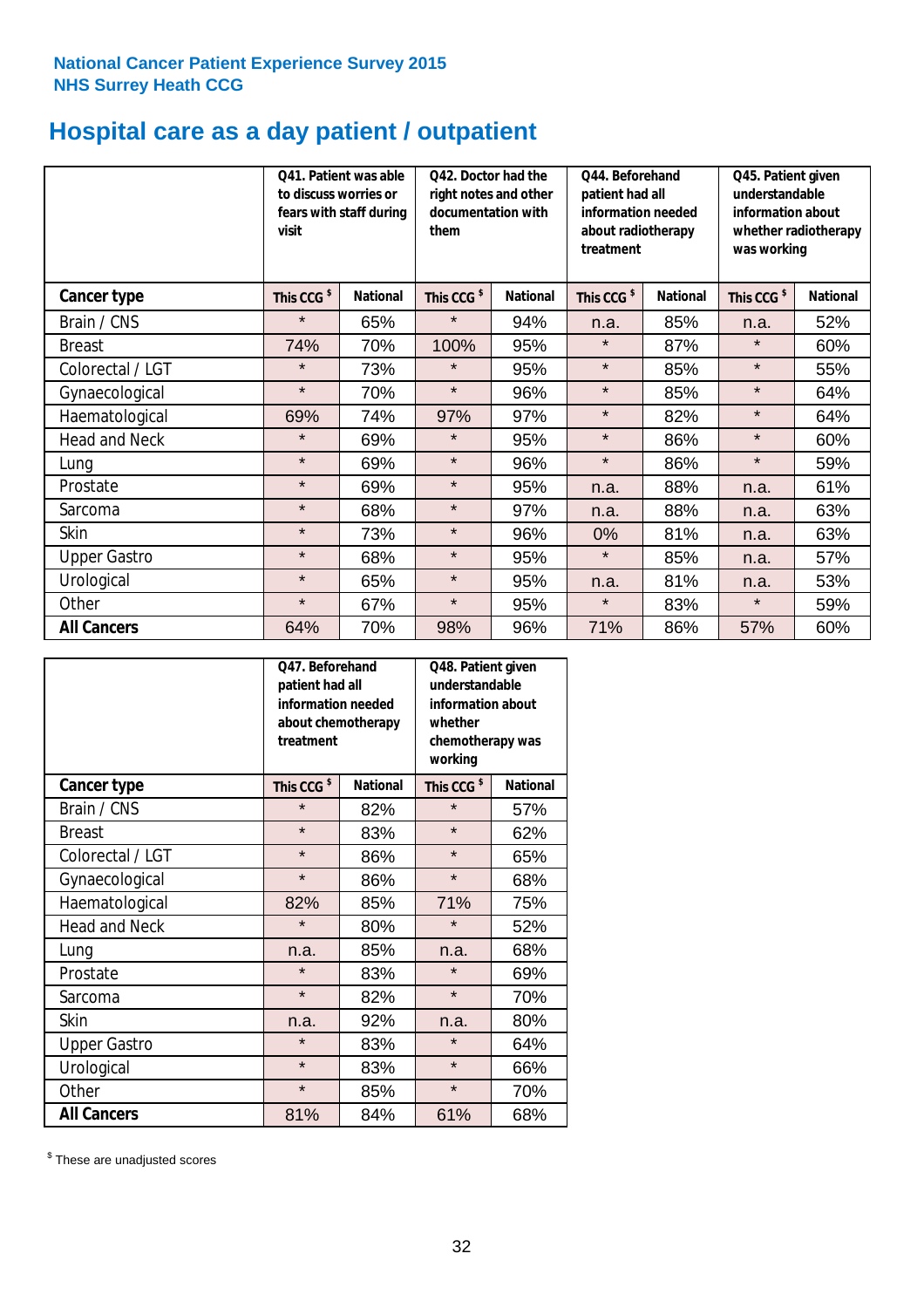### **Home care and support**

|                      | Q49. Hospital staff<br>gave family or | someone close all the<br>information needed to<br>help with care at home | from health or social<br>services during<br>treatment | Q50. Patient definitely<br>given enough support | Q51. Patient definitely<br>given enough support<br>from health or social<br>services after<br>treatment |                 |  |
|----------------------|---------------------------------------|--------------------------------------------------------------------------|-------------------------------------------------------|-------------------------------------------------|---------------------------------------------------------------------------------------------------------|-----------------|--|
| <b>Cancer type</b>   | This CCG <sup>\$</sup>                | <b>National</b>                                                          | This CCG <sup>\$</sup>                                | <b>National</b>                                 | This CCG <sup>\$</sup>                                                                                  | <b>National</b> |  |
| Brain / CNS          | $\star$                               | 56%                                                                      | $\star$                                               | 44%                                             | n.a.                                                                                                    | 44%             |  |
| <b>Breast</b>        | 75%                                   | 57%                                                                      | $\star$                                               | 54%                                             | $\star$                                                                                                 | 40%             |  |
| Colorectal / LGT     | $\star$                               | 60%                                                                      | $\star$                                               | 62%                                             | $\star$                                                                                                 | 52%             |  |
| Gynaecological       | $\star$                               | 56%                                                                      | $\star$                                               | 52%                                             | $\star$                                                                                                 | 42%             |  |
| Haematological       | 52%                                   | 60%                                                                      | 67%                                                   | 52%                                             | $\star$                                                                                                 | 43%             |  |
| <b>Head and Neck</b> | $\star$                               | 59%                                                                      | $\star$                                               | 53%                                             | $\star$                                                                                                 | 50%             |  |
| Lung                 | $\star$                               | 57%                                                                      | $\star$                                               | 52%                                             | $\star$                                                                                                 | 42%             |  |
| Prostate             | $\star$                               | 55%                                                                      | $\star$                                               | 47%                                             | n.a.                                                                                                    | 43%             |  |
| Sarcoma              | $\star$                               | 59%                                                                      | n.a.                                                  | 58%                                             | n.a.                                                                                                    | 53%             |  |
| Skin                 | n.a.                                  | 67%                                                                      | n.a.                                                  | 58%                                             | n.a.                                                                                                    | 61%             |  |
| <b>Upper Gastro</b>  | $\star$                               | 59%                                                                      | $\star$                                               | 54%                                             | $\star$                                                                                                 | 45%             |  |
| Urological           | $\star$                               | 55%                                                                      | $\star$                                               | 47%                                             | $\star$                                                                                                 | 44%             |  |
| Other                | $\star$                               | 54%                                                                      | $\star$                                               | 55%                                             | $\star$                                                                                                 | 48%             |  |
| <b>All Cancers</b>   | 50%                                   | 58%                                                                      | 65%                                                   | 54%                                             | 49%                                                                                                     | 45%             |  |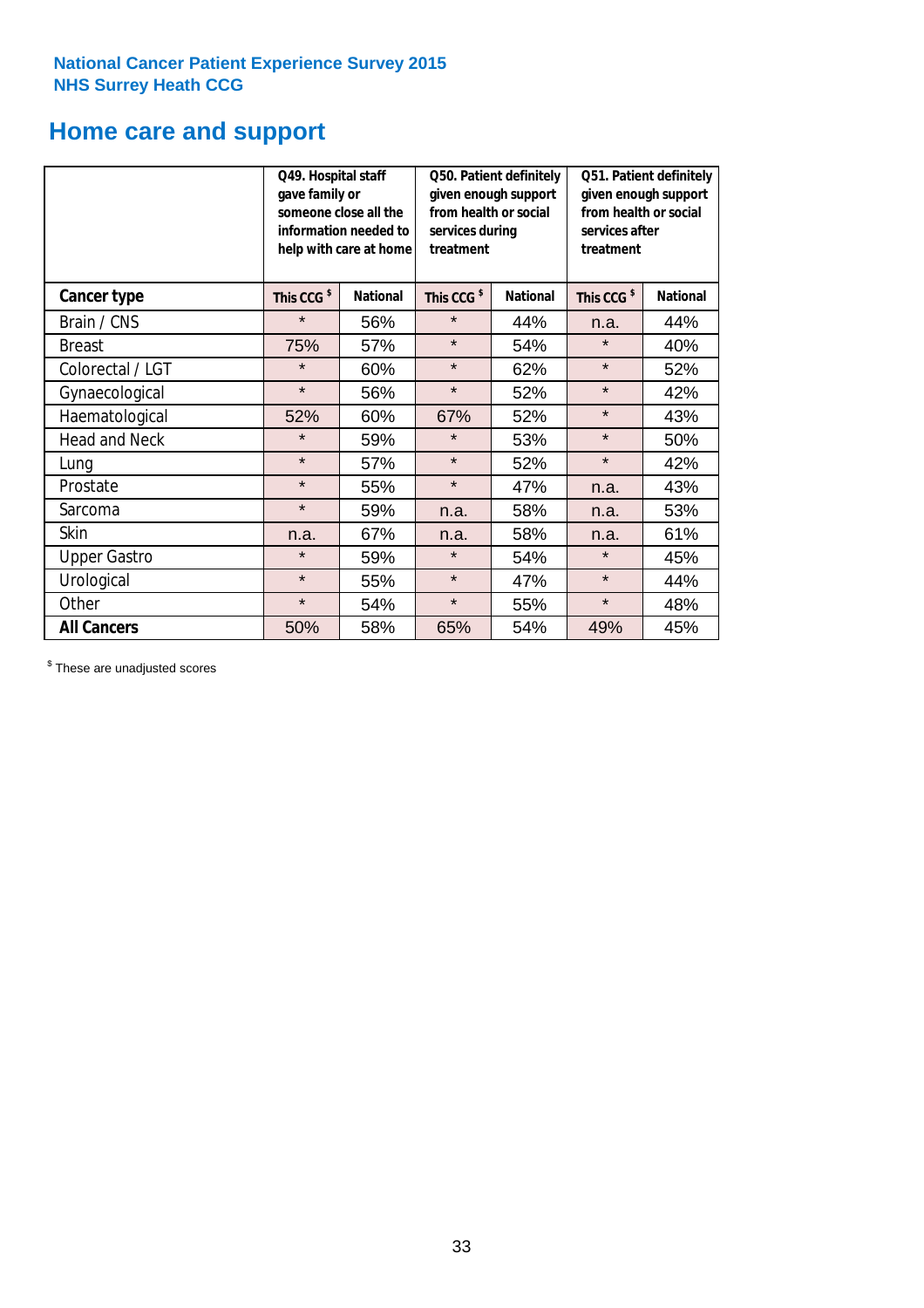# **Care from your general practice**

|                      | information about<br>treatment | Q52. GP given enough<br>patient's condition and | O53. Practice staff<br>definitely did<br>everything they could<br>to support patient |                 |  |
|----------------------|--------------------------------|-------------------------------------------------|--------------------------------------------------------------------------------------|-----------------|--|
| <b>Cancer type</b>   | This CCG <sup>\$</sup>         | <b>National</b>                                 | This CCG <sup>\$</sup>                                                               | <b>National</b> |  |
| Brain / CNS          | $\star$                        | 94%                                             | $\star$                                                                              | 59%             |  |
| <b>Breast</b>        | 100%                           | 96%                                             | $\star$                                                                              | 63%             |  |
| Colorectal / LGT     | $\star$                        | 95%                                             | $\star$                                                                              | 63%             |  |
| Gynaecological       | $\star$                        | 95%                                             | $\star$                                                                              | 59%             |  |
| Haematological       | 92%                            | 96%                                             | 63%                                                                                  | 61%             |  |
| <b>Head and Neck</b> | $\star$                        | 93%                                             | $\star$                                                                              | 60%             |  |
| Lung                 | $\star$                        | 95%                                             | $\star$                                                                              | 62%             |  |
| Prostate             | $\star$                        | 95%                                             | $\star$                                                                              | 67%             |  |
| Sarcoma              | $\star$                        | 97%                                             | $\star$                                                                              | 65%             |  |
| Skin                 | $\star$                        | 97%                                             | $\star$                                                                              | 71%             |  |
| <b>Upper Gastro</b>  | $\star$                        | 94%                                             | $\star$                                                                              | 62%             |  |
| Urological           | $\star$                        | 95%                                             | $\star$                                                                              | 64%             |  |
| Other                | $\star$                        | 95%                                             | $\star$                                                                              | 61%             |  |
| <b>All Cancers</b>   | 97%                            | 95%                                             | 64%                                                                                  | 63%             |  |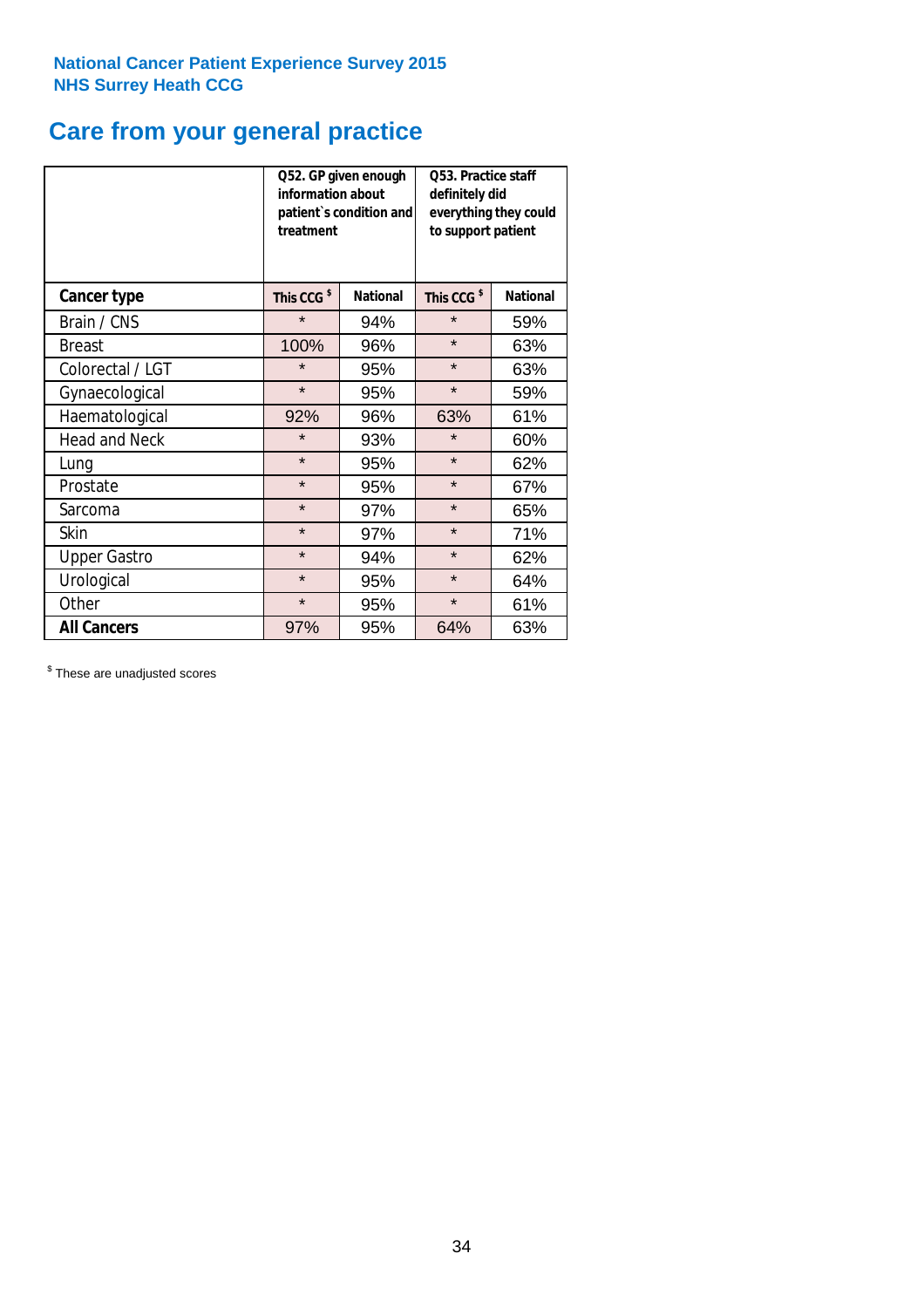### **Your overall NHS care**

|                      | Q54. Hospital and<br>community staff<br>always worked well<br>together |                 | Q55. Patient given a<br>care plan |                 | Q56. Overall the<br>administration of the<br>care was very good /<br>qood |                 | Q57. Length of time for<br>attending clinics and<br>appointments was<br>right |                 |
|----------------------|------------------------------------------------------------------------|-----------------|-----------------------------------|-----------------|---------------------------------------------------------------------------|-----------------|-------------------------------------------------------------------------------|-----------------|
| <b>Cancer type</b>   | This CCG <sup>\$</sup>                                                 | <b>National</b> | This CCG <sup>\$</sup>            | <b>National</b> | This CCG <sup>\$</sup>                                                    | <b>National</b> | This CCG <sup>\$</sup>                                                        | <b>National</b> |
| Brain / CNS          | $\star$                                                                | 45%             | $\star$                           | 29%             | $\star$                                                                   | 84%             | $\star$                                                                       | 60%             |
| <b>Breast</b>        | 72%                                                                    | 60%             | 29%                               | 35%             | 90%                                                                       | 90%             | 59%                                                                           | 64%             |
| Colorectal / LGT     | $\star$                                                                | 60%             | $\star$                           | 36%             | $\star$                                                                   | 88%             | $\star$                                                                       | 68%             |
| Gynaecological       | $\star$                                                                | 58%             | $\star$                           | 29%             | $\star$                                                                   | 89%             | $\star$                                                                       | 66%             |
| Haematological       | 58%                                                                    | 63%             | 27%                               | 33%             | 83%                                                                       | 92%             | 63%                                                                           | 62%             |
| <b>Head and Neck</b> | $\star$                                                                | 58%             | $\star$                           | 34%             | $\star$                                                                   | 89%             | $\star$                                                                       | 65%             |
| Lung                 | $\star$                                                                | 63%             | $\star$                           | 32%             | $\star$                                                                   | 89%             | $\star$                                                                       | 70%             |
| Prostate             | $\star$                                                                | 63%             | $\star$                           | 36%             | $\star$                                                                   | 87%             | $\star$                                                                       | 71%             |
| Sarcoma              | $\star$                                                                | 60%             | $\star$                           | 31%             | $\star$                                                                   | 90%             | $\star$                                                                       | 63%             |
| Skin                 | $\star$                                                                | 69%             | $\star$                           | 39%             | $\star$                                                                   | 89%             | $\star$                                                                       | 73%             |
| <b>Upper Gastro</b>  | $\star$                                                                | 58%             | $\star$                           | 36%             | $\star$                                                                   | 88%             | $\star$                                                                       | 66%             |
| Urological           | $\star$                                                                | 62%             | $\star$                           | 26%             | $\star$                                                                   | 84%             | $\star$                                                                       | 73%             |
| Other                | $\star$                                                                | 56%             | $\star$                           | 29%             | $\star$                                                                   | 87%             | $\star$                                                                       | 61%             |
| <b>All Cancers</b>   | 63%                                                                    | 61%             | 26%                               | 33%             | 88%                                                                       | 89%             | 63%                                                                           | 66%             |

|                      | Q58. Taking part in<br>cancer research | discussed with patient | Q59. Patient's average<br>rating of care scored<br>from very poor to very<br>good |                 |  |
|----------------------|----------------------------------------|------------------------|-----------------------------------------------------------------------------------|-----------------|--|
| <b>Cancer type</b>   | This CCG <sup>\$</sup>                 | <b>National</b>        | This CCG <sup>\$</sup>                                                            | <b>National</b> |  |
| Brain / CNS          | $\star$                                | 32%                    | $\star$                                                                           | 8.5             |  |
| <b>Breast</b>        | 39%                                    | 28%                    | 9.2                                                                               | 8.8             |  |
| Colorectal / LGT     | $\star$                                | 22%                    | $\star$                                                                           | 8.7             |  |
| Gynaecological       | $\star$                                | 27%                    | $\star$                                                                           | 8.7             |  |
| Haematological       | 18%                                    | 36%                    | 8.9                                                                               | 8.8             |  |
| <b>Head and Neck</b> | $\star$                                | 21%                    | $\star$                                                                           | 8.6             |  |
| Lung                 | $\star$                                | 34%                    | $\star$                                                                           | 8.6             |  |
| Prostate             | $\star$                                | 35%                    | $\star$                                                                           | 8.6             |  |
| Sarcoma              | $\star$                                | 29%                    | $\star$                                                                           | 8.7             |  |
| <b>Skin</b>          | $\star$                                | 17%                    | $\star$                                                                           | 8.9             |  |
| <b>Upper Gastro</b>  | $\star$                                | 30%                    | $\star$                                                                           | 8.6             |  |
| Urological           | $\star$                                | 14%                    | $\star$                                                                           | 8.5             |  |
| Other                | $\star$                                | 31%                    | $\star$                                                                           | 8.6             |  |
| <b>All Cancers</b>   | 28%                                    | 28%                    | 8.9                                                                               | 8.7             |  |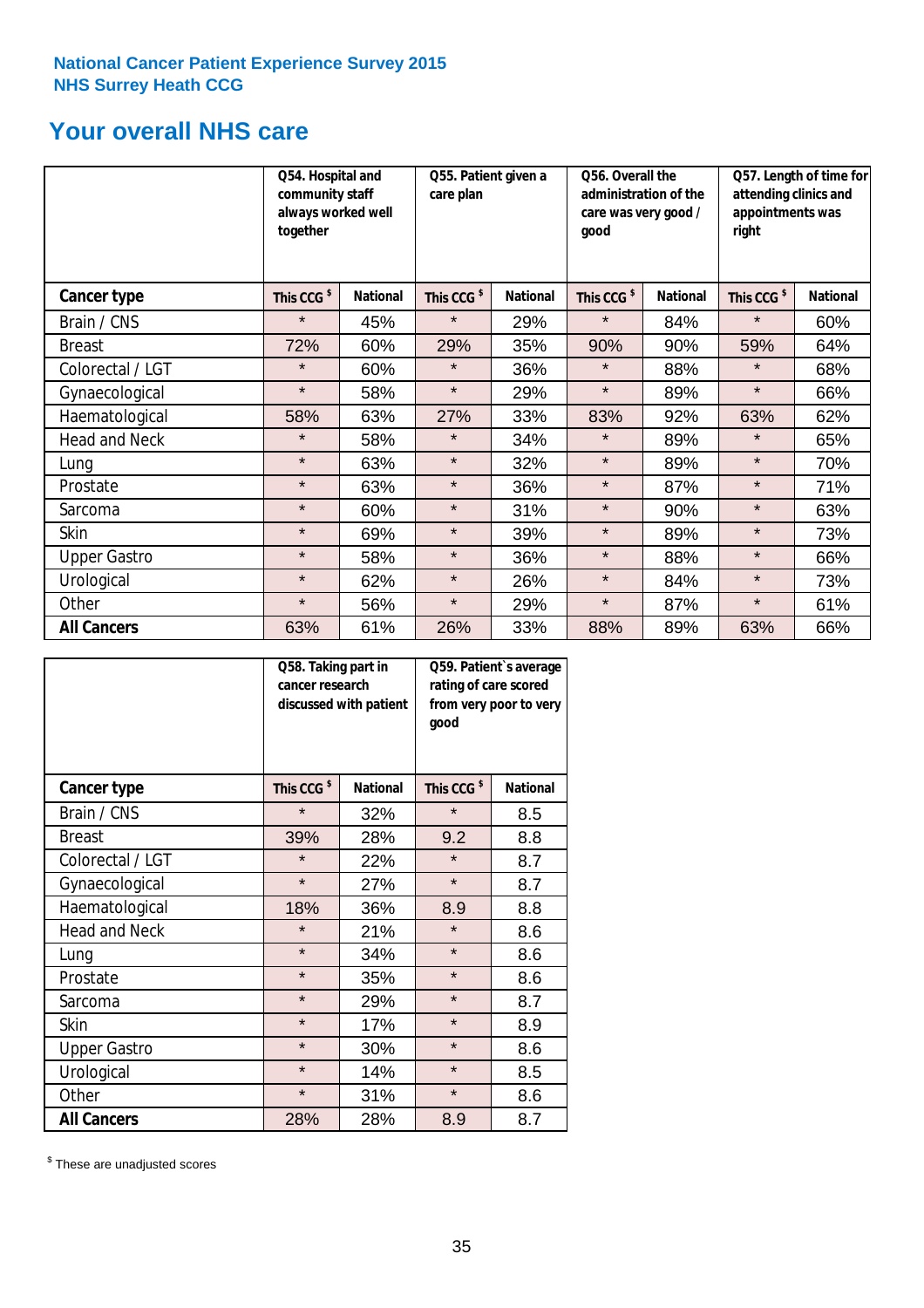### **Annex**

### **Methodology**

The sample for the survey included all adult (aged 16 and over) NHS patients, with a confirmed primary diagnosis of cancer, discharged from an NHS Trust after an inpatient episode or day case attendance for cancer related treatment in the months of April, May and June 2015.

The patients included in the sample had relevant cancer ICD10 codes (C00-99 excluding C44 and C84, and D05) in the first diagnosis field of their patient records, applied to their patient files by the relevant NHS Trust, and were alive at the point at which fieldwork commenced. Deceased checks were undertaken on up to three occasions during fieldwork, to ensure that questionnaires were not sent to patients who had died since their treatment.

Trust samples were checked rigorously for duplicates and patient lists were also de-duplicated nationally to ensure that patients did not receive multiple copies of questionnaires.

The fieldwork for the survey was undertaken between October 2015 and March 2016.

For the first time, the survey used a mixed mode methodology. Questionnaires were sent by post with two reminders where necesssary, but also included an option to complete online. A Freephone helpline was available for respondents to ask questions about the survey, to enable them to complete their questionnaires over the phone, and to provide access to a translation and interpreting facility for those whose first language was not English.

The Health Research Authority supported the survey by granting Section 251 approval.

#### **Further information**

Further information on survey methodology, as well as all of the national and local reports and data, is available at www.ncpes.co.uk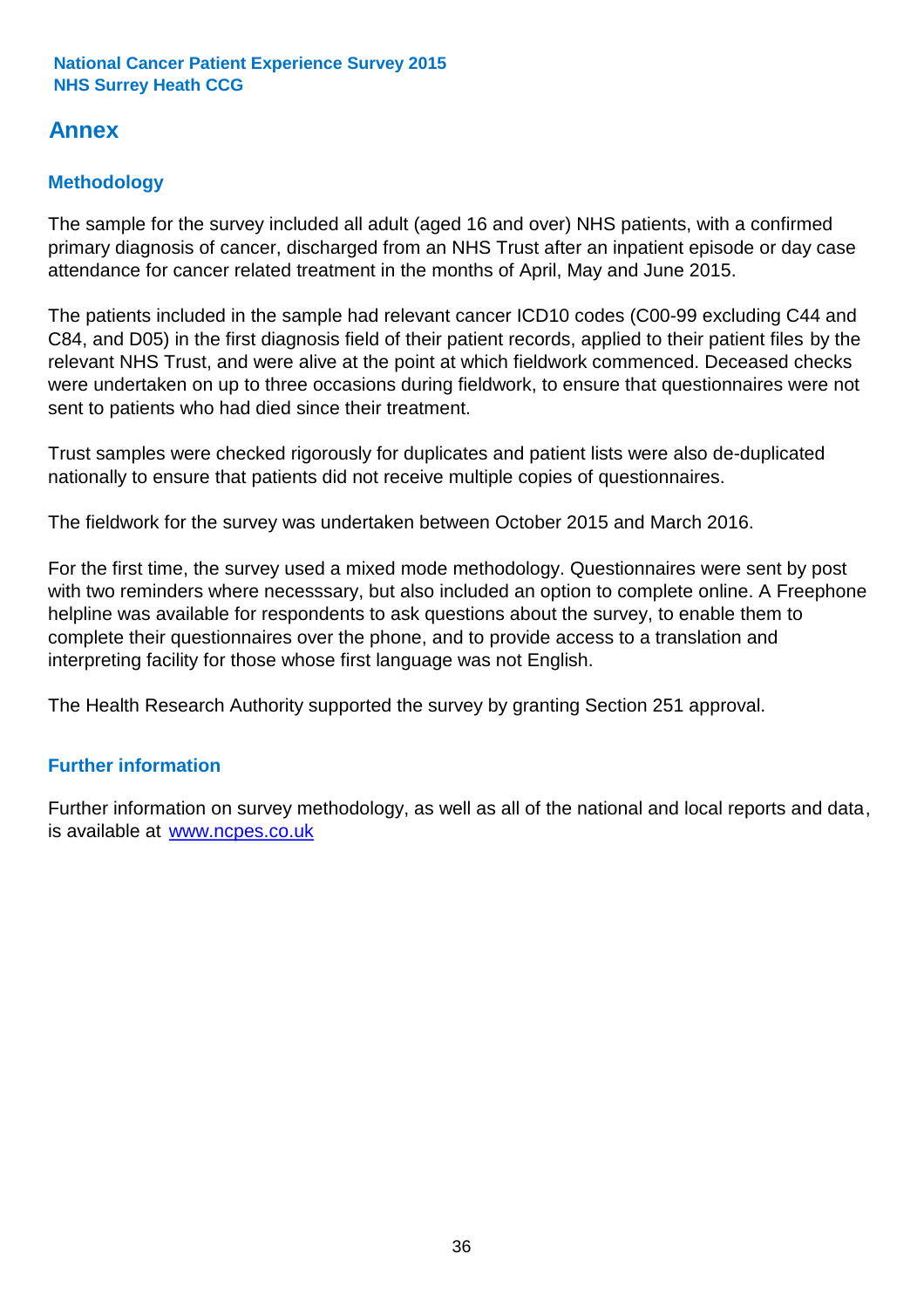#### **Redevelopment of the 2015 survey**

A number of significant changes have been made to the National Cancer Patient Experience Survey in 2015:

- the length of the questionnaire has been reduced
- response options have been reviewed and changed to make them consistent throughout the survey
- some of the questions and / or answer options have been changed so that they are now in line with questions in other patient surveys (e.g. the Care Quality Commission national patient surveys), to improve comparability between them
- the topic areas within the questionnaire have been redesigned to capture the whole patient journey.

There are 50 questions in the questionnaire that relate directly to patient experience. Of these, 14 remain unchanged from previous years; and a further 21 have been slightly amended. We draw caution in directly comparing data from the 2015 survey to the findings of the previous CPES surveys, even for identical questions. Changes in the structure of the survey instrument (questionnaire) and also the administration of the survey (calendar period and length of time from sampling to field work start and completion) may influence nationwide averages, although these features will not greatly impact on relative comparisons (e.g. between patient groups or hospitals).

The other 15 questions are either new or substantially changed from previous years.

It is expected that there will be few, if any changes, to the questionnaire going forward so we will be able to compare the results year on year. Where changes are necessary they are expected to be for methodological reasons or to improve question reliability.

Another significant change in 2015 is that an online version of the questionnaire has been developed. The online version was developed to make the questionnaire more accessible for respondents. This may have an impact on the demographic characteristics of the respondents. This may be an improvement if previously underrepresented groups have responded. However, changes to the demographics of respondents may have implications on the overall results - and again, leads us to draw caution in directly comparing results with previous years.

#### **Official Statistics**

The 2015 survey data has been published for the first time as Official Statistics. The 2015 survey data has been produced and published in line with the Code of Practice for Official Statistics.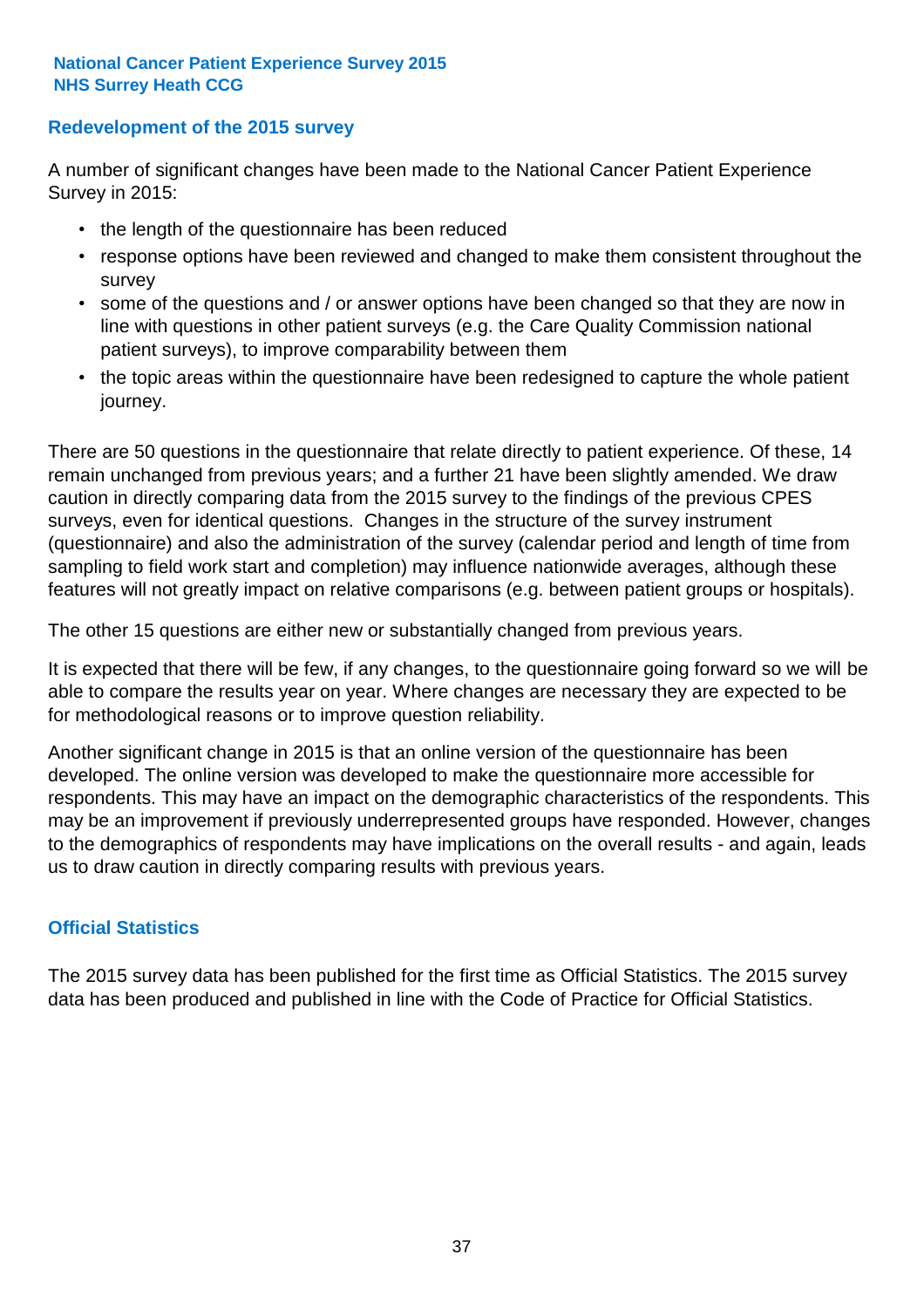#### **Scoring methodologies**

49 of the 50 questions relating directly to patient experience have been summarised as the score of the percentage of patients who reported a positive experience. For example:

- question 6 asks: "Overall, how did you feel about the length of time you had to wait for your test to be done?". Responses have been recorded as positive only for those patients who selected the first option ("It was about right")
- question 11 asks: "When you were told you had cancer, were you given written information about the type of cancer you had?". Responses have been recorded as positive only for those patients who selected the first option ("Yes, and it was easy to understand").

Where options do not provide any information on positive/negative patient experience (e.g. "Don't know / can't remember"), they are excluded from the score.

The other question (question 59) asks respondents to rate their overall care on a scale of 0 to 10. Scores have been given as an average on this scale.

A copy of the 2015 questionnaire, marked up with all of these scoring conventions, is available at www.ncpes.co.uk

Further details on the scoring methodology can be found in the technical document for the survey, available at <u>www.ncpes.co.uk</u>

#### **Case-mix adjustment**

For the first time in 2015, case-mix adjusted findings are being presented alongside unadjusted results for CCGs. Case-mix adjustment allows us to account for the impact that differing patient populations might have on results. By using the case-mix adjusted estimates we can obtain a greater understanding of how a CCG is performing given their patient population.

The factors taken into account in this case-mix adjustment are gender, age, ethnic group, deprivation, and tumour group.

For further details on case-mix adjustment, please refer to the technical document for the survey, available at www.ncpes.co.uk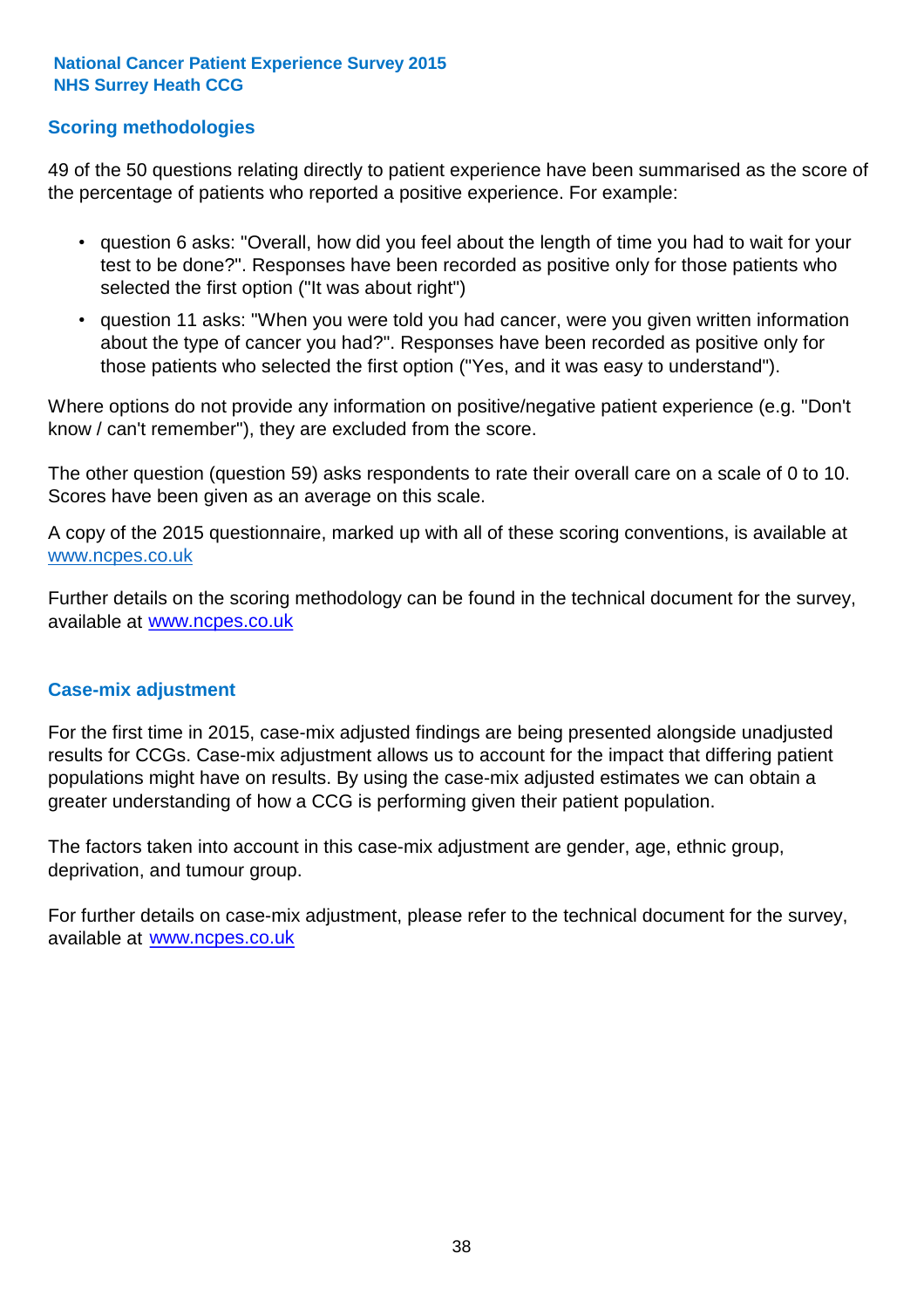#### **Response Rates**

|                 | Sample      | <b>Excluded</b> | Adjusted      | <b>Not</b>              | Blank / | Completed | Response |
|-----------------|-------------|-----------------|---------------|-------------------------|---------|-----------|----------|
|                 | <b>Size</b> |                 | <b>Sample</b> | <b>Returned Refused</b> |         |           | Rate     |
| <b>National</b> | 116,991     | 8.719           | 108,272       | 33,168                  | 3.918   | 71,186    | 66%      |
| <b>10C</b>      | 236         | 17              | 219           | 65                      | 14      | 140       | 64%      |

#### **Respondents by tumour group**

The tables below show the numbers of patients from each tumour group and the age and gender distribution of these patients.

| <b>Tumour Group</b>  | Number of<br>respondents* |
|----------------------|---------------------------|
| Brain / CNS          | 2                         |
| <b>Breast</b>        | 30                        |
| Gynaecological       | 6                         |
| Colorectal / LGT     | 12                        |
| Lung                 | 3                         |
| <b>Skin</b>          | $\overline{2}$            |
| Haematological       | 40                        |
| <b>Upper Gastro</b>  | 10                        |
| Other                | 6                         |
| Urological           | 13                        |
| Prostate             | 9                         |
| Sarcoma              | $\overline{2}$            |
| <b>Head and Neck</b> | 5                         |

*\* These figures may not match the numerator for all questions in the 'Comparisons by tumour group' section of this report, because not all questions were answered by all respondents.*

#### **Respondents by age and gender**

The questionnaire asked respondents to give their year of birth. This information has been amalgamated into 8 age bands. The age and gender distribution for the CCG was as follows:

|             | 16-24 | 25-34 | 35-44 | 45-54 | 55-64 | 65-74 | 75-84 | $85+$ | <b>Total</b> |
|-------------|-------|-------|-------|-------|-------|-------|-------|-------|--------------|
| <b>Male</b> |       |       |       | ັ     | 12    | 23    | 20    |       | 64           |
| Female      | ◠     |       |       | 14    | 24    | 22    | 10    |       | 76           |
| Total       |       |       |       | –     | 36    | 45    | 30    |       | 140          |